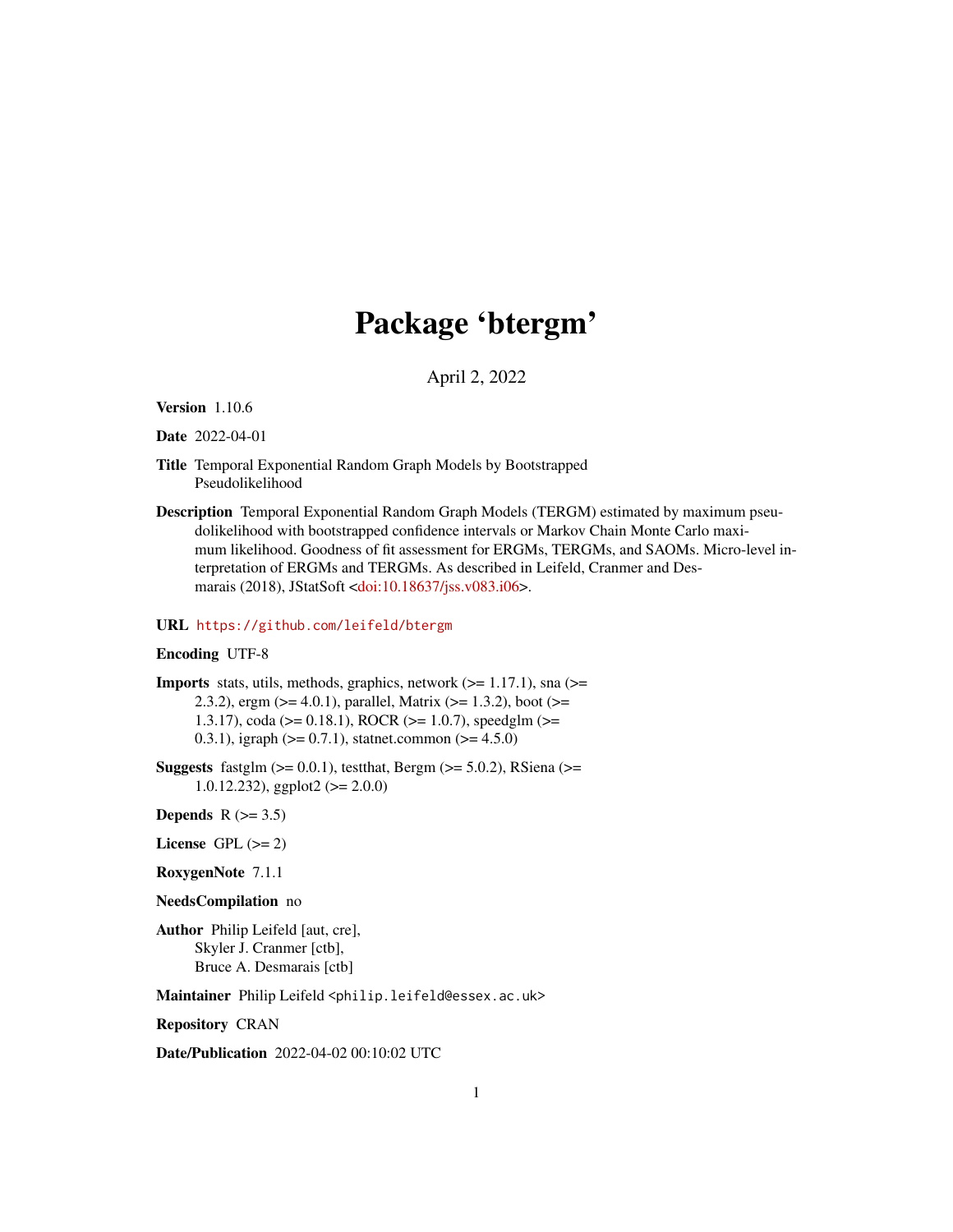## <span id="page-1-0"></span>R topics documented:

|       | $\overline{\phantom{0}}^2$ |
|-------|----------------------------|
|       |                            |
|       |                            |
|       |                            |
|       |                            |
|       |                            |
|       |                            |
|       |                            |
|       |                            |
|       |                            |
|       |                            |
|       |                            |
|       |                            |
|       |                            |
|       |                            |
|       |                            |
|       | 44                         |
|       | -50                        |
|       |                            |
|       |                            |
|       | .58                        |
|       | 60                         |
|       | 62                         |
|       | 63                         |
|       | 65                         |
|       |                            |
| Index | 69                         |

btergm-package *Temporal Exponential Random Graph Models by Bootstrapped Pseudolikelihood*

#### Description

Temporal Exponential Random Graph Models by Bootstrapped Pseudolikelihood.

## Details

Temporal Exponential Random Graph Models (TERGM) estimated by maximum pseudolikelihood with bootstrapped confidence intervals, Markov Chain Monte Carlo maximum likelihood, or Bayesian estimation. Goodness of fit assessment for ERGMs, TERGMs, and SAOMs. Micro-level interpretation of ERGMs and TERGMs.

The btergm package implements TERGMs with MPLE and bootstrapped confidence intervals ([btergm](#page-6-1) function), MCMC MLE ([mtergm](#page-55-1) function), or Bayesian estimation ([tbergm](#page-61-1) function). Goodness of fit assessment for ERGMs, TERGMs, SAOMs, and dyadic independence models is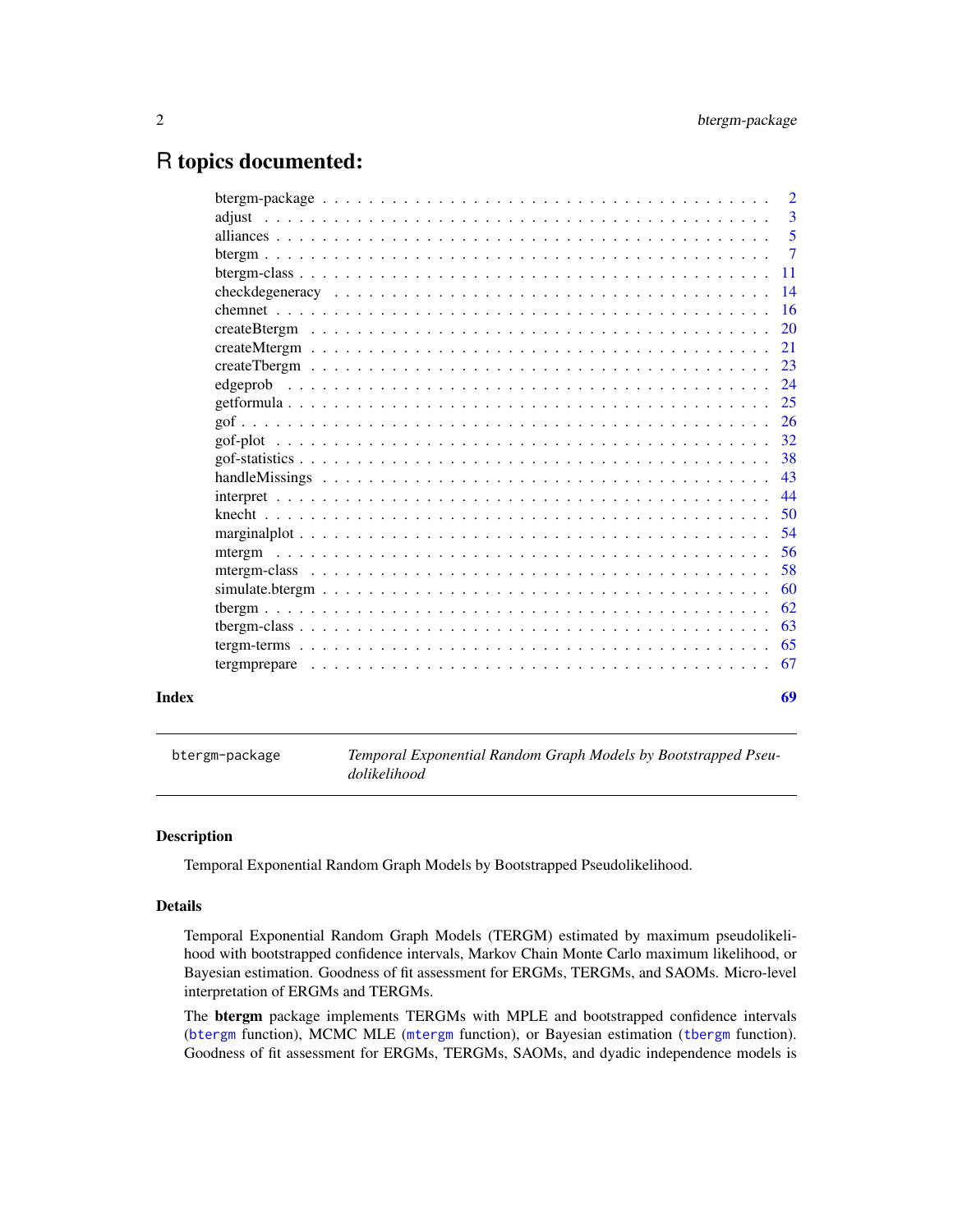#### <span id="page-2-0"></span>adjust 3 and 3 and 3 and 3 and 3 and 3 and 3 and 3 and 3 and 3 and 3 and 3 and 3 and 3 and 3 and 3 and 3 and 3

possible with the generic [gof](#page-25-1) function and its various methods defined here in the **btergm** package. New networks can be simulated from TERGMs using the [simulate.btergm](#page-59-1) function. The package also implements micro-level interpretation for ERGMs and TERGMs using the [interpret](#page-43-1) function. Furthermore, the package contains the [chemnet](#page-15-1) and [knecht](#page-49-1) (T)ERGM datasets. To display citation information, type citation("btergm").

#### Author(s)

Philip Leifeld, Skyler J. Cranmer, Bruce A. Desmarais

#### References

Cranmer, Skyler J., Tobias Heinrich and Bruce A. Desmarais (2014): Reciprocity and the Structural Determinants of the International Sanctions Network. *Social Networks* 36(1): 5-22. doi: [10.1016/](https://doi.org/10.1016/j.socnet.2013.01.001) [j.socnet.2013.01.001.](https://doi.org/10.1016/j.socnet.2013.01.001)

Desmarais, Bruce A. and Skyler J. Cranmer (2012): Statistical Mechanics of Networks: Estimation and Uncertainty. *Physica A* 391: 1865–1876. doi: [10.1016/j.physa.2011.10.018.](https://doi.org/10.1016/j.physa.2011.10.018)

Desmarais, Bruce A. and Skyler J. Cranmer (2010): Consistent Confidence Intervals for Maximum Pseudolikelihood Estimators. *Neural Information Processing Systems 2010 Workshop on Computational Social Science and the Wisdom of Crowds*.

Leifeld, Philip, Skyler J. Cranmer and Bruce A. Desmarais (2018): Temporal Exponential Random Graph Models with btergm: Estimation and Bootstrap Confidence Intervals. *Journal of Statistical Software* 83(6): 1–36. doi: [10.18637/jss.v083.i06.](https://doi.org/10.18637/jss.v083.i06)

<span id="page-2-1"></span>adjust *Adjust the dimensions of a source object to the dimensions of a target object*

#### **Description**

Adjust the dimensions of a source object to the dimensions of a target object.

#### Usage

```
adjust(
  source,
  target,
  remove = TRUE,
  add = TRUE,
  value = NA,
  returnlabels = FALSE
)
```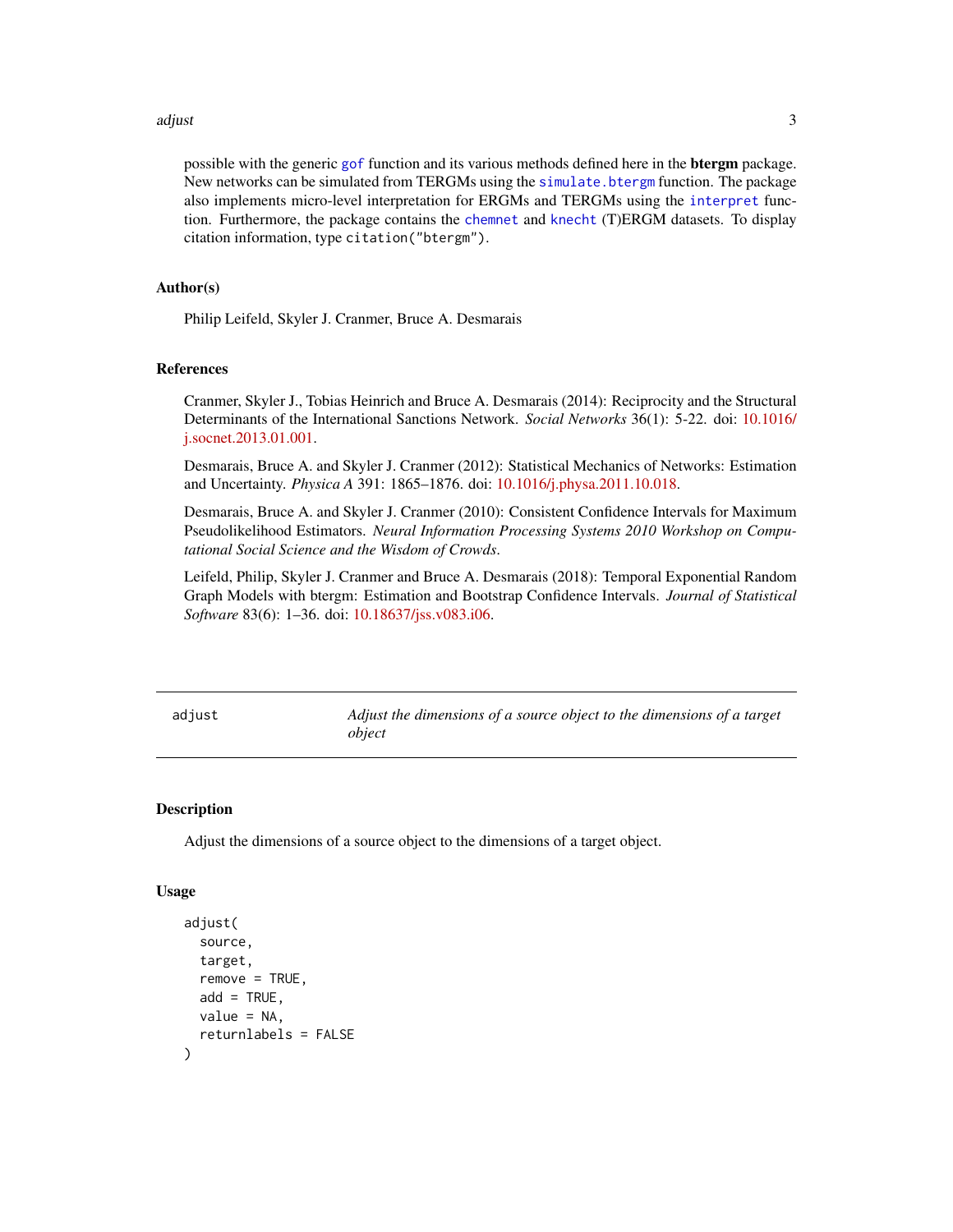#### <span id="page-3-0"></span>Arguments

| source       | A matrix, network, list or data.frame object or a vector which should be adjusted.                                                                             |
|--------------|----------------------------------------------------------------------------------------------------------------------------------------------------------------|
| target       | A matrix, network, list or data.frame object or a vector to which the source<br>object is compared with regard to its labels.                                  |
| remove       | Should rows and columns that are not present in the target object be removed?                                                                                  |
| add          | Should rows and columns that are present in the target object but not in the<br>source object be added to the source object?                                   |
| value        | The value to be inserted if a new row or column is added. By default, new cells<br>are filled with NA values, but other sensible values may include -Inf or 0. |
| returnlabels | Return a list of added and removed row and column labels rather than the actual<br>matrix, vector, or network object?                                          |

#### Details

An adjacency matrix (the source matrix) is compared to another adjacency matrix (the target matrix) by matching the row or column labels. If the target matrix contains rows/columns which are not present in the source matrix, new rows and columns with the corresponding labels and NA values in the cells are inserted into the source matrix. If the source matrix contains rows/columns which are not present in the target matrix, these rows and columns are removed from the source matrix. In addition to adjacency matrices, two-mode matrices, network objects (also with vertex attributes), and vectors are supported.

Note that it is not necessary to use this function to preprocess any data before estimating a TERGM. The estimation functions in the **btergm** package call this function repeatedly to mutually adjust all data as needed.

#### See Also

#### [handleMissings](#page-42-1)

## Examples

```
# create sociomatrix a with 13 vertices a to m
vertices <- letters[1:13]
a <- matrix(rbinom(length(vertices)^2, 1, 0.1), nrow = length(vertices))
rownames(a) <- colnames(a) <- vertices
# create matrix b with the same vertices except f and k, but additional n
vertices <- c(vertices[-c(6, 11)], "n")
b <- matrix(rbinom(length(vertices)^2, 1, 0.1), nrow = length(vertices))
rownames(b) <- colnames(b) <- vertices
# check dimensions
dim(a) # 13 x 13
dim(b) # 12 x 12
# adjust a to b: add n and fill up with NAs; remove f and k
adjust(a, b, add = TRUE, remove = TRUE)
```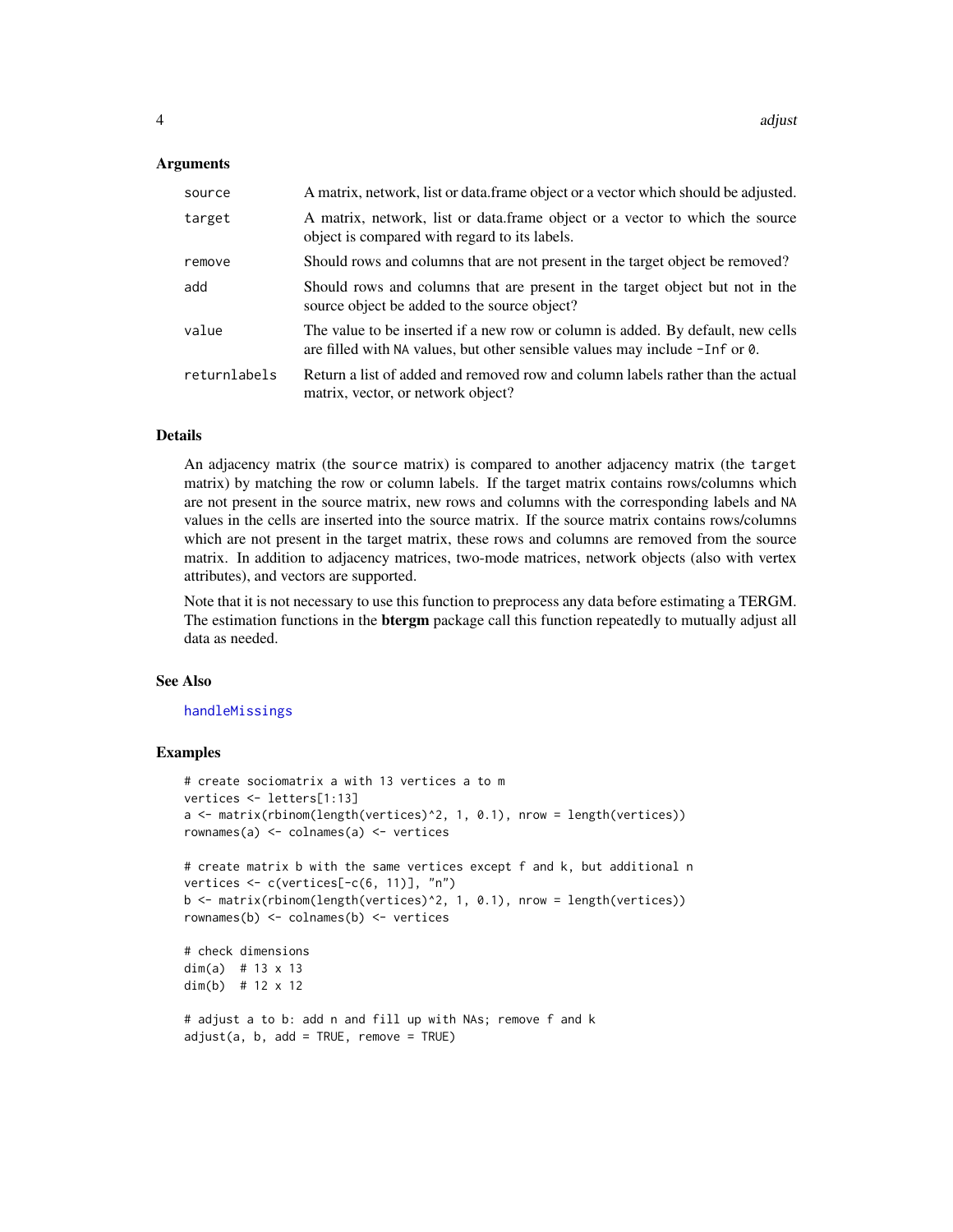#### <span id="page-4-0"></span>alliances 5

```
## Not run:
# more complex example with additional attributes stored in the network
# object; convert a to network object with additional vertex and network
# attributes
nw <- network(a)
vertices <- letters[1:13]
nwattrib1 <- matrix(rbinom(length(vertices)^2, 1, 0.1),
                   nrow = length(vertices))
nwattrib2 <- nwattrib1
rownames(nwattrib1) <- colnames(nwattrib1) <- vertices
set.network.attribute(nw, "nwattrib1", nwattrib1)
set.network.attribute(nw, "nwattrib2", nwattrib2)
set.vertex.attribute(nw, "vattrib", 1:length(vertices))
# check presence of the two attributes
list.network.attributes(nw) # nwattrib1 and nwattrib2 are listed
get.network.attribute(nw, "nwattrib1") # returns sociomatrix with labels
get.network.attribute(nw, "nwattrib2") # returns sociomatrix without labels
list.vertex.attributes(nw) # vattrib is listed
get.vertex.attribute(nw, "vattrib") # returns numeric vector 1:13
# adjust the network including the two attributes
nw.adjusted <- adjust(nw, b, add = TRUE, remove = TRUE)
as.matrix(nw.adjusted) # note that the order of nodes may have changed
get.network.attribute(nw.adjusted, "nwattrib1") # returns adjusted matrix
get.network.attribute(nw.adjusted, "nwattrib2") # returns adjusted matrix
get.vertex.attribute(nw.adjusted, "vattrib") # returns adjusted vector
## End(Not run)
```
alliances *Longitudinal international defense alliance network, 1981–2000*

#### **Description**

Longitudinal international defense alliance network, 1981–2000.

#### Format

allyNet is a list of network objects at 20 time points, 1981–2000, containing undirected defense alliance networks. In addition to the alliance ties, each network object contains three vertex attributes. cinc is the "CINC" or Composite Index of National Capability score (see [https:](https://correlatesofwar.org/data-sets/national-material-capabilities) [//correlatesofwar.org/data-sets/national-material-capabilities](https://correlatesofwar.org/data-sets/national-material-capabilities)). polity is the "polity score" of each country in the respective year. Quoting the online description, "the Polity Score captures this regime authority spectrum on a 21-point scale ranging from -10 (hereditary monarchy) to +10 (consolidated democracy)," (see [http://www.systemicpeace.](http://www.systemicpeace.org/polityproject.html) [org/polityproject.html](http://www.systemicpeace.org/polityproject.html)). year is simply the year recorded as a vertex attribute.

contigMat is a 164 x 164 binary matrix in which a 1 indicates that two countries share a border.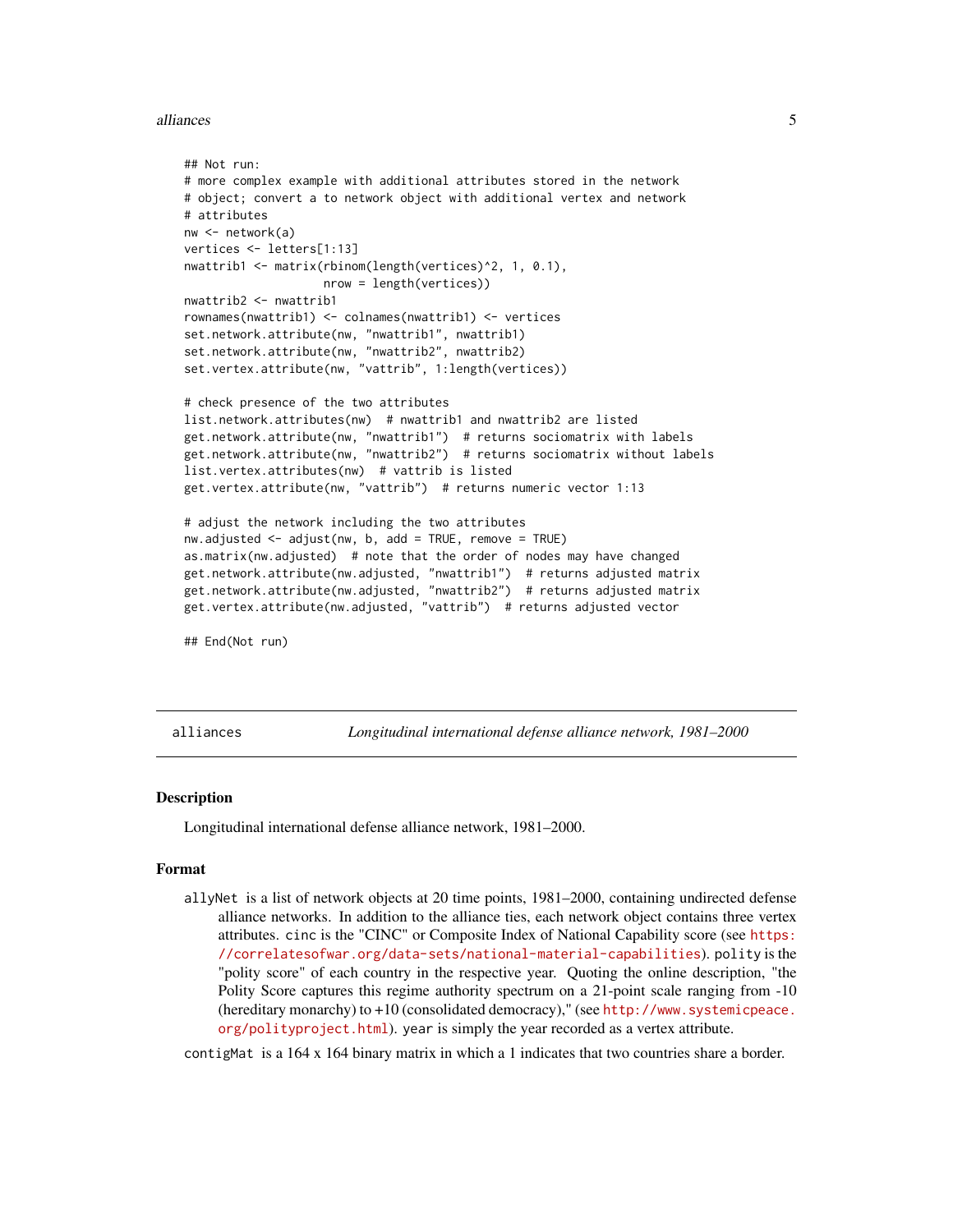- lNet is a list of 20 matrices. Each element is the adjacency matrix from the previous year. This is used to model memory in the ties.
- LSP is a list of 20 matrices. Each element is a matrix recording the number of shared partners between countries in the alliance network from the previous year.
- warNet is a list of 20 matrices. Each element is a binary matrix that indicates whether two states were in a militarized interstate dispute in the respective year.

## Details

The alliances dataset contains the international defense alliance network among 164 countries, covering the years 1981–2000. In addition to the yearly defense alliance network, it contains data on military capabilities, governing regime type, geographic contiguity and international conflict. This is an excerpt from a dataset that has been used in two published analyses. The full dataset (Cranmer, Desmarais and Menninga 2012; Cranmer, Desmarais and Kirkland 2012) contains a large number of countries and a much longer time series.

#### Source

The data were gathered by Skyler Cranmer and Bruce Desmarais in the process of writing Cranmer, Desmarais and Menninga (2012) and Cranmer, Desmarais and Kirkland (2012).

Permission to redistribute this dataset along with this package was granted by Skyler Cranmer and Bruce Desmarais on December 15, 2015. Questions about the data should be directed to them.

#### References

Cranmer, Skyler J., Bruce A. Desmarais, and Justin H. Kirkland (2012): Toward a Network Theory of Alliance Formation. *International Interactions* 38(3): 295–324. doi: [10.1080/03050629.2012.677741.](https://doi.org/10.1080/03050629.2012.677741)

Cranmer, Skyler J., Bruce A. Desmarais, and Elizabeth Menninga (2012): Complex Dependencies in the Alliance Network. *International Interactions* 29(3): 279–313. doi: [10.1177/0738894212443446.](https://doi.org/10.1177/0738894212443446)

#### Examples

```
## Not run:
data("alliances")
# btergm formulas look very similar to ERGM formulas.
# Note the R argument; usually want R > 1000.
# Here it is set to 50 to limit computation time.
# First, set the seed for replicability.
set.seed(123)
model <- btergm(allyNet ~ edges + gwesp(0, fixed = TRUE)
    + edgecov(lNet) + edgecov(LSP) + edgecov(warNet)
    + nodecov("polity") + nodecov("cinc") + absdiff("polity")
    + absdiff("cinc") + edgecov(contigMat) + nodecov("year"),
   R = 50# View estimates and confidence intervals.
summary(model)
```
# Evaluate model fit. Simulate 100 networks for each time point.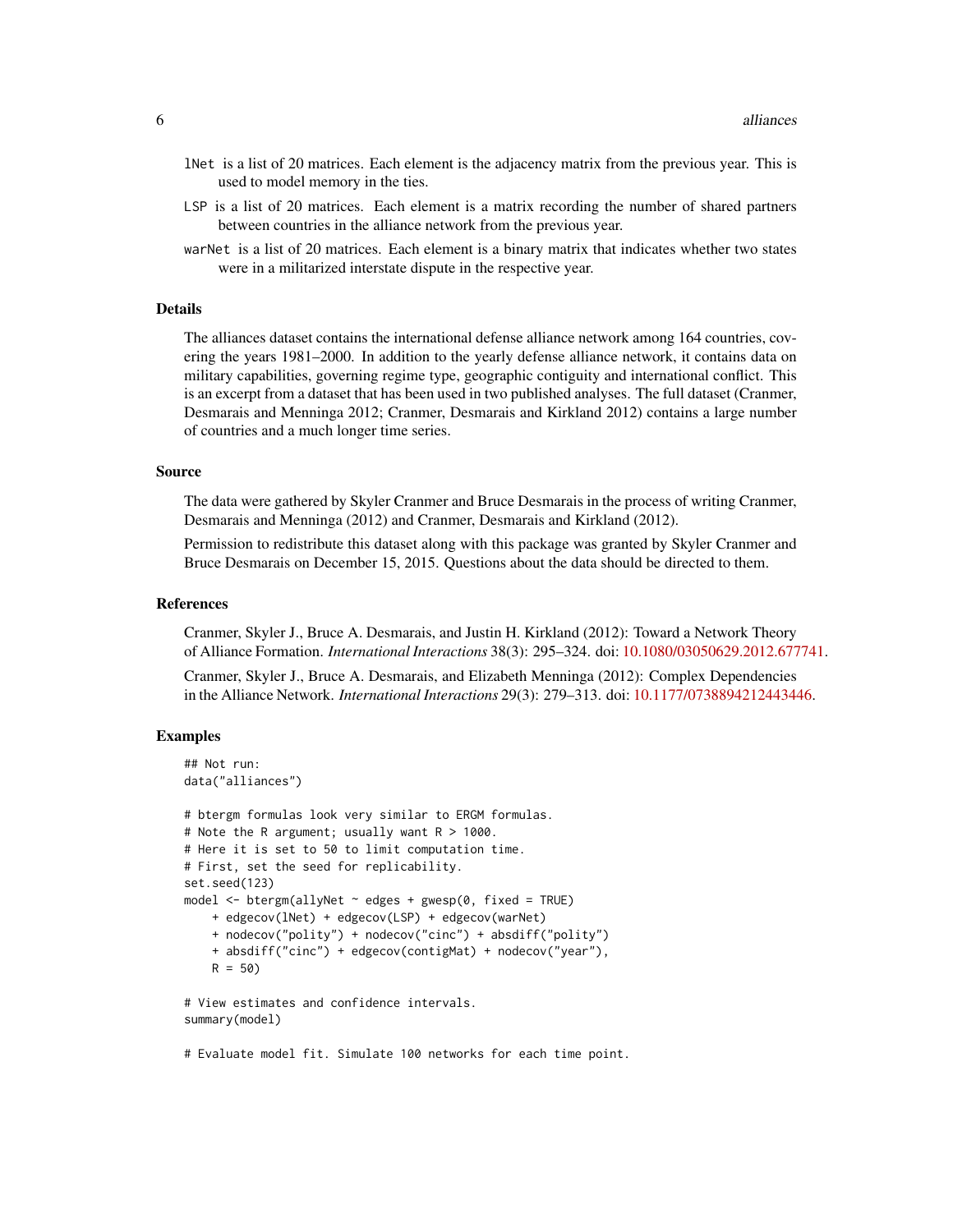#### <span id="page-6-0"></span>btergm  $\sim$  7 and 2008  $\sim$  7 and 2008  $\sim$  7 and 2008  $\sim$  7 and 2008  $\sim$  7 and 2008  $\sim$  7 and 2008  $\sim$  7 and 2008  $\sim$  7 and 2008  $\sim$  7 and 2008  $\sim$  7 and 2008  $\sim$  7 and 2008  $\sim$  7 and 2008  $\sim$  7 and 2008  $\sim$  7

```
# Calculate edgewise shared partners, degree and geodesic distance
# distance distributions.
alliance_gof <- gof(model, statistics = c(deg, esp, geodesic))
# Plot goodness of fit.
plot(alliance_gof)
## End(Not run)
```
<span id="page-6-1"></span>btergm *Estimate a TERGM by MPLE with temporal bootstrapping*

## Description

Estimate a TERGM by MPLE with temporal bootstrapping.

## Usage

```
btergm(
  formula,
 R = 500,
 offset = FALSE,returndata = FALSE,
 parallel = c("no", "multicore", "snow"),
 ncpus = 1,
  cl = NULL,control.ergm = NULL,
 usefastglm = FALSE,
  verbose = TRUE,
  ...
\mathcal{L}
```

| formula | Formula for the TERGM. Model construction works like in the <b>ergm</b> package<br>with the same model terms etc. (for a list of terms, see help ("ergm-terms")).<br>The networks to be modeled on the left-hand side of the equation must be given<br>either as a list of network objects with more recent networks last (i.e., chronolog-<br>ical order) or as a list of matrices with more recent matrices at the end. dyadcov<br>and edge cov terms accept time-independent covariates (as network or matrix<br>objects) or time-varying covariates (as a list of networks or matrices with the<br>same length as the list of networks to be modeled). |
|---------|------------------------------------------------------------------------------------------------------------------------------------------------------------------------------------------------------------------------------------------------------------------------------------------------------------------------------------------------------------------------------------------------------------------------------------------------------------------------------------------------------------------------------------------------------------------------------------------------------------------------------------------------------------|
| R       | Number of bootstrap replications. The higher the number of replications, the<br>more accurate but also the slower is the estimation.                                                                                                                                                                                                                                                                                                                                                                                                                                                                                                                       |
| offset  | If offset = TRUE is set, a list of offset matrices (one for each time step) with<br>structural zeros is handed over to the pseudolikelihood preparation routine. The<br>offset matrices contain structural zeros where either the dependent networks or                                                                                                                                                                                                                                                                                                                                                                                                    |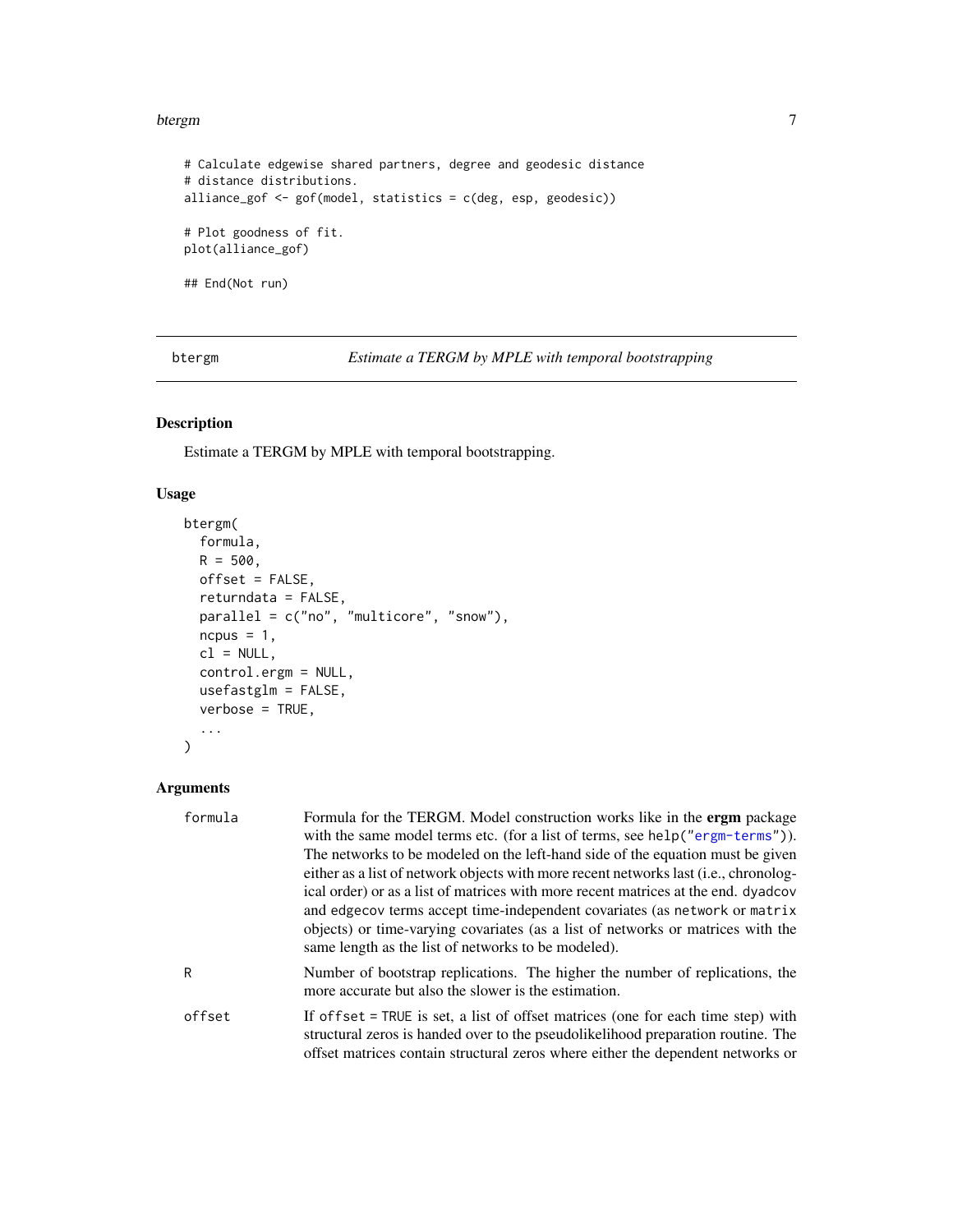<span id="page-7-0"></span>

|              | any of the covariates have missing nodes (if auto. adjust = TRUE is used). All<br>matrices and network objects are inflated to the dimensions of the largest object,<br>and the offset matrices inform the estimation preparation routine which dyads<br>are constrained to be absent. After MPLE data preparation, the dyads with these<br>structural zeros are removed before the GLM is estimated. If offset = FALSE<br>is set (the default behavior), all nodes that are not present across all covariates<br>and networks within a time step are removed completely from the respective<br>object(s) before estimation begins.                                                                                                                                                                                                                                                                                                                                                                                                |
|--------------|------------------------------------------------------------------------------------------------------------------------------------------------------------------------------------------------------------------------------------------------------------------------------------------------------------------------------------------------------------------------------------------------------------------------------------------------------------------------------------------------------------------------------------------------------------------------------------------------------------------------------------------------------------------------------------------------------------------------------------------------------------------------------------------------------------------------------------------------------------------------------------------------------------------------------------------------------------------------------------------------------------------------------------|
| returndata   | Return the processed input data instead of estimating and returning the model?<br>In the btergm case, this will return a data frame with the dyads of the depen-<br>dent variable/network and the change statistics for all covariates. In the mtergm<br>case, this will return a list object with the blockdiagonal network object for the<br>dependent variable and blockdiagonal matrices for all dyadic covariates and the<br>offset matrix for the structural zeros.                                                                                                                                                                                                                                                                                                                                                                                                                                                                                                                                                          |
| parallel     | Use multiple cores in a computer or nodes in a cluster to speed up bootstrapping<br>computations. The default value "no" means parallel computing is switched<br>off. If "multicore" is used, the mclapply function from the parallel package<br>(formerly in the multicore package) is used for parallelization. This should run<br>on any kind of system except MS Windows because it is based on forking. It<br>is usually the fastest type of parallelization. If "snow" is used, the parLapply<br>function from the <b>parallel</b> package (formerly in the <b>snow</b> package) is used for<br>parallelization. This should run on any kind of system including cluster systems<br>and including MS Windows. It is slightly slower than the former alternative<br>if the same number of cores is used. However, "snow" provides support for<br>MPI clusters with a large amount of cores, which multicore does not offer (see<br>also the c1 argument). The backend for the bootstrapping procedure is the boot<br>package. |
| ncpus        | The number of CPU cores used for parallel computing (only if parallel is acti-<br>vated). If the number of cores should be detected automatically on the machine<br>where the code is executed, one can set ncpus = detectCores() after loading<br>the parallel package. On some HPC clusters, the number of available cores is<br>saved as an environment variable; for example, if MOAB is used, the number of<br>available cores can sometimes be accessed using Sys.getenv("MOAB_PROCCOUNT"),<br>depending on the implementation.                                                                                                                                                                                                                                                                                                                                                                                                                                                                                              |
| c1           | An optional <b>parallel</b> or snow cluster for use if parallel = "snow". If not sup-<br>plied, a PSOCK cluster is created temporarily on the local machine.                                                                                                                                                                                                                                                                                                                                                                                                                                                                                                                                                                                                                                                                                                                                                                                                                                                                       |
| control.ergm | ergm controls for ergmMPLE calls. See control. ergm for details.                                                                                                                                                                                                                                                                                                                                                                                                                                                                                                                                                                                                                                                                                                                                                                                                                                                                                                                                                                   |
| usefastglm   | Controls whether to use the fastglm estimation routine from the fastglm pack-<br>age with method = 3. Defaults to FALSE (and then uses speedglm. wfit instead).                                                                                                                                                                                                                                                                                                                                                                                                                                                                                                                                                                                                                                                                                                                                                                                                                                                                    |
| verbose      | Print details about data preprocessing and estimation settings.                                                                                                                                                                                                                                                                                                                                                                                                                                                                                                                                                                                                                                                                                                                                                                                                                                                                                                                                                                    |
| .            | Further arguments to be handed over to the <b>boot</b> function.                                                                                                                                                                                                                                                                                                                                                                                                                                                                                                                                                                                                                                                                                                                                                                                                                                                                                                                                                                   |
|              |                                                                                                                                                                                                                                                                                                                                                                                                                                                                                                                                                                                                                                                                                                                                                                                                                                                                                                                                                                                                                                    |

## Details

The btergm function computes temporal exponential random graph models (TERGM) by bootstrapped pseudolikelihood, as described in Desmarais and Cranmer (2012). It is faster than MCMC-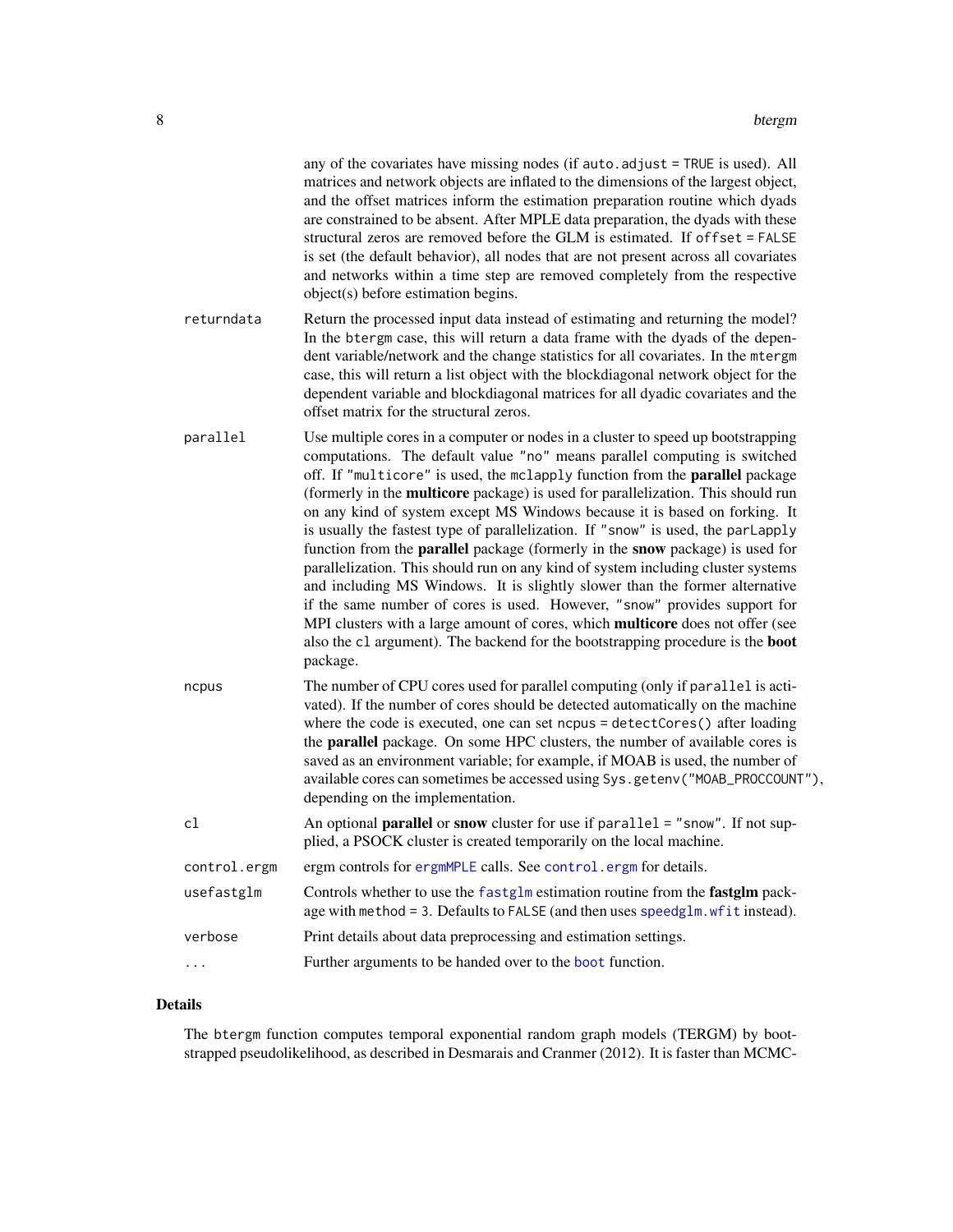#### <span id="page-8-0"></span>btergm 9

MLE but only asymptotically unbiased the longer the time series of networks because it uses temporal bootstrapping to correct the standard errors.

#### Author(s)

Philip Leifeld, Skyler J. Cranmer, Bruce A. Desmarais

#### References

Cranmer, Skyler J., Tobias Heinrich and Bruce A. Desmarais (2014): Reciprocity and the Structural Determinants of the International Sanctions Network. *Social Networks* 36(1): 5-22. doi: [10.1016/](https://doi.org/10.1016/j.socnet.2013.01.001) [j.socnet.2013.01.001.](https://doi.org/10.1016/j.socnet.2013.01.001)

Desmarais, Bruce A. and Skyler J. Cranmer (2012): Statistical Mechanics of Networks: Estimation and Uncertainty. *Physica A* 391: 1865–1876. doi: [10.1016/j.physa.2011.10.018.](https://doi.org/10.1016/j.physa.2011.10.018)

Desmarais, Bruce A. and Skyler J. Cranmer (2010): Consistent Confidence Intervals for Maximum Pseudolikelihood Estimators. *Neural Information Processing Systems 2010 Workshop on Computational Social Science and the Wisdom of Crowds*.

Leifeld, Philip, Skyler J. Cranmer and Bruce A. Desmarais (2017): Temporal Exponential Random Graph Models with btergm: Estimation and Bootstrap Confidence Intervals. *Journal of Statistical Software* 83(6): 1-36. doi: [10.18637/jss.v083.i06.](https://doi.org/10.18637/jss.v083.i06)

#### See Also

[mtergm](#page-55-1) [tbergm](#page-61-1)

#### Examples

```
set.seed(5)
networks <- list()
for (i in 1:10) { # create 10 random networks with 10 actors
 mat \le matrix(rbinom(100, 1, .25), nrow = 10, ncol = 10)
 diag(mat) \leq -\theta # loops are excluded
 nw <- network::network(mat) # create network object
 networks[[i]] \leftarrow nw # add network to the list
}
covariates <- list()
for (i in 1:10) { # create 10 matrices as covariate
 mat \le matrix(rnorm(100), nrow = 10, ncol = 10)
 covariates[[i]] \leftarrow mat # add matrix to the list
}
fit \le btergm(networks \sim edges + istar(2) + edgecov(covariates), R = 100)
summary(fit) \qquad # show estimation results
# For examples with real data, see help("knecht") or help("alliances").
# Examples for parallel processing:
```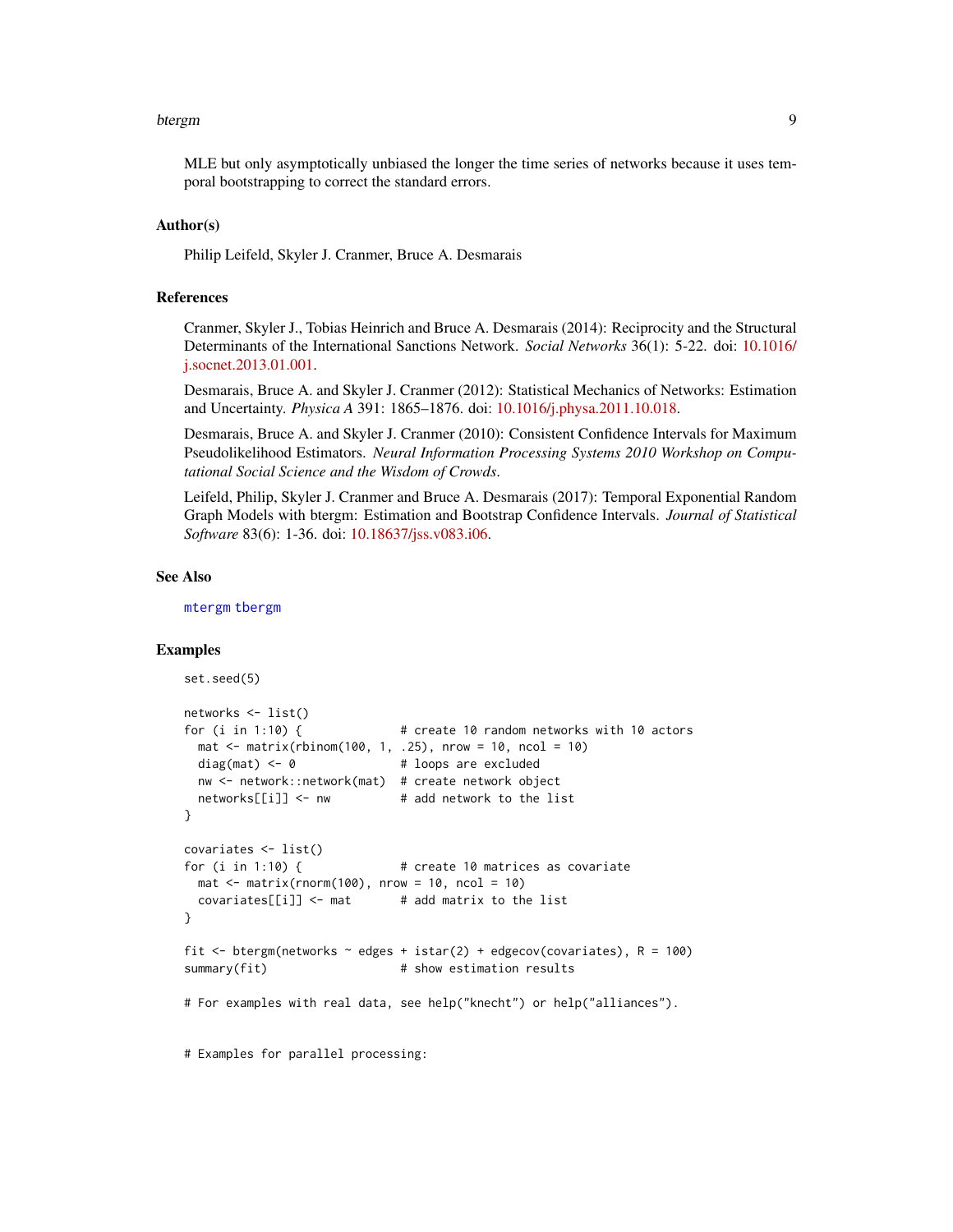```
# Some preliminaries:
# - "Forking" means running the code on multiple cores in the same
# computer. It's fast but consumes a lot of memory because all
# objects are copied for each node. It's also restricted to
# cores within a physical computer, i.e. no distribution over a
# network or cluster. Forking does not work on Windows systems.
# - "MPI" is a protocol for distributing computations over many
# cores, often across multiple physical computers/nodes. MPI
# is fast and can distribute the work across hundreds of nodes
# (but remember that R can handle a maximum of 128 connections,
# which includes file access and parallel connections). However,
# it requires that the Rmpi package is installed and that an MPI
# server is running (e.g., OpenMPI).
# - "PSOCK" is a TCP-based protocol. It can also distribute the
# work to many cores across nodes (like MPI). The advantage of
# PSOCK is that it can as well make use of multiple nodes within
# the same node or desktop computer (as with forking) but without
# consuming too much additional memory. However, the drawback is
# that it is not as fast as MPI or forking.
# The following code provides examples for these three scenarios.
# btergm works with clusters via the parallel package. That is, the
# user can create a cluster object (of type "PSOCK", "MPI", or
# "FORK") and supply it to the 'cl' argument of the 'btergm'
# function. If no cluster object is provided, btergm will try to
# create a temporary PSOCK cluster (if parallel = "snow") or it
# will use forking (if parallel = "multicore").
## Not run:
# To use a PSOCK cluster without providing an explicit cluster
# object:
require("parallel")
fit \leq btergm(networks \sim edges + istar(2) + edgecov(covariates),
             R = 100, parallel = "snow", ncpus = 25)
# Equivalently, a PSOCK cluster can be provided as follows:
require("parallel")
cores <- 25
cl <- makeCluster(cores, type = "PSOCK")
fit \leq btergm(networks \sim edges + istar(2) + edgecov(covariates),
              R = 100, parallel = "snow", ncpus = cores, cl = cl)
stopCluster(cl)
# Forking (without supplying a cluster object) can be used as
# follows.
require("parallel")
cores < - 25fit \leq btergm(networks \sim edges + istar(2) + edgecov(covariates),
             R = 100, parallel = "multicore", ncpus = cores)
stopCluster(cl)
```
# Forking (by providing a cluster object) works as follows: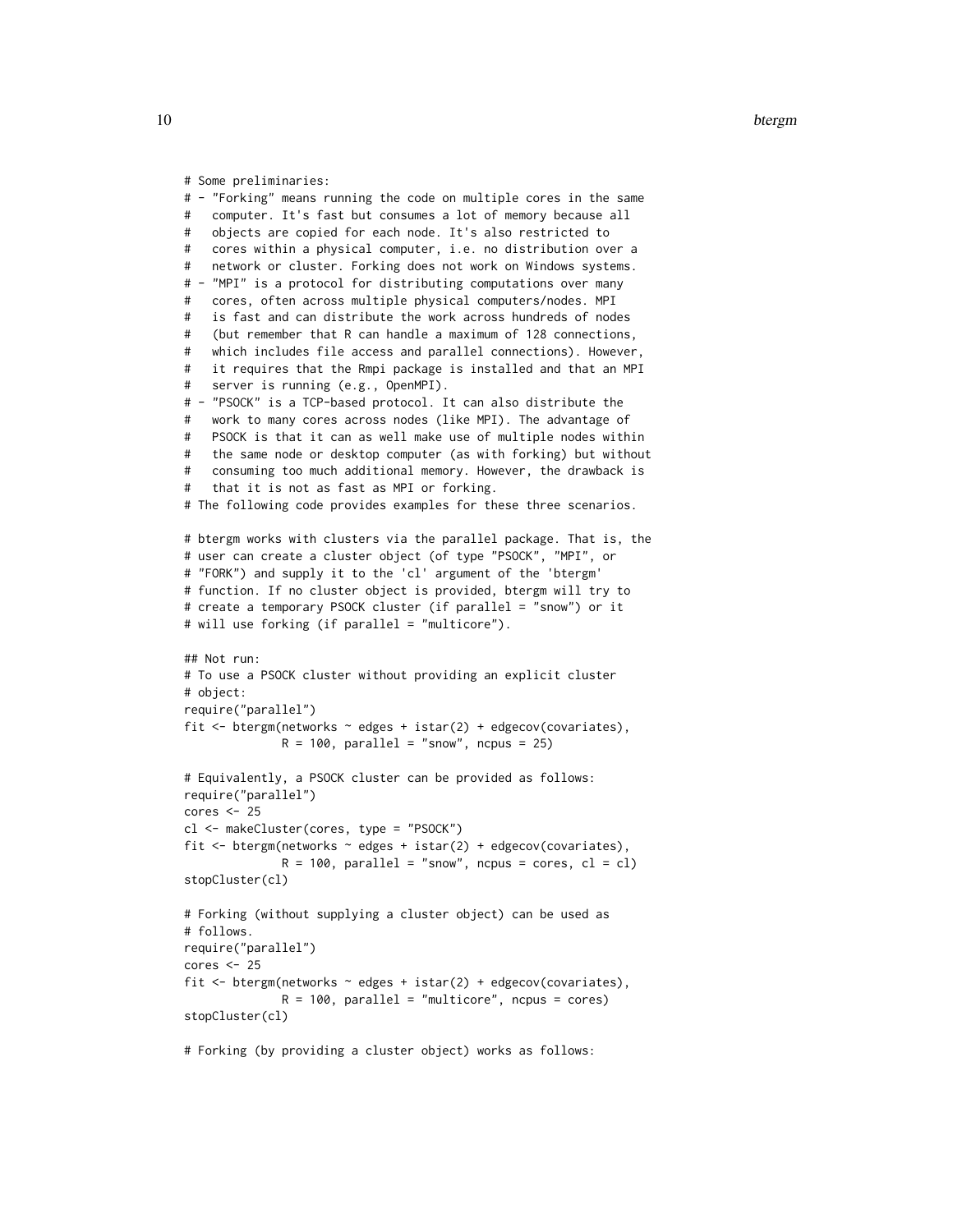#### <span id="page-10-0"></span>btergm-class 11

```
require("parallel")
cores <- 25
cl <- makeCluster(cores, type = "FORK")
fit \leq btergm(networks \sim edges + istar(2) + edgecov(covariates),
              R = 100, parallel = "snow", ncpus = cores, cl = cl)
stopCluster(cl)
# To use MPI, a cluster object MUST be created beforehand. In
# this example, a MOAB HPC server is used. It stores the number of
# available cores as a system option:
require("parallel")
cores <- as.numeric(Sys.getenv("MOAB_PROCCOUNT"))
cl <- makeCluster(cores, type = "MPI")
fit <- btergm(networks ~ edges + istar(2) + edgecov(covariates),
              R = 100, parallel = "snow", ncpus = cores, cl = cl)
stopCluster(cl)
# In the following example, the Rmpi package is used to create a
# cluster. This may not work on all systems; consult your local
# support staff or the help files on your HPC server to find out how
# to create a cluster object on your system.
# snow/Rmpi start-up
if (!is.loaded("mpi_initialize")) {
  library("Rmpi")
}
library(snow);
mpirank <- mpi.comm.rank (0)
if (mpirank == 0) {
  invisible(makeMPIcluster())
} else {
  sink (file="/dev/null")
  invisible(slaveLoop (makeMPImaster()))
  mpi.finalize()
  q()
}
# End snow/Rmpi start-up
cl <- getMPIcluster()
fit <- btergm(networks ~ edges + istar(2) + edgecov(covariates),
              R = 100, parallel = "snow", ncpus = 25, cl = cl)
## End(Not run)
```
<span id="page-10-1"></span>btergm-class *An S4 class to represent a fitted TERGM by bootstrapped MPLE*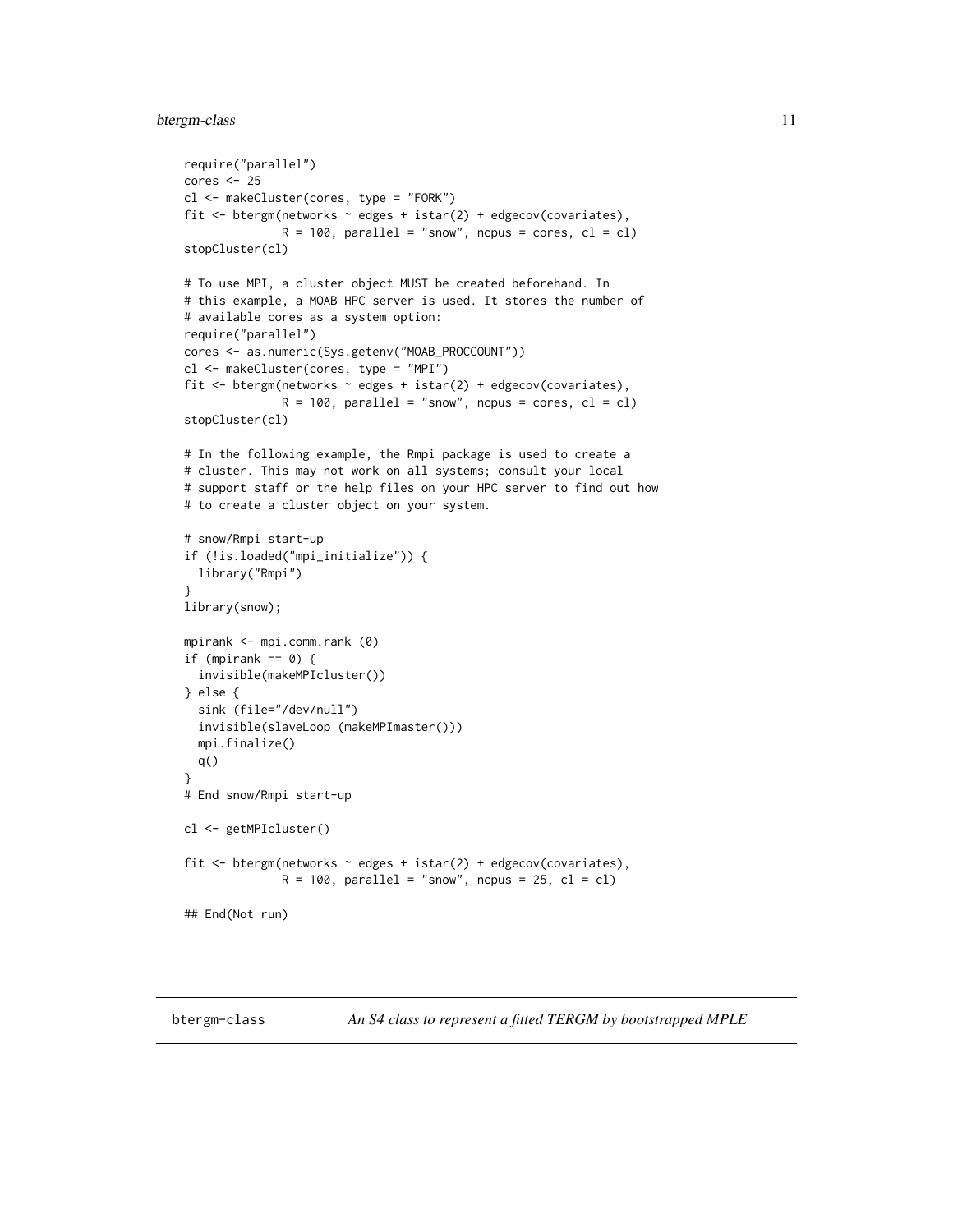## <span id="page-11-0"></span>Description

An S4 class to represent a fitted TERGM by bootstrapped MPLE.

Show the coefficients of a btergm object.

#### Usage

```
## S4 method for signature 'btergm'
show(object)
## S4 method for signature 'btergm'
coef(object, invlogit = FALSE, ...)
## S4 method for signature 'btergm'
nobs(object)
btergm.se(object, print = FALSE)
## S4 method for signature 'btergm'
confint(object, parm, level = 0.95, type = "perc", invlogit = FALSE, \ldots)
timesteps.btergm(object)
## S4 method for signature 'btergm'
summary(object, level = 0.95, type = "perc", invlogit = FALSE, ...)
```

| object   | A btergm object.                                                                                                                                                                                                                                                                                                                                                      |
|----------|-----------------------------------------------------------------------------------------------------------------------------------------------------------------------------------------------------------------------------------------------------------------------------------------------------------------------------------------------------------------------|
| invlogit | Apply inverse logit transformation to the estimates and/or confidence intervals?<br>That is, $\frac{1}{1+\exp(-x)}$ , where x is the respective value.                                                                                                                                                                                                                |
| $\ddots$ | Further arguments to be passed through to the confint function.                                                                                                                                                                                                                                                                                                       |
| print    | Should the formatted coefficient table be printed to the R console along with sig-<br>nificance stars (print = TRUE), or should the plain coefficient matrix be returned<br>$(print = FALSE)?$                                                                                                                                                                        |
| parm     | Parameters (specified by integer position or character string).                                                                                                                                                                                                                                                                                                       |
| level    | The significance level for computation of the confidence intervals. The default<br>is $\theta$ . 95 (that is, an alpha value of 0.05). Other common values include $\theta$ . 999,<br>$0.99$ , and $0.9$ .                                                                                                                                                            |
| type     | Type of confidence interval, e.g., basic bootstrap interval $(typ = "basic"),$<br>percentile-based interval (type = "perc", which is the default option), or bias-<br>adjusted and accelerated confidence interval (type = "bca"). All options from<br>the type argument of the boot.ci function in the boot package can be used to<br>generate confidence intervals. |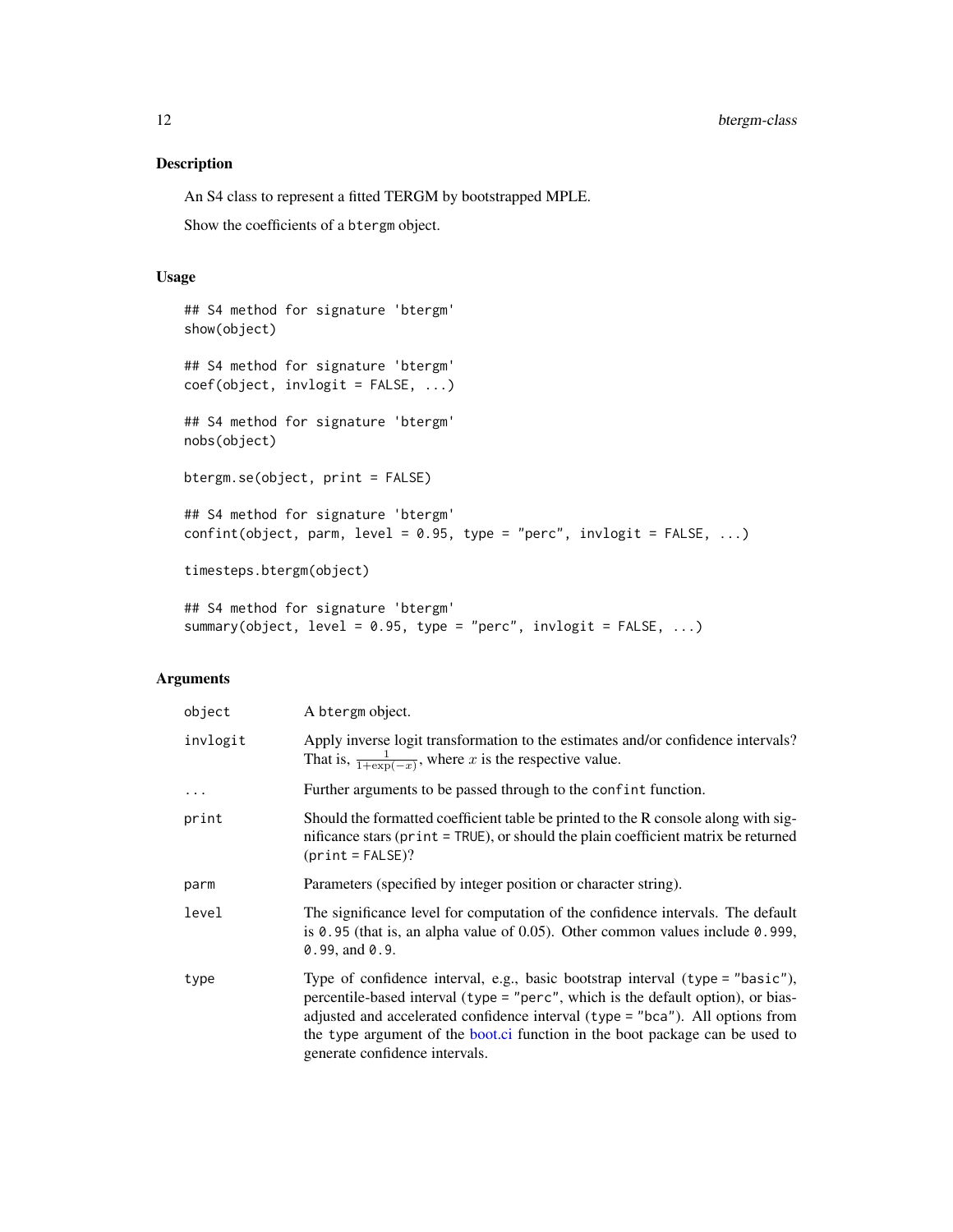#### <span id="page-12-0"></span>btergm-class 13

#### Details

btergm objects result from the estimation of a bootstrapped TERGM via the [btergm](#page-6-1) function. btergm objects contain the coefficients, the bootstrapping samples of the coefficients, the number of replications, the number of observations, the number of time steps, the original formula, and the response, effects and weights objects that were fed into the glm call for estimating the model.

## Functions

- coef,btergm-method: Return the coefficients of a btergm object.
- nobs,btergm-method: Return the number of observations saved in a btergm object.
- btergm.se: Create a coefficient table from a btergm object

Create a coefficient matrix with standard errors and p-values.

This function can create a coefficient matrix with coefficients, standard errors, z-scores, and p-values, based on a fitted btergm object. If the argument print = TRUE is used, the matrix is printed to the R console as a formatted coefficient matrix with significance stars instead. Note that confidence intervals are the preferred way of interpretation for bootstrapped TERGMs; standard errors are only accurate if the bootstrapped data are normally distributed, which is not always the case. Various methods for checking for normality for each model term are available, for example quantile-quantile plots (e.g.,  $qqnorm(x@boot $t[, 1])$  for the first model term in the btergm object called x).

- confint,btergm-method: Return the confidence intervals for estimates in a btergm object.
- timesteps.btergm: Return the number of time steps saved in a btergm object.
- summary,btergm-method: Summary of a fitted btergm object.

#### **Slots**

coef Object of class "numeric". The coefficients.

boot Object of class "matrix". The bootstrapping sample.

- R Object of class "numeric". Number of replications.
- nobs Object of class "numeric". Number of observations.
- time.steps Object of class "numeric". Number of time steps.
- formula Object of class "formula". The original model formula (without indices for the time steps).
- formula2 The revised formula with the object references after applying the [tergmprepare](#page-66-1) function.
- response Object of class "integer". The response variable.
- effects Object of class "data.frame". The effects that went into the glm call.
- weights Object of class "integer". The weights of the observations.
- auto.adjust Object of class "logical". Indicates whether automatic adjustment of dimensions was done before estimation.
- offset Object of class "logical". Indicates whether an offset matrix with structural zeros was used.
- directed Object of class "logical". Are the dependent networks directed?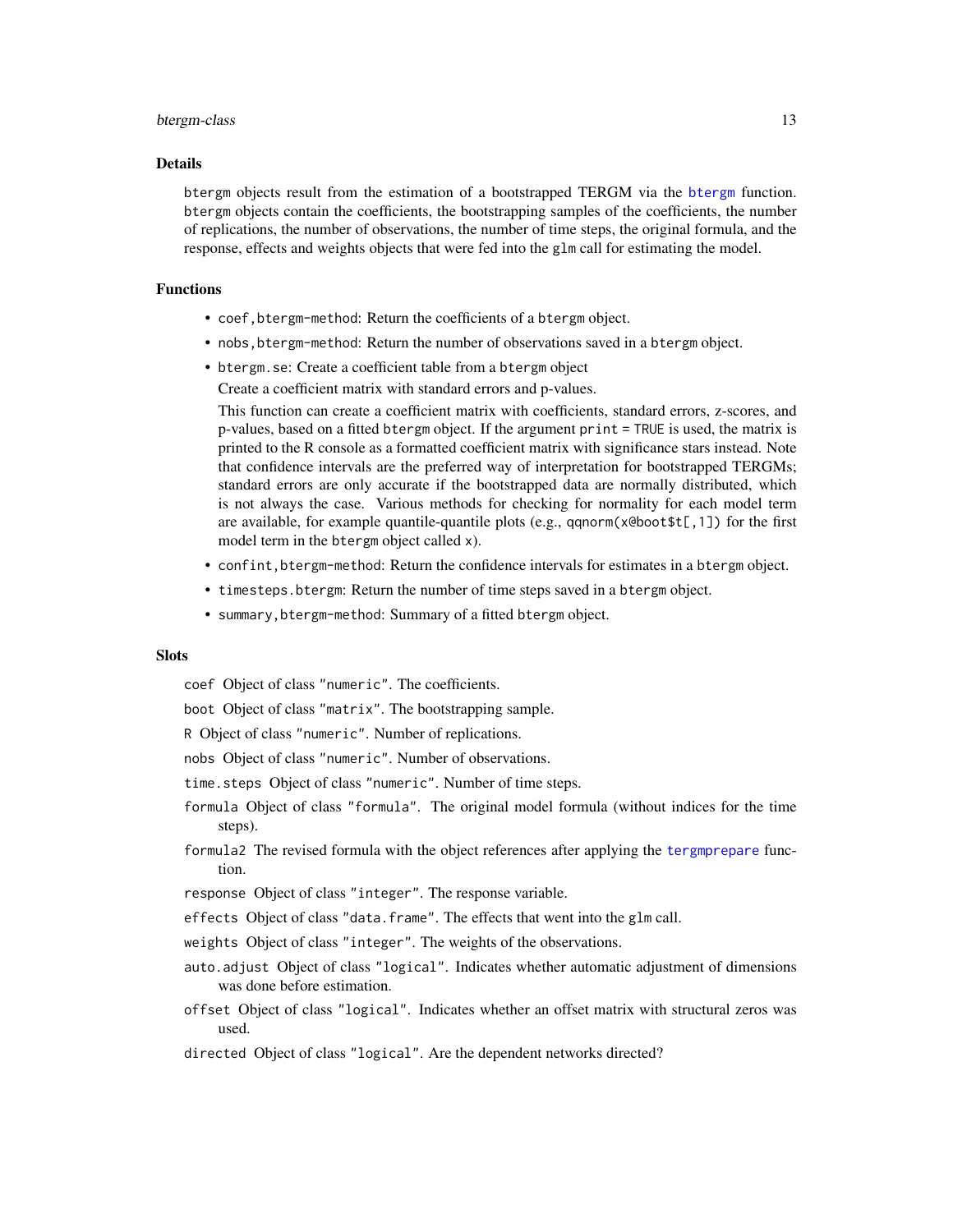## <span id="page-13-0"></span>14 checkdegeneracy

bipartite Object of class "logical". Are the dependent networks bipartite?

nvertices Number of vertices.

data The data after processing by the [tergmprepare](#page-66-1) function.

## See Also

Other tergm-classes: [createBtergm\(](#page-19-1)), [createMtergm\(](#page-20-1)), [createTbergm\(](#page-22-1)), [mtergm-class](#page-57-1), [tbergm-class](#page-62-1)

checkdegeneracy *Check for degeneracy in fitted TERGMs*

#### Description

Check for degeneracy in fitted TERGMs.

#### Usage

```
checkdegeneracy(object, ...)
## S4 method for signature 'mtergm'
checkdegeneracy(object, ...)
## S4 method for signature 'btergm'
checkdegeneracy(
 object,
  nsim = 1000,
 MCMC.interval = 1000,
 MCMC.burnin = 10000,
  verbose = FALSE
\lambda## S3 method for class 'degeneracy'
print(
 x,
 center = FALSE,
  t = 1: length(x$sim),
  terms = 1:length(x$target.stats[[1]]),
  ...
)
## S3 method for class 'degeneracy'
plot(
  x,
  center = TRUE,
  t = 1: length(x$sim),
  terms = 1:length(x$target.stats[[1]]),
```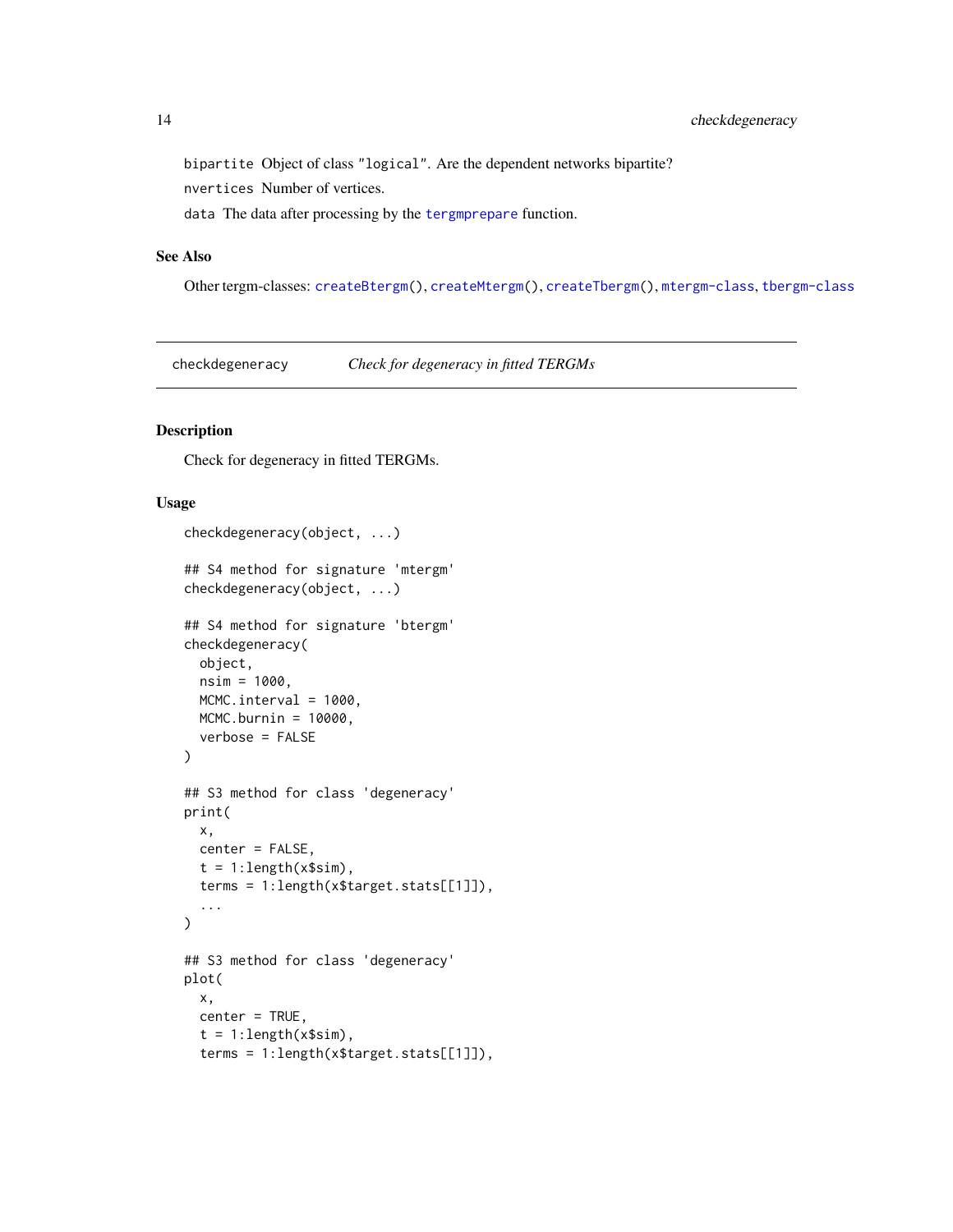## checkdegeneracy 15

```
vbar = TRUE,main = NULL,xlab = NULL,
 target.col = "red",target.lwd = 3,...
\overline{)}
```

| object        | A btergm or mtergm object, as estimated using the btergm or mtergm function.                                                                                                                                                                                                                                                                                                                                                                                                                                                                                                                    |
|---------------|-------------------------------------------------------------------------------------------------------------------------------------------------------------------------------------------------------------------------------------------------------------------------------------------------------------------------------------------------------------------------------------------------------------------------------------------------------------------------------------------------------------------------------------------------------------------------------------------------|
|               | Arbitrary further arguments for subroutines.                                                                                                                                                                                                                                                                                                                                                                                                                                                                                                                                                    |
| nsim          | The number of networks to be simulated at each time step. This number should<br>be sufficiently large for a meaningful comparison. If possible, much more than<br>1,000 simulations.                                                                                                                                                                                                                                                                                                                                                                                                            |
| MCMC.interval | Internally, this package uses the simulation facilities of the ergm package to cre-<br>ate new networks against which to compare the original network(s) for goodness-<br>of-fit assessment. This argument sets the MCMC interval to be passed over to<br>the simulation command. The default value is 1000, which means that every<br>1000th simulation outcome from the MCMC sequence is used. There is no<br>general rule of thumb on the selection of this parameter, but if the results look<br>suspicious (e.g., when the model fit is perfect), increasing this value may be<br>helpful. |
| MCMC.burnin   | Internally, this package uses the simulation facilities of the ergm package to cre-<br>ate new networks against which to compare the original network(s) for goodness-<br>of-fit assessment. This argument sets the MCMC burnin to be passed over to the<br>simulation command. The default value is 10000. There is no general rule of<br>thumb on the selection of this parameter, but if the results look suspicious (e.g.,<br>when the model fit is perfect), increasing this value may be helpful.                                                                                         |
| verbose       | Print details?                                                                                                                                                                                                                                                                                                                                                                                                                                                                                                                                                                                  |
| χ             | A degeneracy object created by the checkdegeneracy function.                                                                                                                                                                                                                                                                                                                                                                                                                                                                                                                                    |
| center        | If TRUE, print/plot the simulated minus the target statistics, with an expected<br>value of 0 in a non-degenerate model. If FALSE, print/plot the distribution of<br>simulated statistics and show the target statistic separately.                                                                                                                                                                                                                                                                                                                                                             |
| t             | Time indices to include, e.g., $t = 2:4$ for time steps 2 to 4.                                                                                                                                                                                                                                                                                                                                                                                                                                                                                                                                 |
| terms         | Indices of the model terms to include, e.g., terms $= 1:3$ includes the first three<br>statistics.                                                                                                                                                                                                                                                                                                                                                                                                                                                                                              |
| vbar          | Show vertical bar for target statistic in histogram.                                                                                                                                                                                                                                                                                                                                                                                                                                                                                                                                            |
| main          | Main title of the plot.                                                                                                                                                                                                                                                                                                                                                                                                                                                                                                                                                                         |
| xlab          | Label on the x-axis. Defaults to the name of the statistic.                                                                                                                                                                                                                                                                                                                                                                                                                                                                                                                                     |
| target.col    | Color of the vertical bar for the target statistic. Defaults to red.                                                                                                                                                                                                                                                                                                                                                                                                                                                                                                                            |
| target.lwd    | Line width of the vertical bar for the target statistic. Defaults to 3.                                                                                                                                                                                                                                                                                                                                                                                                                                                                                                                         |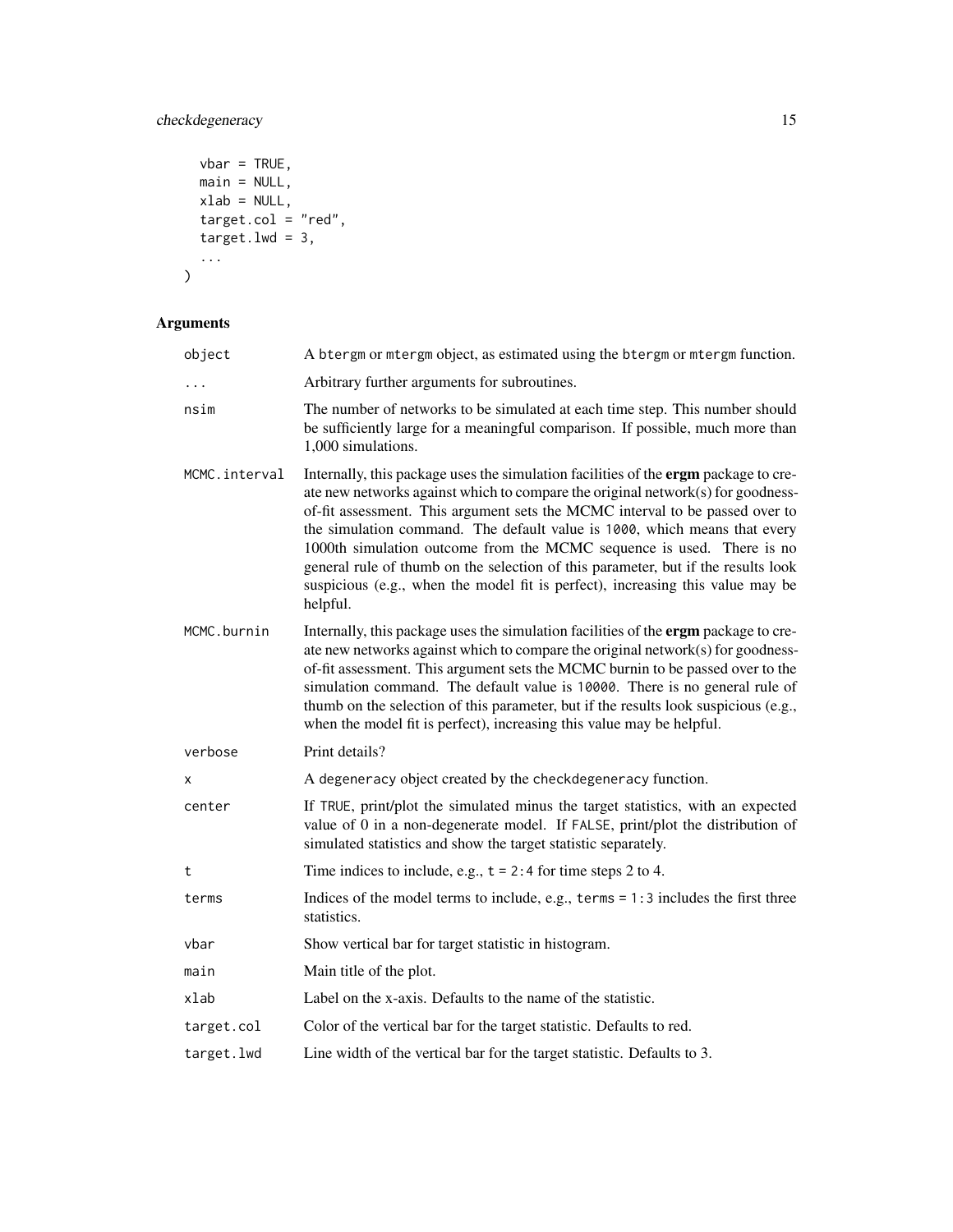#### Details

The methods for the generic degeneracy function implement a degeneracy check for btergm and mtergm objects. For btergm, this works by comparing the global statistics of simulated networks to those of the observed networks at each observed time step. If the global statistics differ significantly, this is indicated by small p-values. If there are many significant results, this indicates degeneracy. For mtergm, the mcmc.diagnostics function from the ergm package is used.

## Value

A list with target statistics and simulations.

#### References

Hanneke, Steve, Wenjie Fu and Eric P. Xing (2010): Discrete Temporal Models of Social Networks. *Electronic Journal of Statistics* 4: 585–605. doi: [10.1214/09EJS548.](https://doi.org/10.1214/09-EJS548)

Leifeld, Philip, Skyler J. Cranmer and Bruce A. Desmarais (2018): Temporal Exponential Random Graph Models with btergm: Estimation and Bootstrap Confidence Intervals. *Journal of Statistical Software* 83(6): 1-36. doi: [10.18637/jss.v083.i06.](https://doi.org/10.18637/jss.v083.i06)

<span id="page-15-1"></span>chemnet *German Toxic Chemicals Policy Network in the 1980s (Volker Schneider)*

#### Description

German Toxic Chemicals Policy Network in the 1980s (Volker Schneider).

#### Format

- pol is a directed 30 x 30 adjancency matrix indicating which row actor sends political/strategic information to which column actor. 1 indicates an information exchange tie, and 0 indicates the absence of a network tie.
- scito is a directed 30 x 30 adjacency matrix indicating which row actor sends technical/scientific information to which column actor. 1 indicates an information exchange tie, and  $\theta$  indicates the absence of a network tie. In contrast to political/strategic information exchange, two separate survey questions were asked about technical/scientific information exchange: sending information, and receiving information. The two matrices contain the same relation but one time from the sender's perspective and one time from the receiver's perspective. By combining the two matrices, one can create a "confirmed" technical/scientific information exchange relation. The scito matrix contains ties from the sender's perspective.
- scifrom is a directed 30 x 30 adjacency matrix indicating which row actor receives technical/scientific information from which column actor. 1 indicates an information exchange tie, and 0 indicates the absence of a network tie. In contrast to political/strategic information exchange, two separate survey questions were asked about technical/scientific information exchange: sending information, and receiving information. The two matrices contain the same relation but one

<span id="page-15-0"></span>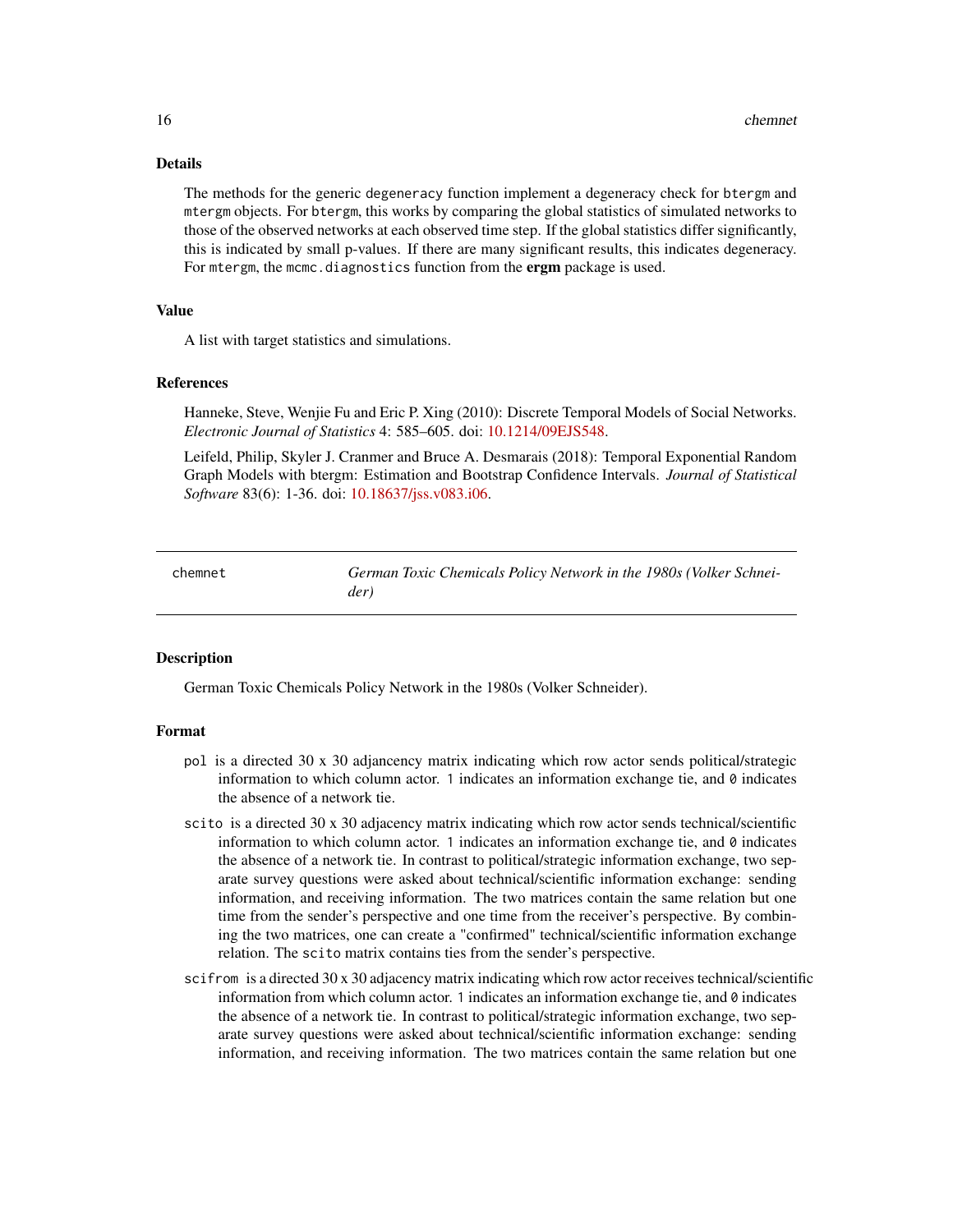time from the sender's perspective and one time from the receiver's perspective. By combining the two matrices, one can create a "confirmed" technical/scientific information exchange relation. The scifrom matrix contains ties from the receiver's perspective.

- infrep is a directed 30 x 30 adjancency matrix indicating which row actor deems which column actor "particularly influential". 1 indicates such a tie, and  $\theta$  indicates the absence of an influence attribution tie.
- committee is a 30 x 20 two-mode (bipartite) network matrix indicating which row actor is a member of which policy committee/forum (as indicated by the column labels). 1 indicates a membership tie, and 0 indicates non-membership.
- types is a one-column data.frame where the type variable contains the actor type of each node. The following values are possible:
	- gov (government actor, e.g., a federal ministry)
	- ig (interest group)
	- io (international organization)
	- par (political party)
	- sci (scientific organization)
- intpos is a 30 x 6 matrix containing the interest positions of the 30 political actors on the six most salient political issues related to a pending new chemicals law. -1 indicates a negative stance, i.e., the actor rejects the proposal; 1 indicates a positive stance, i.e., the actor supports the proposal; and 0 indicates a neutral or absent opinion.

#### Details

The chemnet dataset contains network and attribute data and for the 30 most influential political actors with regard to toxic chemicals regulation in Germany in 1983/1984. While the original dataset contains up to 47 actors, this dataset contains the "complete influence core" of mutually relevant actors. The data are cross-sectional. There are no missing data; the response rate was 100 percent. Volker Schneider (University of Konstanz) collected this dataset for his dissertation (Schneider 1988). The dataset was later re-used for a journal publication on information exchange in policy networks (Leifeld and Schneider 2012).

The chemnet dataset contains network relations on political/strategic and technical/scientific information exchange, influence attribution, and membership in policy committees/forums, as well as nodal attributes on the actor type and opinions about the six most salient issues related to the political process that was leading to a new chemicals law at the time being.

#### Source

The data were collected using paper-based questionnaires. The questionnaires were administered in personal interviews (PAPI). Further information, including the actual survey, data on additional actors, the full names of the policy committees/forums, and the full list of unabbreviated actor names can be found online at <http://hdl.handle.net/1902.1/17004> in the replication archive of Leifeld and Schneider (2012).

- Replication archive: <http://hdl.handle.net/1902.1/17004>
- AJPS publication: doi: [10.1111/j.15405907.2011.00580.x](https://doi.org/10.1111/j.1540-5907.2011.00580.x)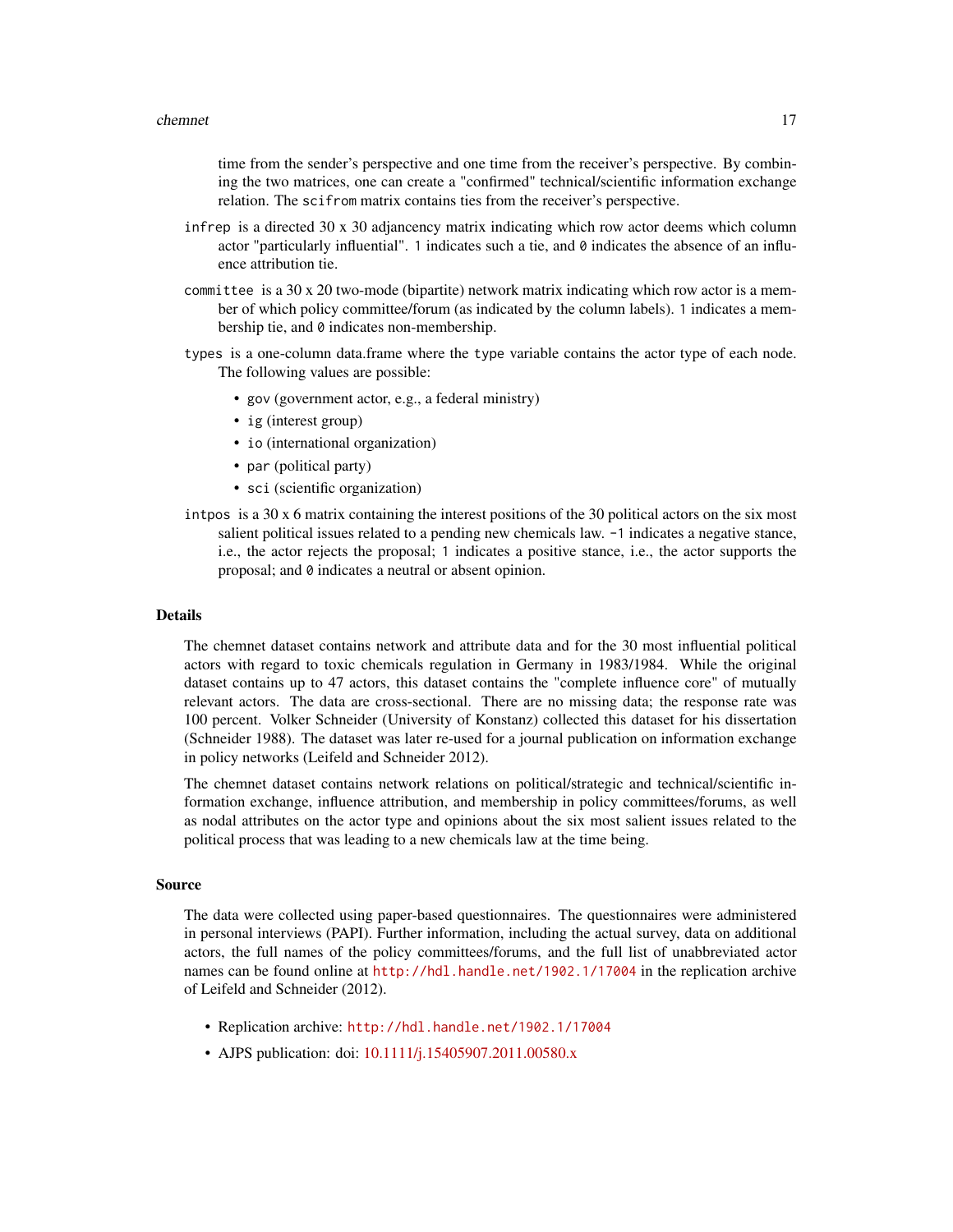The dataset is publicly available. Questions about the data or the original study should be directed to Volker Schneider <volker.schneider@uni-konstanz.de>, the author of the original study and person who collected the data.

#### References

Leifeld, Philip and Volker Schneider (2012): Information Exchange in Policy Networks. *American Journal of Political Science* 53(3): 731–744. doi: [10.1111/j.15405907.2011.00580.x.](https://doi.org/10.1111/j.1540-5907.2011.00580.x)

Schneider, Volker (1988): *Politiknetzwerke der Chemikalienkontrolle. Eine Analyse einer transnationalen Politikentwicklung*. Walter de Gruyter: Berlin/New York.

Schneider, Volker and Philip Leifeld (2009): Ueberzeugungssysteme, Diskursnetzwerke und politische Kommunikation: Ein zweiter Blick auf die deutsche Chemikalienkontrolle der 1980er Jahre. In: Volker Schneider, Frank Janning, Philip Leifeld and Thomas Malang (editors): *Politiknetzwerke. Modelle, Anwendungen und Visualisierungen*. Pages 139–158. Wiesbaden: VS Verlag fuer Sozialwissenschaften.

#### Examples

```
## Not run:
# Replication code for Leifeld and Schneider (2012), AJPS.
# Note that the estimates can only be reproduced approximately
# due to internal changes in the statnet package.
# preparatory steps
library("network")
library("sna")
library("ergm")
library("btergm")
library("texreg")
seed <- 12345
set.seed(seed)
data("chemnet")
# create confirmed network relation
sci \le scito \star t(scifrom) # equation 1 in the AJPS paper
prefsim <- dist(intpos, method = "euclidean") # equation 2
prefsim <- max(prefsim) - prefsim # equation 3
prefsim <- as.matrix(prefsim)
committee <- committee %*% t(committee) # equation 4
diag(committee) \leq -0 # the diagonal has no meaning
types <- types[, 1] # convert to vector
# create network objects and store attributes
nw.pol <- network(pol) # political/stratgic information exchange
set.vertex.attribute(nw.pol, "orgtype", types)
set.vertex.attribute(nw.pol, "betweenness",
    betweenness(nw.pol)) # centrality
nw.sci <- network(sci) # technical/scientific information exchange
set.vertex.attribute(nw.sci, "orgtype", types)
```
set.vertex.attribute(nw.sci, "betweenness",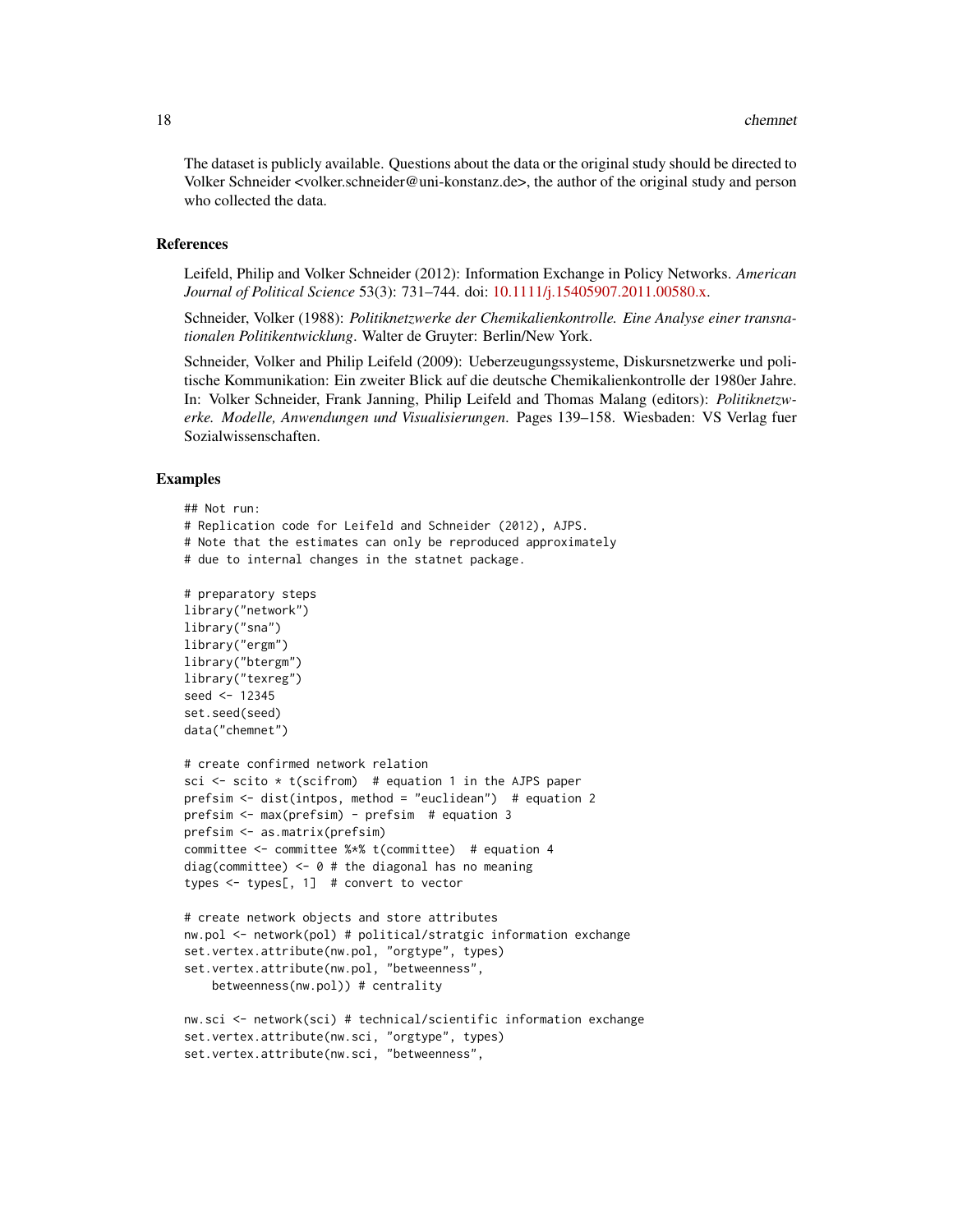#### chemnet the change of the change of the change of the change of the change of the change of the change of the change of the change of the change of the change of the change of the change of the change of the change of the

```
betweenness(nw.sci)) # centrality
# ERGM: model 1 in the AJPS paper; only preference similarity
model1 \leq - ergm(nw.pol \sim edges + edgecov(prefsim),
    control = control.ergm(seed = seed))
summary(model1)
# ERGM: model 2 in the AJPS paper; complete model
model2 <- ergm(nw.pol ~
    edges +
    edgecov(prefsim) +
   mutual +
    nodemix("orgtype", base = -7) +nodeifactor("orgtype", base = -1) +
    nodeofactor("orgtype", base = -5) +
    edgecov(committee) +
    edgecov(nw.sci) +
    edgecov(infrep) +
    gwesp(0.1, fixed = TRUE) +
    gwdsp(0.1, fixed = TRUE),
    control = control.ergm(seed = seed)
\lambdasummary(model2)
# ERGM: model 3 in the AJPS paper; only preference similarity
model3 <- ergm(nw.sci ~ edges + edgecov(prefsim),
    control = control.ergm(seed = seed))
summary(model3)
# ERGM: model 4 in the AJPS paper; complete model
model4 <- ergm(nw.sci ~
   edges +
    edgecov(prefsim) +
    mutual +
    nodemix("orgtype", base = -7) +nodeifactor("orgtype", base = -1) +
    nodeofactor("orgtype", base = -5) +
    edgecov(committee) +
    edgecov(nw.pol) +
    edgecov(infrep) +
    gwesp(0.1, fixed = TRUE) +
    gwdsp(0.1, fixed = TRUE),
    control = control.ergm(seed = seed)
)
summary(model4)
# regression table using the texreg package
screenreg(list(model1, model2, model3, model4))
# goodness of fit using the btergm package
gof2 <- gof(model2, roc = FALSE, pr = FALSE)
gof2 # print gof output
plot(gof2) # visual inspection of GOF
```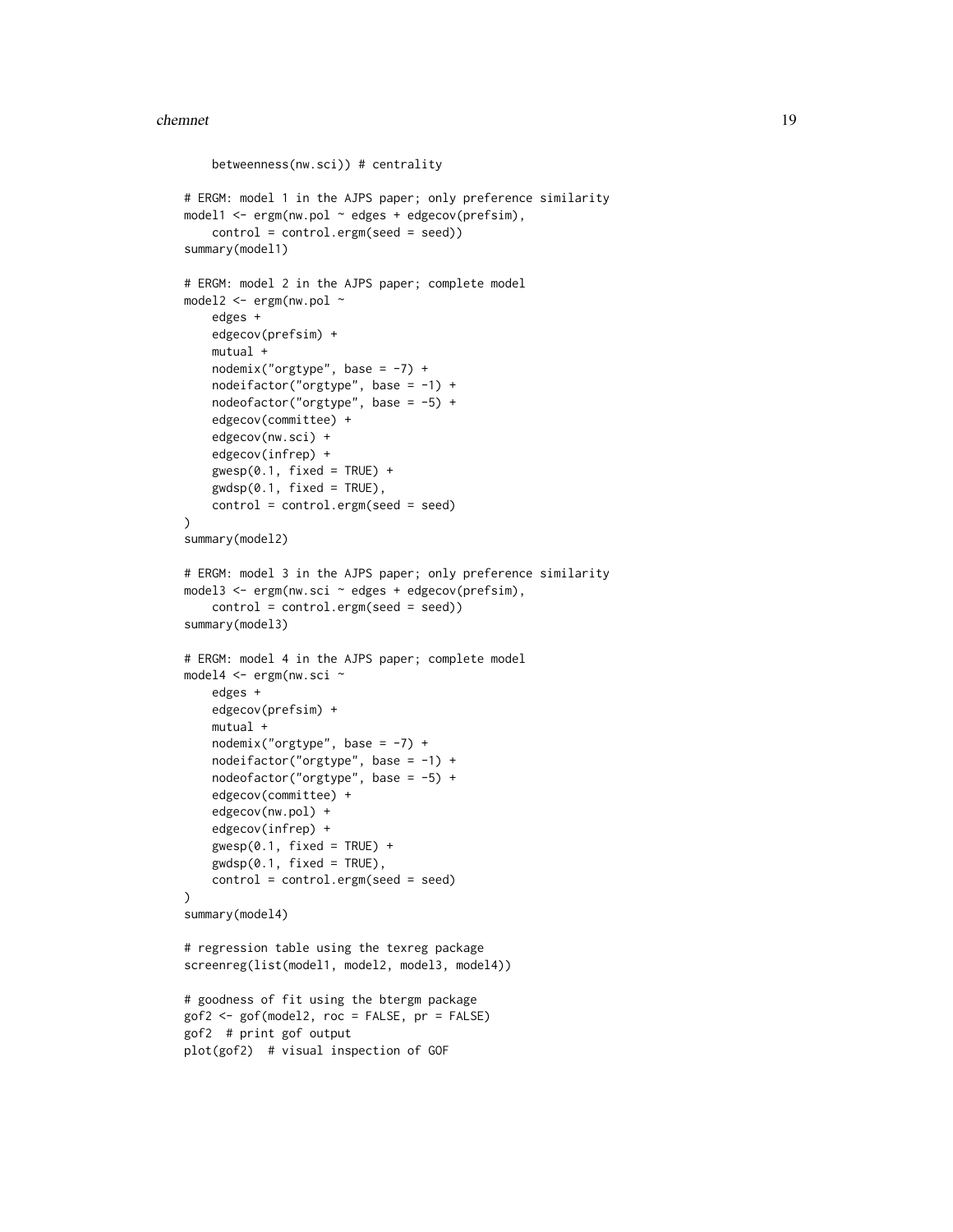## <span id="page-19-0"></span>20 createBtergm

```
gof4 <- gof(model4, roc = FALSE, pr = FALSE)
gof4
plot(gof4)
# MCMC diagnostics
pdf("diagnostics2.pdf")
mcmc.diagnostics(model2)
dev.off()
pdf("diagnostics4.pdf")
mcmc.diagnostics(model4)
dev.off()
## End(Not run)
```
## <span id="page-19-1"></span>createBtergm *Constructor for [btergm](#page-10-1) objects*

## Description

Constructor for [btergm](#page-10-1) objects.

#### Usage

```
createBtergm(
  coef,
  boot,
  R,
  nobs,
  time.steps,
  formula,
  formula2,
  response,
  effects,
  weights,
  auto.adjust,
  offset,
  directed,
  bipartite,
  nvertices,
  data
\mathcal{E}
```

| coef | Object of class "numeric". The coefficients.        |
|------|-----------------------------------------------------|
| boot | Object of class "matrix". The bootstrapping sample. |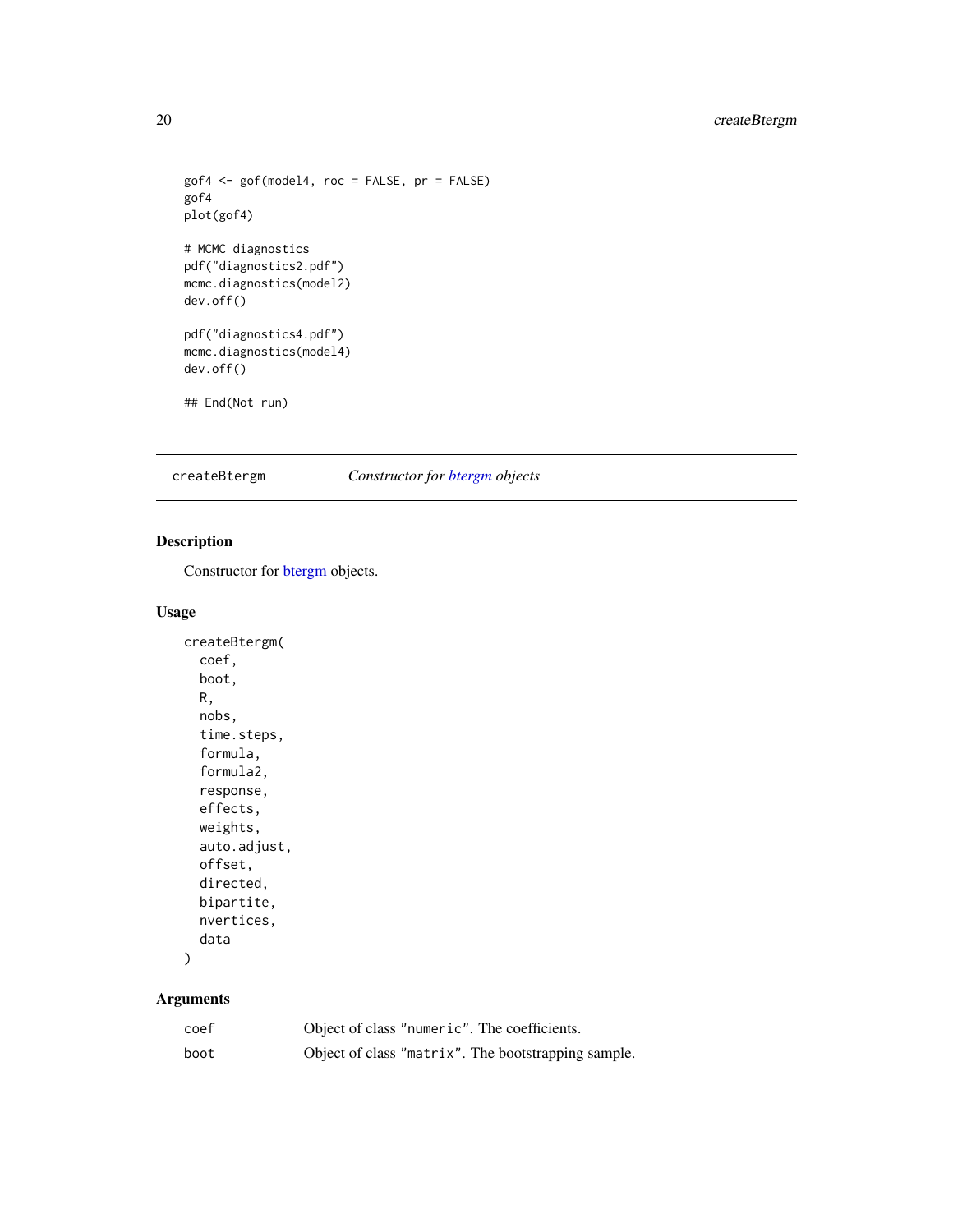## <span id="page-20-0"></span>createMtergm 21

| R           | Object of class "numeric". Number of replications.                                                               |
|-------------|------------------------------------------------------------------------------------------------------------------|
| nobs        | Object of class "numeric". Number of observations.                                                               |
| time.steps  | Object of class "numeric". Number of time steps.                                                                 |
| formula     | Object of class "formula". The original model formula (without indices for the<br>time steps).                   |
| formula2    | The revised formula with the object references after applying the tergmprepare<br>function.                      |
| response    | Object of class "integer". The response variable.                                                                |
| effects     | Object of class "data. frame". The effects that went into the glm call.                                          |
| weights     | Object of class "integer". The weights of the observations.                                                      |
| auto.adjust | Object of class "logical". Indicates whether automatic adjustment of dimen-<br>sions was done before estimation. |
| offset      | Object of class "logical". Indicates whether an offset matrix with structural<br>zeros was used.                 |
| directed    | Object of class "logical". Are the dependent networks directed?                                                  |
| bipartite   | Object of class "logical". Are the dependent networks bipartite?                                                 |
| nvertices   | Number of vertices.                                                                                              |
| data        | The data after processing by the tergmprepare function.                                                          |

## Details

Create an S4 [btergm](#page-10-1) object using this constructor function.

## Author(s)

Philip Leifeld

## See Also

Other tergm-classes: [btergm-class](#page-10-1), [createMtergm\(](#page-20-1)), [createTbergm\(](#page-22-1)), [mtergm-class](#page-57-1), [tbergm-class](#page-62-1)

<span id="page-20-1"></span>createMtergm *Constructor for [mtergm](#page-57-1) objects*

## Description

Constructor for [mtergm](#page-57-1) objects.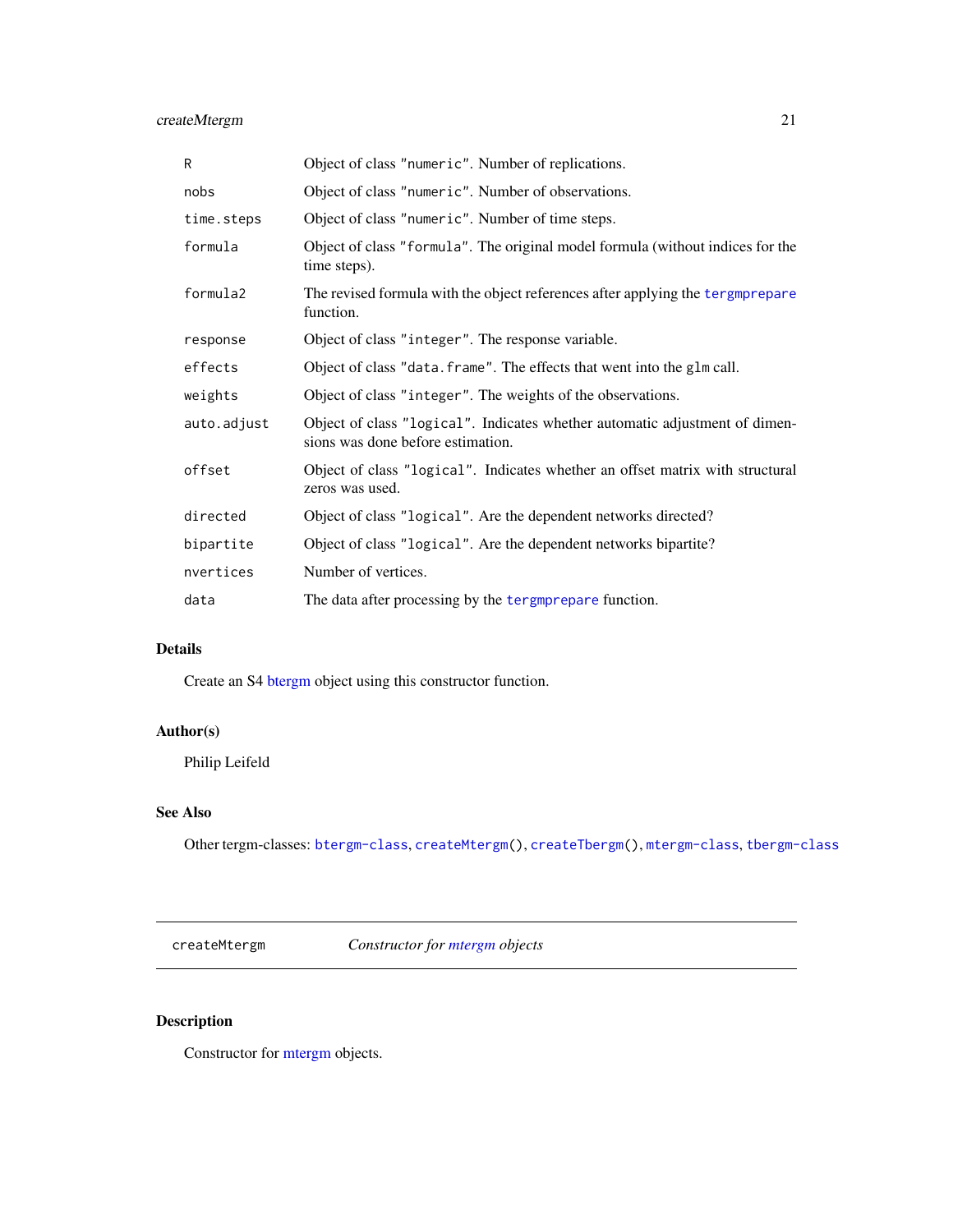## Usage

```
createMtergm(
 coef,
  se,
 pval,
 nobs,
  time.steps,
  formula,
  formula2,
  auto.adjust,
 offset,
 directed,
 bipartite,
 estimate,
 loglik,
 aic,
 bic,
 ergm,
 nvertices,
 data
)
```

| coef        | Object of class "numeric". The coefficients.                                                                     |
|-------------|------------------------------------------------------------------------------------------------------------------|
| se          | Standard errors.                                                                                                 |
| pval        | The <i>p</i> -values.                                                                                            |
| nobs        | Object of class "numeric". Number of observations.                                                               |
| time.steps  | Object of class "numeric". Number of time steps.                                                                 |
| formula     | Object of class "formula". The original model formula (without indices for the<br>time steps).                   |
| formula2    | The revised formula with the object references after applying the tergmprepare<br>function.                      |
| auto.adjust | Object of class "logical". Indicates whether automatic adjustment of dimen-<br>sions was done before estimation. |
| offset      | Object of class "logical". Indicates whether an offset matrix with structural<br>zeros was used.                 |
| directed    | Object of class "logical". Are the dependent networks directed?                                                  |
| bipartite   | Object of class "logical". Are the dependent networks bipartite?                                                 |
| estimate    | Estimate: either MCMC MLE or MPLE.                                                                               |
| loglik      | Log likelihood of the MLE.                                                                                       |
| aic         | Akaike's Information Criterion.                                                                                  |
| bic         | Bayesian Information Criterion.                                                                                  |
| ergm        | The original ergm object as estimated by the ergm function in the ergm package.                                  |

<span id="page-21-0"></span>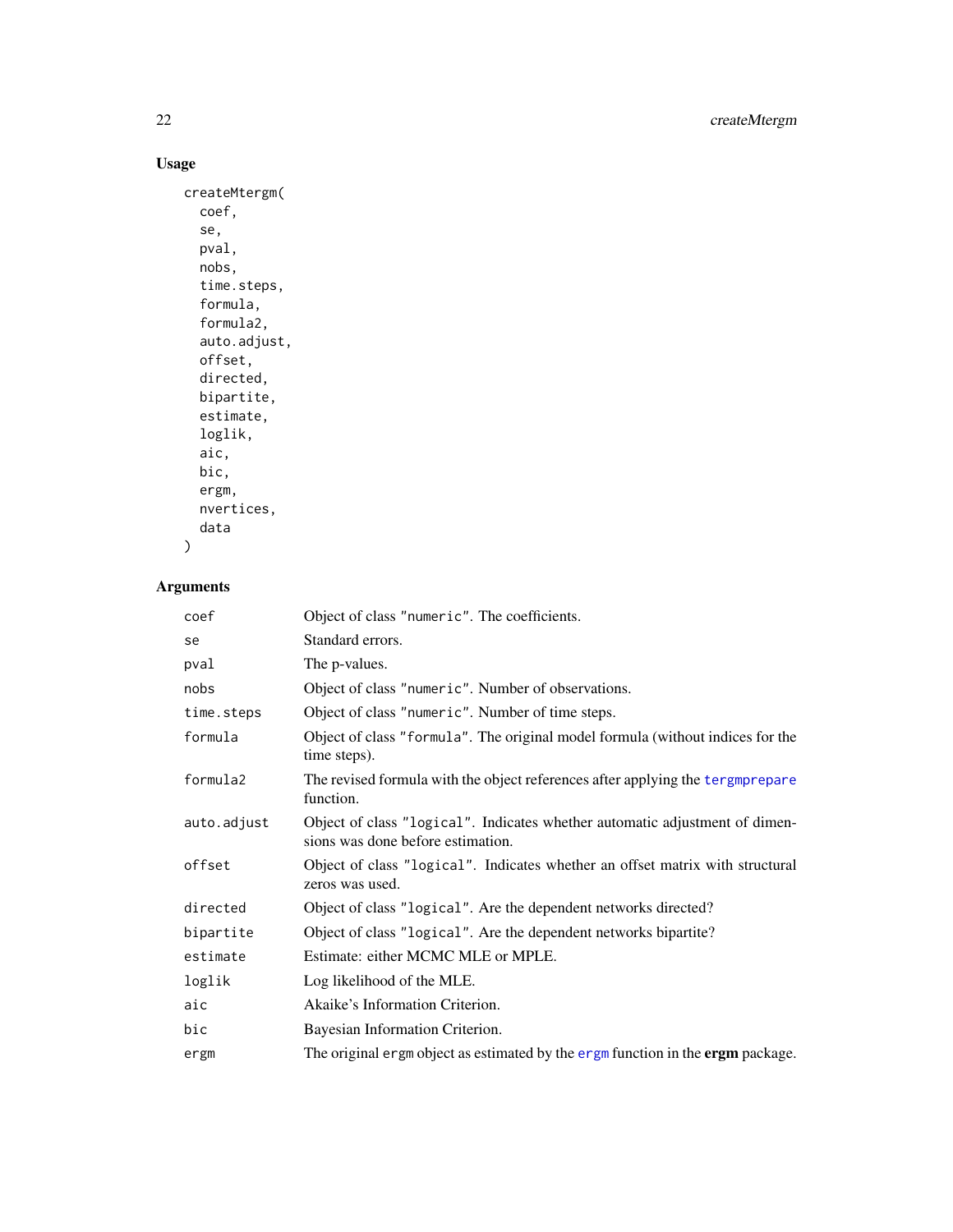## <span id="page-22-0"></span>createTbergm 23

| nvertices | Number of vertices.                                     |
|-----------|---------------------------------------------------------|
| data      | The data after processing by the tergmprepare function. |

#### Details

Create an S4 [mtergm](#page-57-1) object using this constructor function.

## Author(s)

Philip Leifeld

## See Also

Other tergm-classes: [btergm-class](#page-10-1), [createBtergm\(](#page-19-1)), [createTbergm\(](#page-22-1)), [mtergm-class](#page-57-1), [tbergm-class](#page-62-1)

<span id="page-22-1"></span>createTbergm *Constructor for [tbergm](#page-62-1) objects*

## Description

Constructor for [tbergm](#page-62-1) objects.

## Usage

```
createTbergm(
  time.steps,
  formula,
  formula2,
  auto.adjust,
 offset,
 directed,
 bipartite,
 estimate,
 bergm,
 nvertices,
  data
)
```

| time.steps  | Object of class "numeric". Number of time steps.                                                                 |
|-------------|------------------------------------------------------------------------------------------------------------------|
| formula     | Object of class "formula". The original model formula (without indices for the<br>time steps).                   |
| formula2    | The revised formula with the object references after applying the tergmprepare<br>function.                      |
| auto.adjust | Object of class "logical". Indicates whether automatic adjustment of dimen-<br>sions was done before estimation. |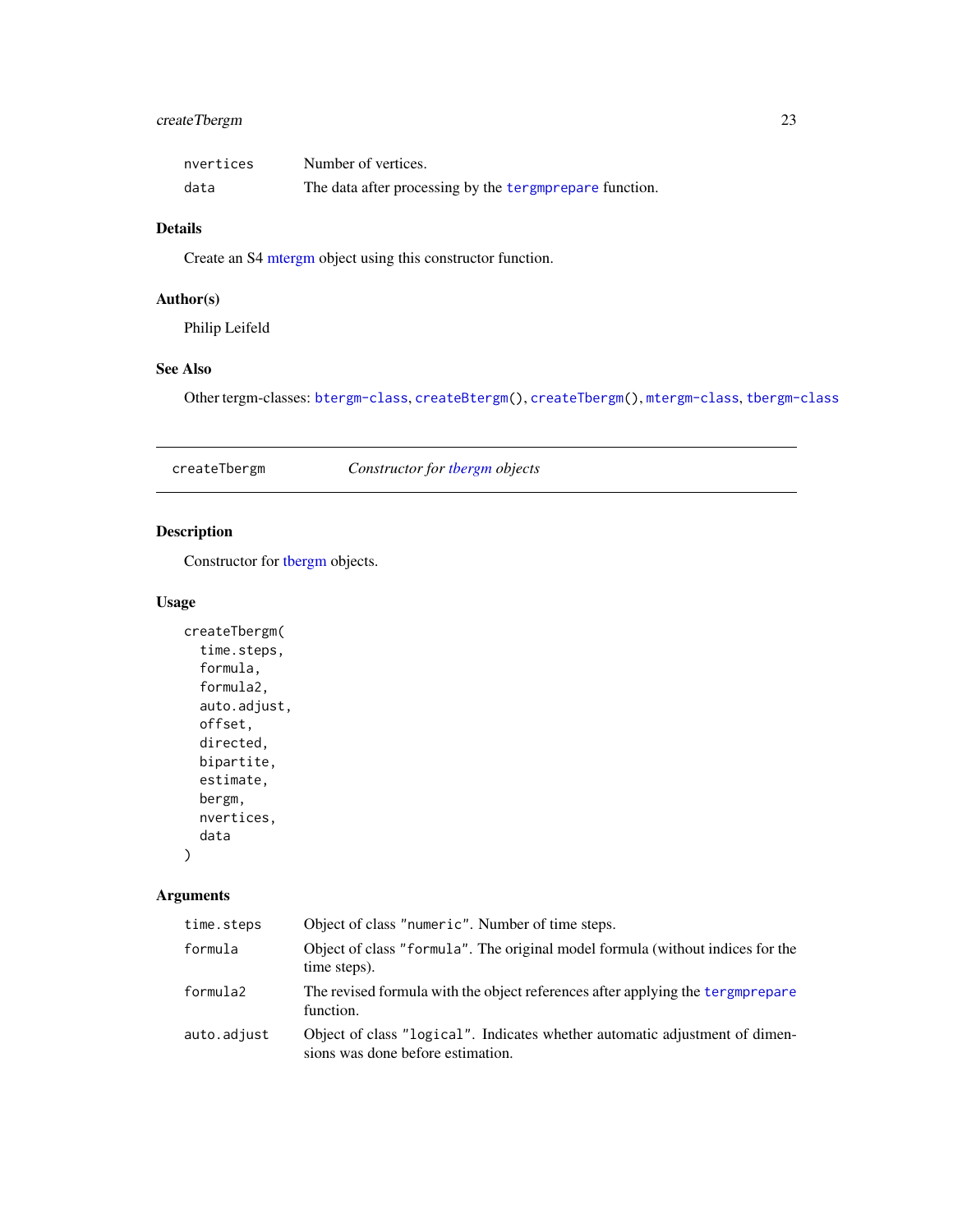<span id="page-23-0"></span>

| offset    | Object of class "logical". Indicates whether an offset matrix with structural<br>zeros was used. |
|-----------|--------------------------------------------------------------------------------------------------|
| directed  | Object of class "logical". Are the dependent networks directed?                                  |
| bipartite | Object of class "logical". Are the dependent networks bipartite?                                 |
| estimate  | Estimate: "bergm" for Bayesian estimation.                                                       |
| bergm     | The original bergm object as estimated by the bergm function in the <b>Bergm</b><br>package.     |
| nvertices | Number of vertices.                                                                              |
| data      | The data after processing by the tergmprepare function.                                          |

#### Details

Create an S4 [tbergm](#page-62-1) object using this constructor function.

#### Author(s)

Philip Leifeld

## See Also

Other tergm-classes: [btergm-class](#page-10-1), [createBtergm\(](#page-19-1)), [createMtergm\(](#page-20-1)), [mtergm-class](#page-57-1), [tbergm-class](#page-62-1)

<span id="page-23-1"></span>edgeprob *Create all predicted tie probabilities using MPLE*

## Description

Create all predicted tie probabilities using MPLE.

## Usage

edgeprob(object, verbose = FALSE)

#### Arguments

| object  | An ergm, btergm, or mtergm object. |
|---------|------------------------------------|
| verbose | Print details?                     |

#### Details

For a given (T)ERGM, return a data frame with all predicted edge probabilities along with the design matrix of the MPLE logit model, based on the estimated coefficients and the design matrix, for all time points, along with i, j, and t variables indicating where the respective dyad is located.

edgeprob is a convenience function that creates a data frame with all dyads in the ERGM or TERGM along with their edge probabilities and their predictor values (i.e., change statistics). This is useful for creating marginal effects plots or contrasting multiple groups of dyads. This function works faster than the [interpret](#page-43-1) function.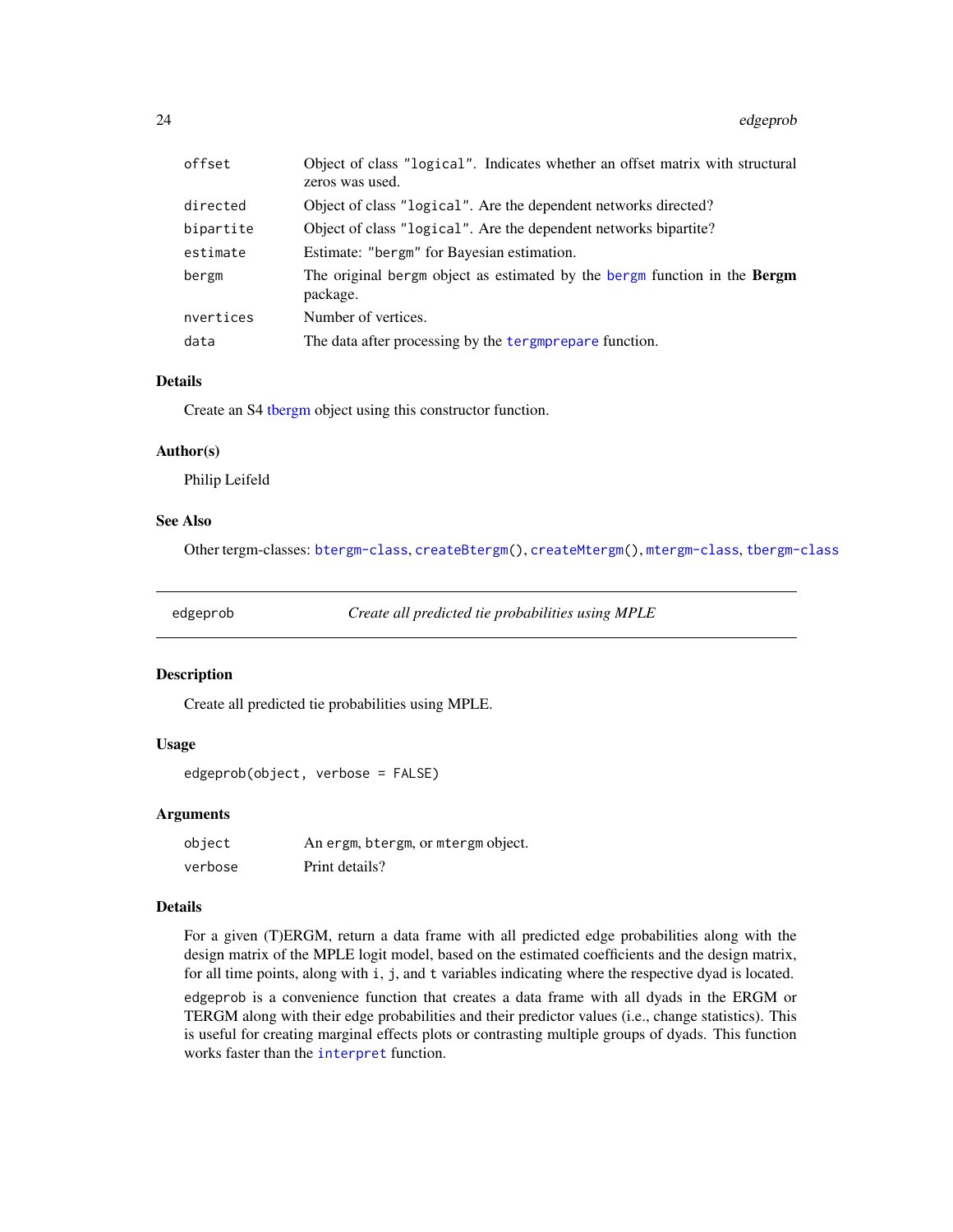#### <span id="page-24-0"></span>getformula 25

## Value

The first variable in the resulting data frame contains the edge value (i.e., the dependent variable, which is usually binary). The next variables contain all the predictors from the ERGM or TERGM (i.e., the change statistics). The next five variables contain the indices of the sender (i), the receiver (j), the time step (t), the vertex id of i (i.name), and the vertex id of j (j.name). These five variables serve to identify the dyad. The last variable contains the computed edge probabilities.

## See Also

Other interpretation: [interpret\(](#page-43-1)), [marginalplot\(](#page-53-1))

getformula *Extract the formula from a model*

## Description

Extract the model formula from a fitted object.

#### Usage

```
getformula(x)
```
## S4 method for signature 'ergm' getformula(x)

## S4 method for signature 'btergm' getformula(x)

## S4 method for signature 'mtergm' getformula(x)

## S4 method for signature 'tbergm' getformula(x)

#### Arguments

x A fitted model.

#### Details

The getformula function will extract the formula from a fitted model.

#### Methods (by class)

- ergm: Extract the formula from an ergm object.
- btergm: Extract the formula from a btergm object.
- mtergm: Extract the formula from an mtergm object.
- tbergm: Extract the formula from a tbergm object.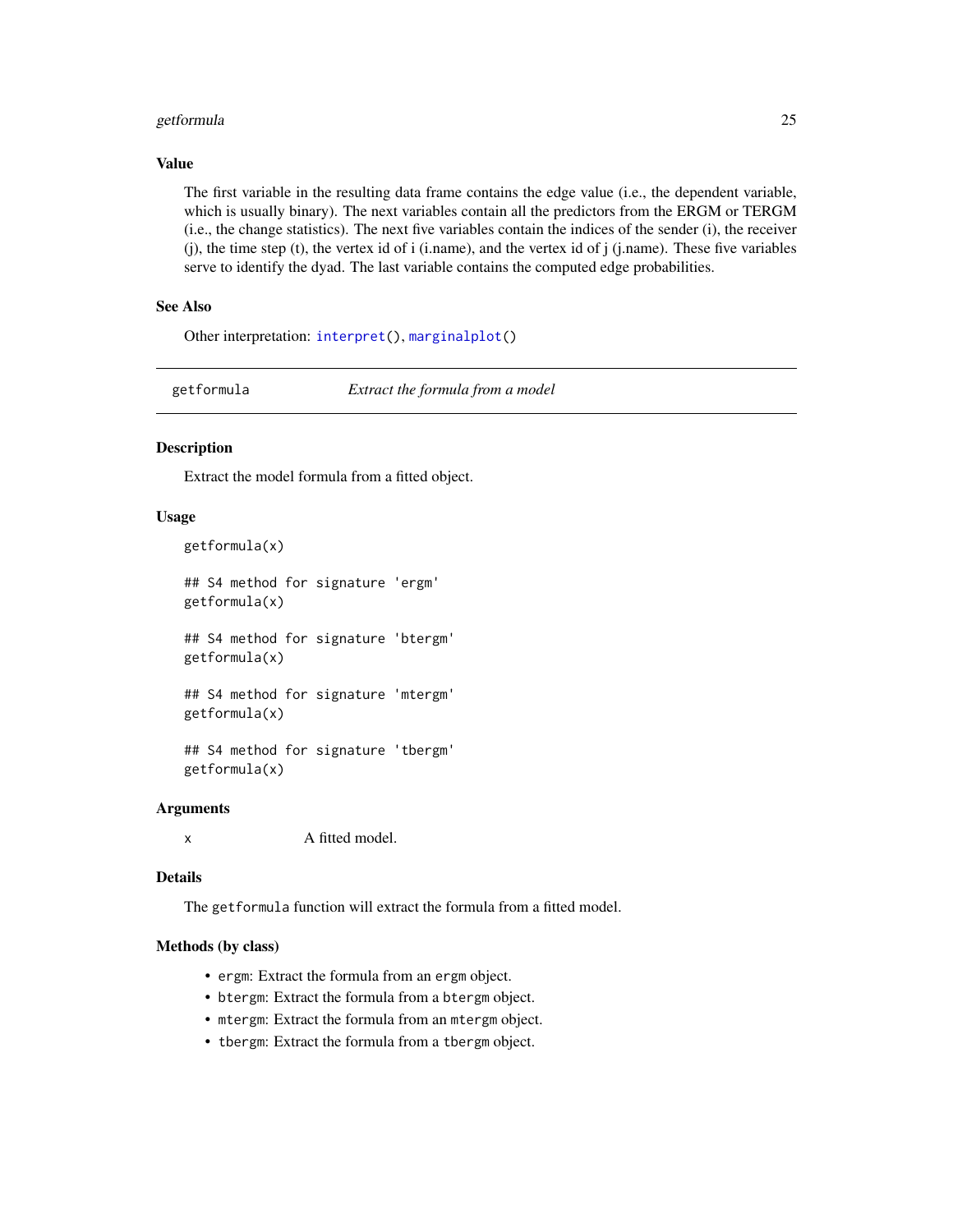## <span id="page-25-2"></span>Description

Assess goodness of fit of btergm and other network models.

#### Usage

```
gof(object, ...)
createGOF(
  simulations,
  target,
  statistics = c(dsp, esp, deg, ideg, geodesic, rocpr, walktrap.modularity),
 parallel = "no",
 ncpus = 1,
  cl = NULL,verbose = TRUE,
  ...
)
## S4 method for signature 'btergm'
gof(
 object,
  target = NULL,formula = getformula(object),
  nsim = 100,
 MCMC.interval = 1000,
 MCMC.burnin = 10000,
 parallel = c("no", "multicore", "snow"),
  ncpus = 1,
  cl = NULL,statistics = c(dsp, esp, deg, ideg, geodesic, rocpr, walktrap.modularity),
  verbose = TRUE,
  ...
)
## S4 method for signature 'ergm'
gof(
  object,
  target = NULL,
  formula = getformula(object),
  nsim = 100,MCMC.interval = 1000,
 MCMC.burnin = 10000,
```
<span id="page-25-1"></span><span id="page-25-0"></span>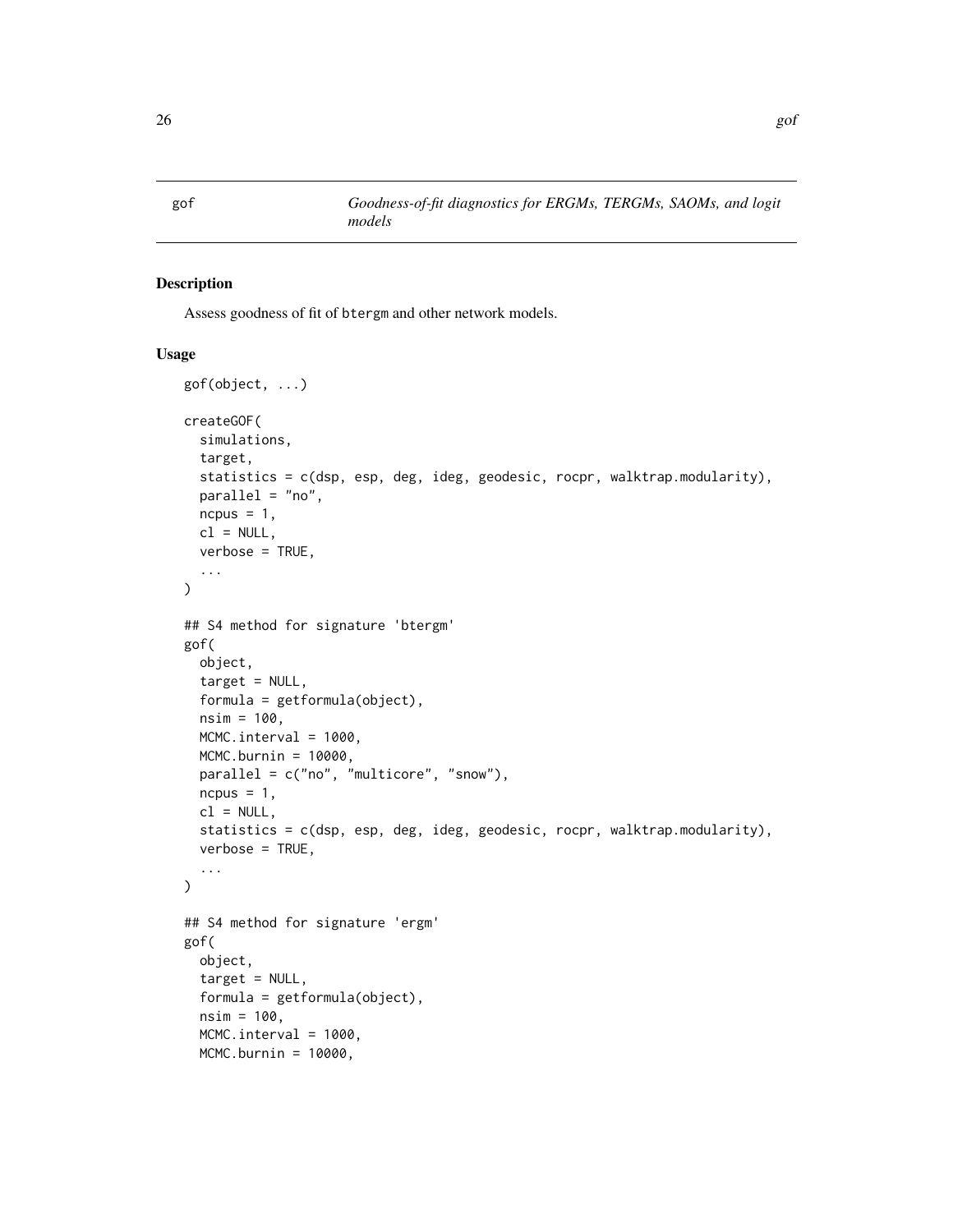```
parallel = c("no", "multicore", "snow"),
  ncpus = 1,
  cl = NULL,statistics = c(dsp, esp, deg, ideg, geodesic, rocpr, walktrap.modularity),
  verbose = TRUE,
  ...
\lambda## S4 method for signature 'mtergm'
gof(
 object,
  target = NULL,formula = getformula(object),
 nsim = 100,
 MCMC.interval = 1000,
 MCMC.burnin = 10000,
 parallel = c("no", "multicore", "snow"),
 ncpus = 1,
 cl = NULL,statistics = c(dsp, esp, deg, ideg, geodesic, rocpr, walktrap.modularity),
 verbose = TRUE,
  ...
\mathcal{L}## S4 method for signature 'tbergm'
gof(
  object,
  target = NULL,formula = getformula(object),
 nsim = 100,
 MCMC.interval = 1000,
 MCMC.burnin = 10000,parallel = c("no", "multicore", "snow"),
 ncpus = 1,cl = NULL,statistics = c(dsp, esp, deg, ideg, geodesic, rocpr, walktrap.modularity),
  verbose = TRUE,
  ...
\mathcal{L}## S4 method for signature 'sienaFit'
gof(
 object,
 period = NULL,
 parallel = c("no", "multicore", "snow"),
  ncpus = 1,
  cl = NULL,structzero = 10,
```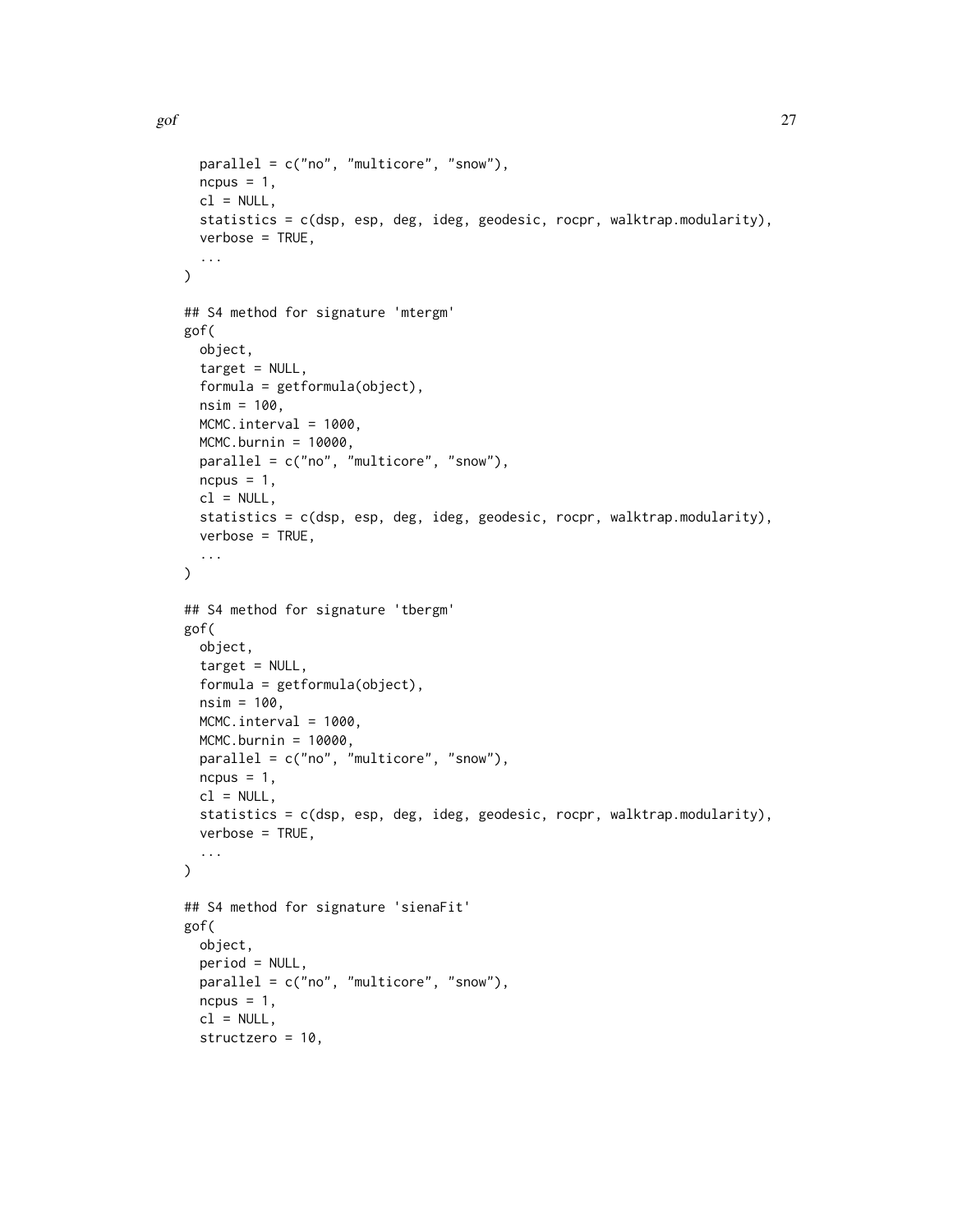```
statistics = c(esp, deg, ideg, geodesic, rocpr, walktrap.modularity),
  groupName = object$f$groupNames[[1]],
  varName = NULL,
  outofsample = FALSE,
  sienaData = NULL,
  sienaEffects = NULL,
 nsim = NULL,
 verbose = TRUE,
  ...
)
## S4 method for signature 'network'
gof(
 object,
 covariates,
  coef,
  target = NULL,nsim = 100,
 mcmc = FALSE,
 MCMC.interval = 1000,
 MCMC.burnin = 10000,
 parallel = c("no", "multicore", "snow"),
 ncpus = 1,cl = NULL,statistics = c(dsp, esp, deg, ideg, geodesic, rocpr, walktrap.modularity),
 verbose = TRUE,
  ...
\mathcal{L}## S4 method for signature 'matrix'
gof(
 object,
  covariates,
  coef,
  target = NULL,
 nsim = 100,
 mcmc = FALSE,
 MCMC.interval = 1000,
 MCMC.burnin = 10000,
 parallel = c("no", "multicore", "snow"),
  ncpus = 1,
  cl = NULL,statistics = c(dsp, esp, deg, ideg, geodesic, rocpr, walktrap.modularity),
  verbose = TRUE,
  ...
)
```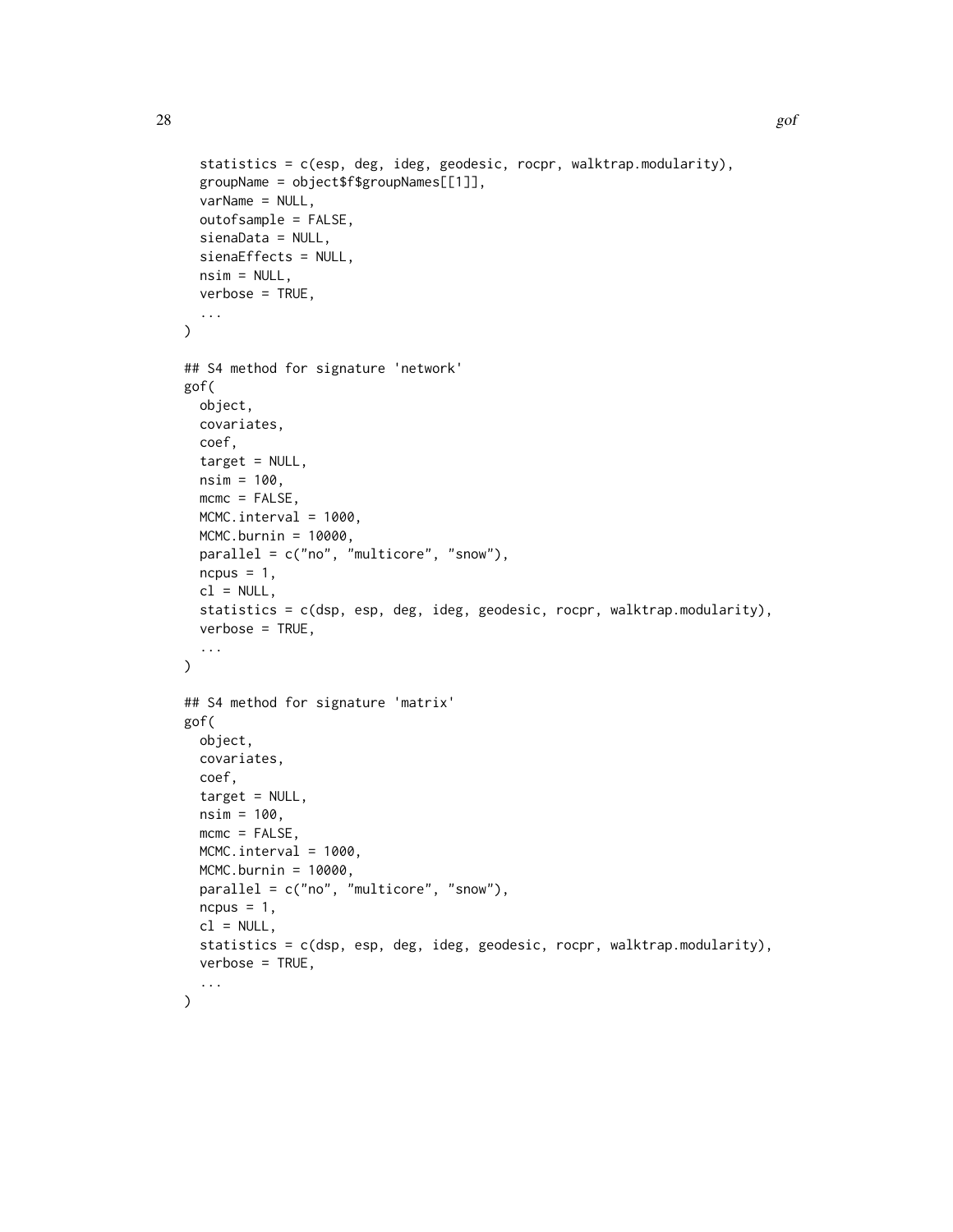|             | methods, respectively). Or a network object or matrix (for the network and<br>matrix methods, respectively).                                                                                                                                                                                                                                                                                                                                                                                                                                                                                                                                                                                                                                                                                                                                                                                                                                                                                                                                                                                                                                                                                                                                                         |
|-------------|----------------------------------------------------------------------------------------------------------------------------------------------------------------------------------------------------------------------------------------------------------------------------------------------------------------------------------------------------------------------------------------------------------------------------------------------------------------------------------------------------------------------------------------------------------------------------------------------------------------------------------------------------------------------------------------------------------------------------------------------------------------------------------------------------------------------------------------------------------------------------------------------------------------------------------------------------------------------------------------------------------------------------------------------------------------------------------------------------------------------------------------------------------------------------------------------------------------------------------------------------------------------|
| .           | Arbitrary further arguments to be passed on to the statistics. See also the help<br>page for the gof-statistics.                                                                                                                                                                                                                                                                                                                                                                                                                                                                                                                                                                                                                                                                                                                                                                                                                                                                                                                                                                                                                                                                                                                                                     |
| simulations | A list of network objects or sparse matrices (generated using the Matrix pack-<br>age) representing simulated networks.                                                                                                                                                                                                                                                                                                                                                                                                                                                                                                                                                                                                                                                                                                                                                                                                                                                                                                                                                                                                                                                                                                                                              |
| target      | In the gof function: A network or list of networks to which the simulations are<br>compared. If left empty, the original networks from the btergm object x are<br>used as observed networks. In the createGOF function: a list of sparse matrices<br>(generated using the Matrix package) or a list of network objects (generated<br>using the network package). The simulations are compared against these target<br>networks.                                                                                                                                                                                                                                                                                                                                                                                                                                                                                                                                                                                                                                                                                                                                                                                                                                      |
| statistics  | A list of functions used for comparison of observed and simulated networks.<br>Note that the list should contain the actual functions, not a character representa-<br>tion of them. See gof-statistics for details.                                                                                                                                                                                                                                                                                                                                                                                                                                                                                                                                                                                                                                                                                                                                                                                                                                                                                                                                                                                                                                                  |
| parallel    | Use multiple cores in a computer or nodes in a cluster to speed up the simu-<br>lations. The default value "no" means parallel computing is switched off. If<br>"multicore" is used (only available for sienaAlgorithm and sienaModel ob-<br>jects), the mclapply function from the parallel package (formerly in the multi-<br>core package) is used for parallelization. This should run on any kind of system<br>except MS Windows because it is based on forking. It is usually the fastest type<br>of parallelization. If "snow" is used, the parlapply function from the parallel<br>package (formerly in the snow package) is used for parallelization. This should<br>run on any kind of system including cluster systems and including MS Windows.<br>It is slightly slower than the former alternative if the same number of cores is<br>used. However, "snow" provides support for MPI clusters with a large amount<br>of cores, which multicore does not offer (see also the c1 argument). Note that<br>"multicore" will only work if all cores are on the same node. For example, if<br>there are three nodes with eight cores each, a maximum of eight CPUs can be<br>used. Parallel computing is described in more detail on the help page of btergm. |
| ncpus       | The number of CPU cores used for parallel GOF assessment (only if parallel<br>is activated). If the number of cores should be detected automatically on the ma-<br>chine where the code is executed, one can try the detectCores() function from<br>the parallel package. On some HPC clusters, the number of available cores is<br>saved as an environment variable; for example, if MOAB is used, the number of<br>available cores can sometimes be accessed using Sys.getenv("MOAB_PROCCOUNT"),<br>depending on the implementation. Note that the maximum number of connec-<br>tions in a single R session (i.e., to other cores or for opening files etc.) is 128,<br>so fewer than 128 cores should be used at a time.                                                                                                                                                                                                                                                                                                                                                                                                                                                                                                                                          |
| cl          | An optional <b>parallel</b> or snow cluster for use if parallel = "snow". If not sup-<br>plied, a cluster on the local machine is created temporarily.                                                                                                                                                                                                                                                                                                                                                                                                                                                                                                                                                                                                                                                                                                                                                                                                                                                                                                                                                                                                                                                                                                               |
| verbose     | Print details?                                                                                                                                                                                                                                                                                                                                                                                                                                                                                                                                                                                                                                                                                                                                                                                                                                                                                                                                                                                                                                                                                                                                                                                                                                                       |
|             |                                                                                                                                                                                                                                                                                                                                                                                                                                                                                                                                                                                                                                                                                                                                                                                                                                                                                                                                                                                                                                                                                                                                                                                                                                                                      |

<span id="page-28-0"></span>object A btergm, ergm, or sienaFit object (for the btergm, ergm, and sienaFit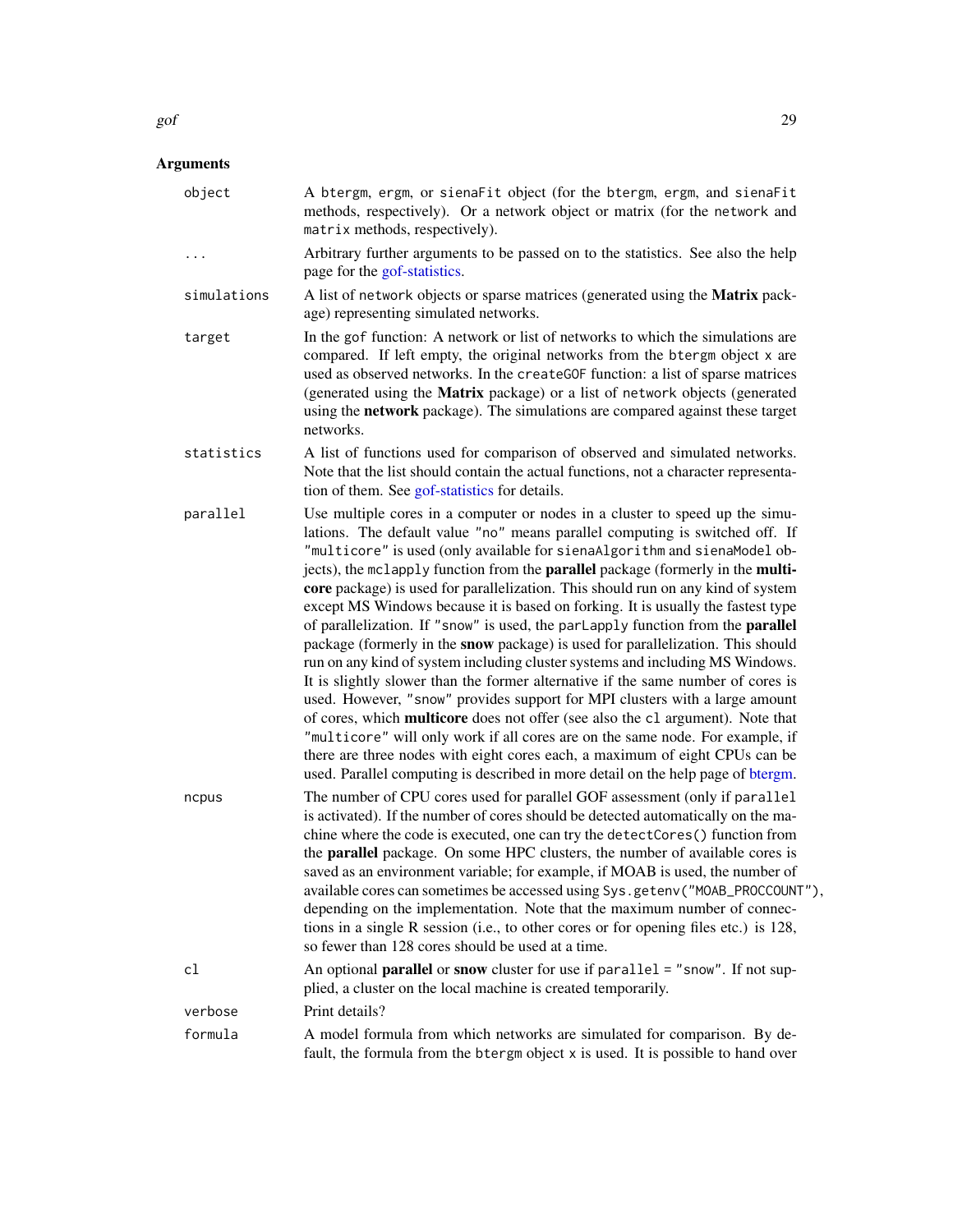| nsim          | a formula with only a single response network and/or dyad or edge covariates<br>or with lists of response networks and/or covariates. It is also possible to use<br>indices like networks[[4]] or networks[3:5] inside the formula.<br>The number of networks to be simulated at each time step. Example: If there<br>are six time steps in the formula and $nsim = 100$ , a total of 600 new networks<br>is simulated. The comparison between simulated and observed networks is only<br>done within time steps. For example, the first 100 simulations are compared<br>with the first observed network, simulations 101-200 with the second observed<br>network etc.                                                                                                                                  |
|---------------|---------------------------------------------------------------------------------------------------------------------------------------------------------------------------------------------------------------------------------------------------------------------------------------------------------------------------------------------------------------------------------------------------------------------------------------------------------------------------------------------------------------------------------------------------------------------------------------------------------------------------------------------------------------------------------------------------------------------------------------------------------------------------------------------------------|
| MCMC.interval | Internally, this package uses the simulation facilities of the ergm package to cre-<br>ate new networks against which to compare the original network(s) for goodness-<br>of-fit assessment. This argument sets the MCMC interval to be passed over to<br>the simulation command. The default value is 1000, which means that every<br>1000th simulation outcome from the MCMC sequence is used. There is no<br>general rule of thumb on the selection of this parameter, but if the results look<br>suspicious (e.g., when the model fit is perfect), increasing this value may be<br>helpful.                                                                                                                                                                                                         |
| MCMC.burnin   | Internally, this package uses the simulation facilities of the ergm package to cre-<br>ate new networks against which to compare the original network(s) for goodness-<br>of-fit assessment. This argument sets the MCMC burnin to be passed over to the<br>simulation command. The default value is 10000. There is no general rule of<br>thumb on the selection of this parameter, but if the results look suspicious (e.g.,<br>when the model fit is perfect), increasing this value may be helpful.                                                                                                                                                                                                                                                                                                 |
| period        | Which transition between time periods should be used for GOF assessment? By<br>default, all transitions between all time periods are used. For example, if there<br>are three consecutive networks, this will extract simulations from the transitions<br>between 1 and 2 and between 2 and 3, respectively, and these simulations will<br>be compared to the networks at time steps 2 and 3, respectively. The time period<br>can be provided as a numeric, e.g., period $=$ 4 for extracting the simulations<br>between time steps 4 and 5 ( $=$ the fourth transition) and predicting the fifth<br>network. Values lower than 1 or larger than the number of consecutive networks<br>minus 1 are therefore not permitted. This argument is only used if out-of-sample<br>prediction is switched off. |
| structzero    | Which value was used for structural zeros (usually nodes that have dropped<br>out of the network or have not yet joined the network) in the dependent vari-<br>able/network? These nodes are removed from the observed network and the<br>simulations before comparison. Usually, the value 10 is used for structural ze-<br>ros in Siena.                                                                                                                                                                                                                                                                                                                                                                                                                                                              |
| groupName     | The group name used in the Siena model.                                                                                                                                                                                                                                                                                                                                                                                                                                                                                                                                                                                                                                                                                                                                                                 |
| varName       | The variable name that denotes the dependent networks in the Siena model.                                                                                                                                                                                                                                                                                                                                                                                                                                                                                                                                                                                                                                                                                                                               |
| outofsample   | Should out-of-sample prediction be attempted? If so, some additional arguments<br>must be provided: sienaData, sienaEffects, and nsim. The sienaData ob-<br>ject must contain a base and a target network for out-of-sample prediction. The<br>sienaEffects must contain the effects to be used for the simulations. The es-<br>timates will be taken from the estimated object, and they will be injected into<br>a new SAOM and fixed during the sampling procedure. nsim determines how<br>many simulations are used for the out-of-sample comparison.                                                                                                                                                                                                                                               |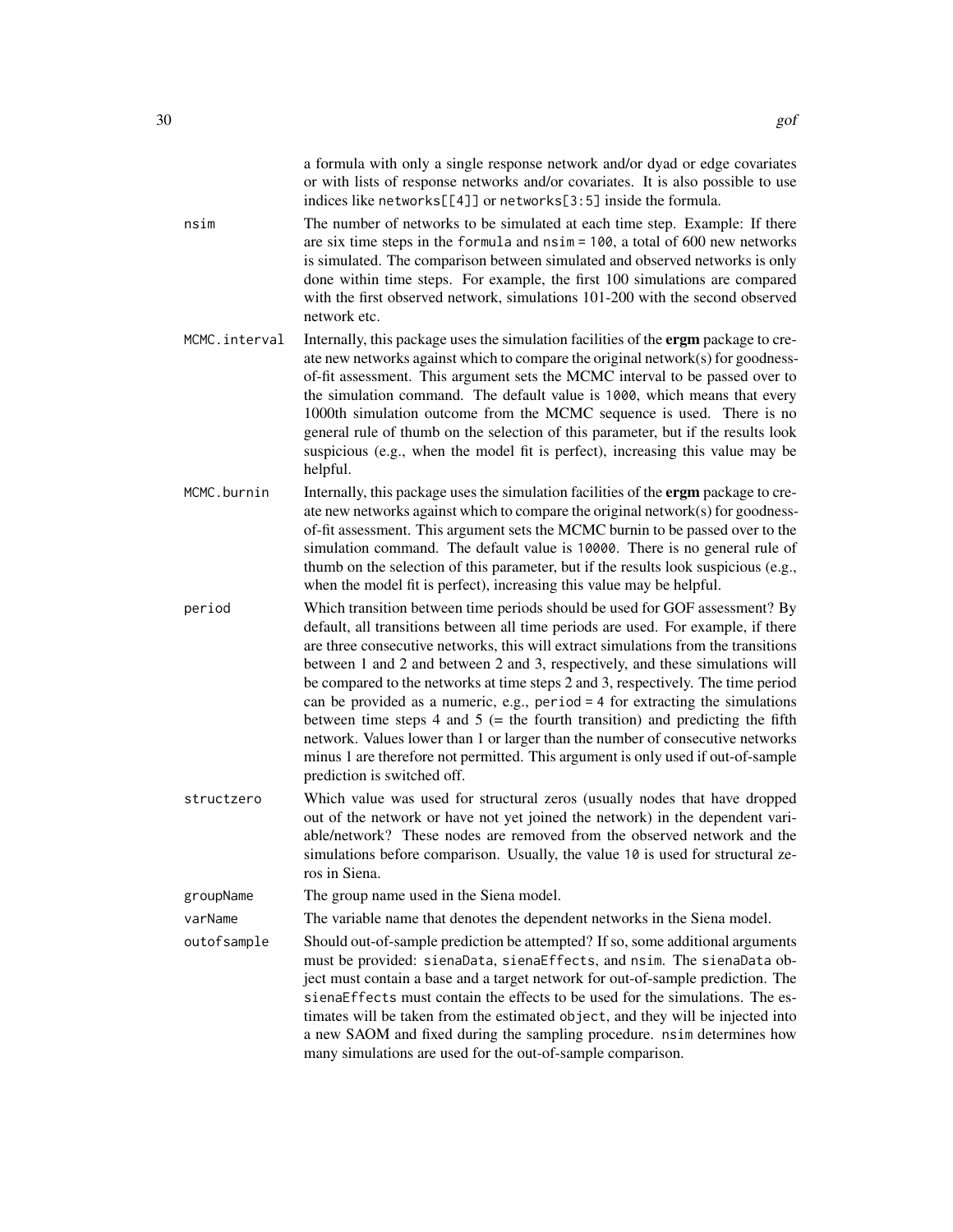| sienaData    | An object of the class siena, which is usually created using the sienaDataCreate<br>function in the RSiena package. This argument is only used for out-of-sample<br>prediction. The object must be based on a sienaDependent object that contains<br>two networks: the base network from which to simulate forward, and the tar-<br>get network which you want to predict out-of-sample. The object can contain<br>further objects for storing covariates etc. that are necessary for estimating new<br>networks. The best practice is to create an object that is identical to the siena<br>object used for estimating the model, except that it contains the base and the<br>target network instead of the dependent variable/networks. |
|--------------|-------------------------------------------------------------------------------------------------------------------------------------------------------------------------------------------------------------------------------------------------------------------------------------------------------------------------------------------------------------------------------------------------------------------------------------------------------------------------------------------------------------------------------------------------------------------------------------------------------------------------------------------------------------------------------------------------------------------------------------------|
| sienaEffects | An object of the class sienaEffects, which is usually created using the getEffects()<br>and the includeEffects() functions in the RSiena package. The best practice<br>is to provide a sienaEffects object that is identical to the object used to cre-<br>ate the original model (that is, it should contain the same effects), except that<br>it should be based on the siena object provided through the sienaData argu-<br>ment. In other words, the sienaEffects object should be based on the base and<br>target network used for out-of-sample prediction, and it should contain the same<br>effects as those used for the original estimation. This argument is used only for<br>out-of-sample prediction.                        |
| covariates   | A list of matrices or network objects that serve as covariates for the dependent<br>network. The covariates in this list are automatically added to the formula as<br>edgecov terms.                                                                                                                                                                                                                                                                                                                                                                                                                                                                                                                                                      |
| coef         | A vector of coefficients.                                                                                                                                                                                                                                                                                                                                                                                                                                                                                                                                                                                                                                                                                                                 |
| mcmc         | Should statnet's MCMC methods be used for simulating new networks? If mcmc<br>= FALSE, new networks are simulated based on predicted tie probabilities of the<br>regression equation.                                                                                                                                                                                                                                                                                                                                                                                                                                                                                                                                                     |

#### Details

The generic gof function provides goodness-of-fit measures and degeneracy checks for btergm, mtergm, tbergm, ergm, sienaFit, and custom dyadic-independent models. The user can provide a list of network statistics for comparing simulated networks based on the estimated model with the observed network(s). See [gof-statistics](#page-37-1). The objects created by these methods can be displayed using various plot and print methods (see [gof-plot](#page-31-1)).

In-sample GOF assessment is the default, which means that the same time steps are used for creating simulations and for comparison with the observed network $(s)$ . It is possible to do out-of-sample prediction by specifying a (list of) target network(s) using the target argument. If a formula is provided, the simulations are based on the networks and covariates specified in the formula. This is helpful in situations where complex out-of-sample predictions have to be evaluated. A usage scenario could be to simulate from a network at time t (provided through the formula argument) and compare to an observed network at time  $t + 1$  (the target argument). This can be done, for example, to assess predictive performance between time steps of the original networks, or to check whether the model performs well with regard to a newly measured network given the old data from the previous time step.

Predictive fit can also be assessed for stochastic actor-oriented models (SAOM) as implemented in the RSiena package. After compiling the usual objects (model, data, effects), one of the time steps can be predicted based on the previous time step and the SAOM using the sienaFit method of the gof function. By default, however, within-sample fit is used for SAOMs, just like for (T)ERGMs.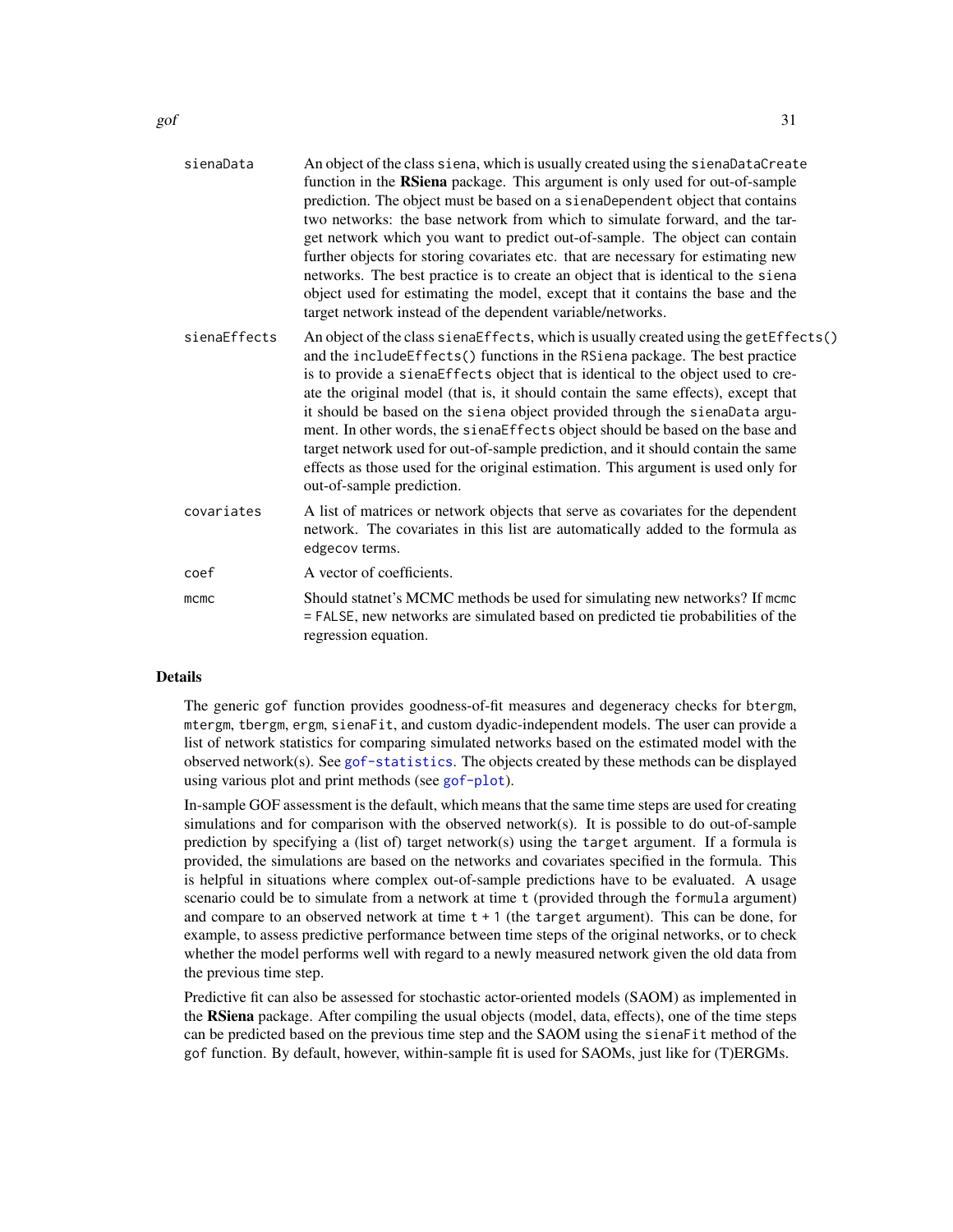<span id="page-31-0"></span>The gof methods for networks and matrices serve to assess the goodness of fit of a dyadic-independence model. To do this, the method requires a vector of coefficients (one coefficient for the intercept or edges term and one coefficient for each covariate), a list of covariates (in matrix or network shape), and a dependent network or matrix. This is useful for assessing the goodness of fit of QAP-adjusted logistic regression models (as implemented in the netlogit function in the sna package) or other dyadic-independence models, such as models fitted using glm. Note that this method only works with cross-sectional models and does not accept lists of networks as input data.

The createGOF function is used internally by the gof function in order to create a gof object from a list of simulated networks and a list of target networks to compare against. It can also be used directly by the end user if the user wants to supply lists of simulated and target networks from other sources.

#### References

Leifeld, Philip, Skyler J. Cranmer and Bruce A. Desmarais (2018): Temporal Exponential Random Graph Models with btergm: Estimation and Bootstrap Confidence Intervals. *Journal of Statistical Software* 83(6): 1–36. doi: [10.18637/jss.v083.i06.](https://doi.org/10.18637/jss.v083.i06)

Leifeld, Philip and Skyler J. Cranmer (2019): A Theoretical and Empirical Comparison of the Temporal Exponential Random Graph Model and the Stochastic Actor-Oriented Model. Network Science 7(1): 20–51. doi: [10.1017/nws.2018.26.](https://doi.org/10.1017/nws.2018.26)

<span id="page-31-1"></span>

gof-plot *Plot and print methods for GOF output*

#### **Description**

Plot and print methods for goodness-of-fit output for network models.

#### Usage

```
## S3 method for class 'boxplot'
print(x, \ldots)## S3 method for class 'roc'
print(x, \ldots)## S3 method for class 'pr'
print(x, \ldots)## S3 method for class 'rocpr'
print(x, \ldots)## S3 method for class 'univariate'
print(x, \ldots)## S3 method for class 'gof'
```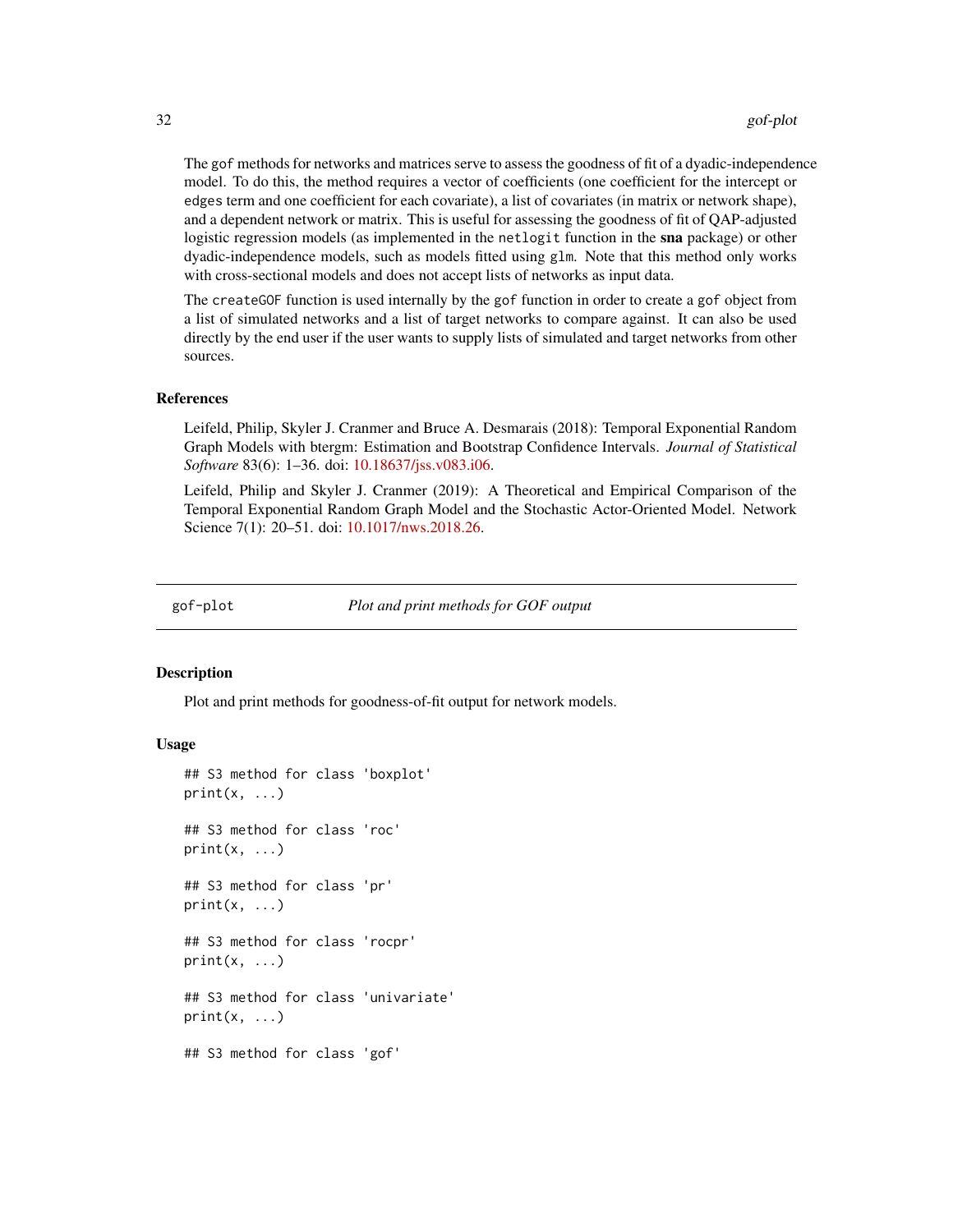#### gof-plot 33

```
print(x, \ldots)## S3 method for class 'gof'
plot(x, mfrom = TRUE, ...)## S3 method for class 'boxplot'
plot(
 x,
 relative = TRUE,
  transform = function(x) x,
 xlim = NULL,main = x$label,xlab = x$label,
 ylab = "Frequency",
 border = "darkgray",
  boxplot.lwd = 0.8,
  outline = FALSE,
 median = TRUE,
 median.col = "black",
 median.lty = "solid",
 median.lwd = 2,
 mean = TRUE,mean.col = "black",
 mean.lty = "dashed",
 mean.lwd = 1,
  ...
\mathcal{L}## S3 method for class 'roc'
plot(
  x,
  add = FALSE,main = x$label,avg = c("none", "horizontal", "vertical", "threshold"),
  spread.estimate = c("boxplot", "stderror", "stddev"),
 1wd = 3,
  rgraph = FALSE,
  col = "#bd0017",random.col = "#bd001744",
  ...
\mathcal{L}## S3 method for class 'pr'
plot(
  x,
  add = FALSE,main = x$label,avg = c("none", "horizontal", "vertical", "threshold"),
```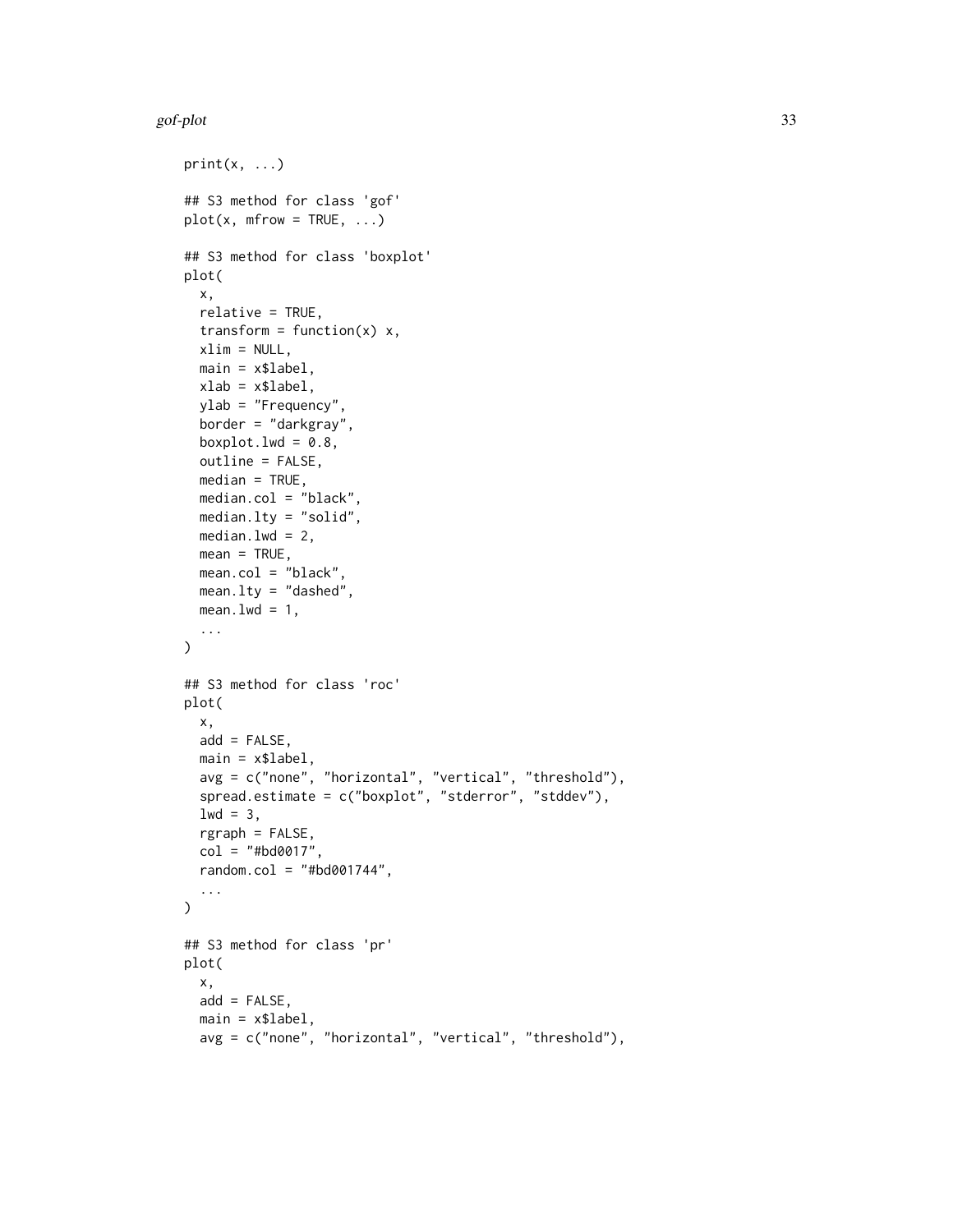```
spread.estimate = c("boxplot", "stderror", "stddev"),
  1wd = 3,
  rgraph = FALSE,
  col = "#5886be",random.col = "#5886be44",
 pr.poly = 0,
  ...
\lambda## S3 method for class 'rocpr'
plot(
 x,
 main = x$label,roc.avg = c("none", "horizontal", "vertical", "threshold"),
  roc.spread.estimate = c("boxplot", "stderror", "stddev"),
  roc.lwd = 3,
  roc.rgraph = FALSE,
  roc.col = "#bd0017",roc.random.col = "#bd001744",pr.avg = c("none", "horizontal", "vertical", "threshold"),
 pr.spread.estimate = c("boxplot", "stderror", "stddev"),
 pr.lwd = 3,
 pr.rgraph = FALSE,
 pr.col = "#5886be",
 pr.random.col = "#5886be44",pr.poly = 0,
  ...
\mathcal{L}## S3 method for class 'univariate'
plot(
 x,
 main = x$label,sim.hist = TRUE,
  sim.bar = TRUE,
  sim.density = TRUE,
  obs.hist = FALSE,
 obs.bar = TRUE,
  obs.density = TRUE,
  sim.adjust = 1,
 obs.addjust = 1,
  sim.lwd = 2,
  obs.lwd = 2,
  sim.col = "black",
 obs.col = "red",...
)
```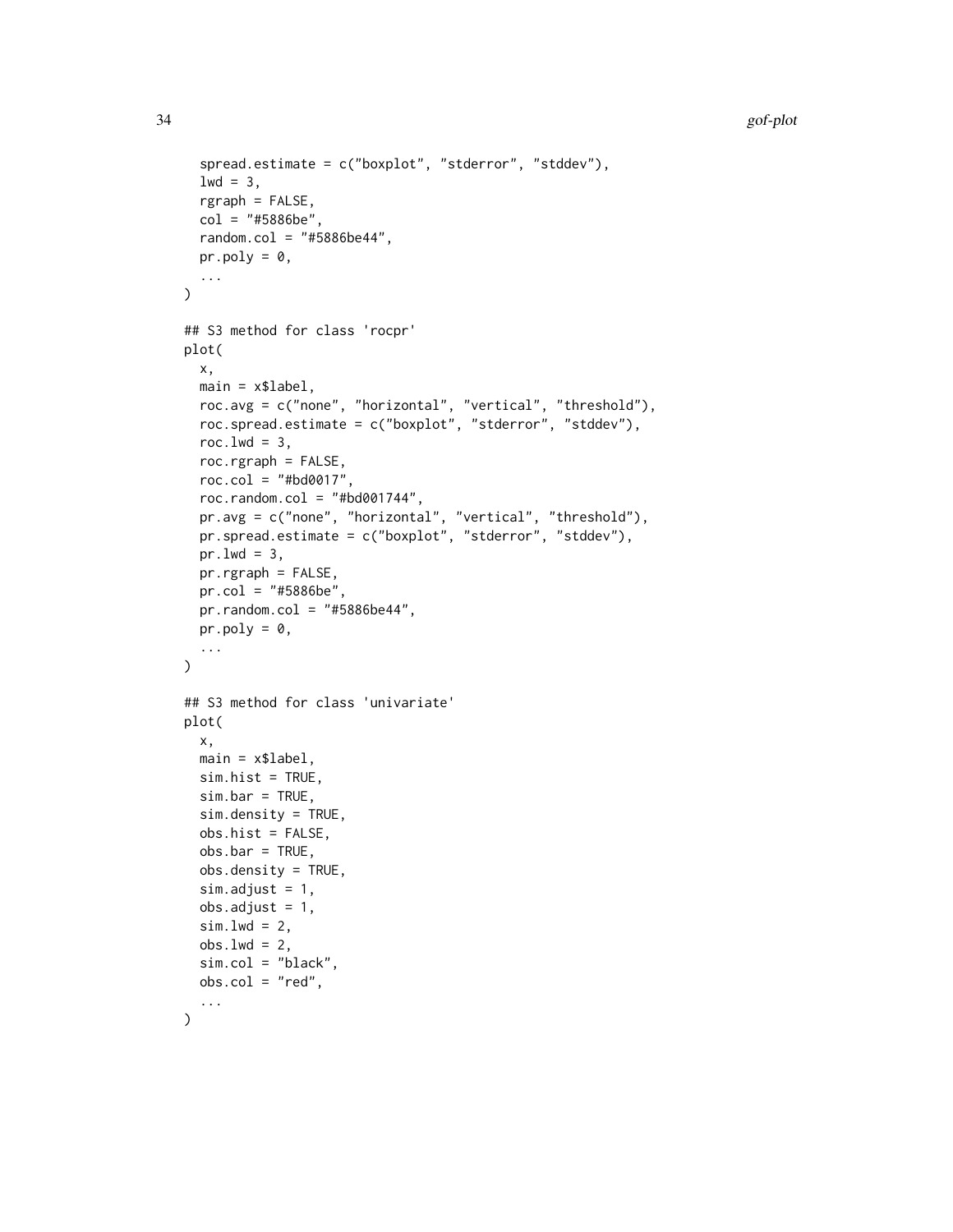#### gof-plot 35

| X           | An object created by one of the gof methods.                                                                                                                                                                                                                                                                                                                                                                                                                                                                                                                                                                        |
|-------------|---------------------------------------------------------------------------------------------------------------------------------------------------------------------------------------------------------------------------------------------------------------------------------------------------------------------------------------------------------------------------------------------------------------------------------------------------------------------------------------------------------------------------------------------------------------------------------------------------------------------|
| $\cdots$    | Arbitrary further arguments.                                                                                                                                                                                                                                                                                                                                                                                                                                                                                                                                                                                        |
| mfrow       | Should the GOF plots come out separately (mfrow = FALSE), or should all statis-<br>tics be aligned in a single diagram (mfrow = TRUE)? Returning the plots sepa-<br>rately can be helpful if the output is redirected to a multipage PDF or TIFF file.                                                                                                                                                                                                                                                                                                                                                              |
| relative    | Print relative frequencies (as opposed to absolute frequencies) of a statistic on<br>the y axis?                                                                                                                                                                                                                                                                                                                                                                                                                                                                                                                    |
| transform   | A function which transforms the y values used for the boxplots. For exam-<br>ple, if some of the values become very large and make the output illegible,<br>transform = function(x) $x^0$ . 1 or a similar transformation of the values can<br>be used. Note that logarithmic transformations often produce infinite values<br>because $log(0) = -Inf$ , so one should rather use something like transform =<br>$function(x) log1p to avoid infinite values.$                                                                                                                                                       |
| xlim        | Horizontal limit of the boxplots. Only the maximum value must be provided,<br>e.g., $xlim = 8$ .                                                                                                                                                                                                                                                                                                                                                                                                                                                                                                                    |
| main        | Main title of a GOF plot.                                                                                                                                                                                                                                                                                                                                                                                                                                                                                                                                                                                           |
| xlab        | Label of the x-axis of a GOF plot.                                                                                                                                                                                                                                                                                                                                                                                                                                                                                                                                                                                  |
| ylab        | Label of the y-axis of a GOF plot.                                                                                                                                                                                                                                                                                                                                                                                                                                                                                                                                                                                  |
| border      | Color of the borders of the boxplots.                                                                                                                                                                                                                                                                                                                                                                                                                                                                                                                                                                               |
| boxplot.lwd | Line width of boxplot.                                                                                                                                                                                                                                                                                                                                                                                                                                                                                                                                                                                              |
| outline     | Print outliers in the boxplots?                                                                                                                                                                                                                                                                                                                                                                                                                                                                                                                                                                                     |
| median      | Plot the median curve for the observed network?                                                                                                                                                                                                                                                                                                                                                                                                                                                                                                                                                                     |
| median.col  | Color of the median of the observed network statistic.                                                                                                                                                                                                                                                                                                                                                                                                                                                                                                                                                              |
| median.lty  | Line type of median line. For example "dashed" or "solid".                                                                                                                                                                                                                                                                                                                                                                                                                                                                                                                                                          |
| median.lwd  | Line width of median line.                                                                                                                                                                                                                                                                                                                                                                                                                                                                                                                                                                                          |
| mean        | Plot the mean curve for the observed network?                                                                                                                                                                                                                                                                                                                                                                                                                                                                                                                                                                       |
| mean.col    | Color of the mean of the observed network statistic.                                                                                                                                                                                                                                                                                                                                                                                                                                                                                                                                                                |
| mean.lty    | Line type of mean line. For example "dashed" or "solid".                                                                                                                                                                                                                                                                                                                                                                                                                                                                                                                                                            |
| mean.lwd    | Line width of mean line.                                                                                                                                                                                                                                                                                                                                                                                                                                                                                                                                                                                            |
| add         | Add the ROC and/or PR curve to an existing plot?                                                                                                                                                                                                                                                                                                                                                                                                                                                                                                                                                                    |
| avg         | Averaging pattern for the ROC and PR curve $(s)$ if multiple target time steps were<br>used. Allowed values are "none" (plot all curves separately), "horizontal"<br>(horizontal averaging), "vertical" (vertical averaging), and "threshold" (thresh-<br>old (= cutoff) averaging). Note that while threshold averaging is always feasi-<br>ble, vertical and horizontal averaging are not well-defined if the graph cannot be<br>represented as a function x->y and y->x, respectively. More information can be<br>obtained from the help pages of the ROCR package, the functions of which are<br>employed here. |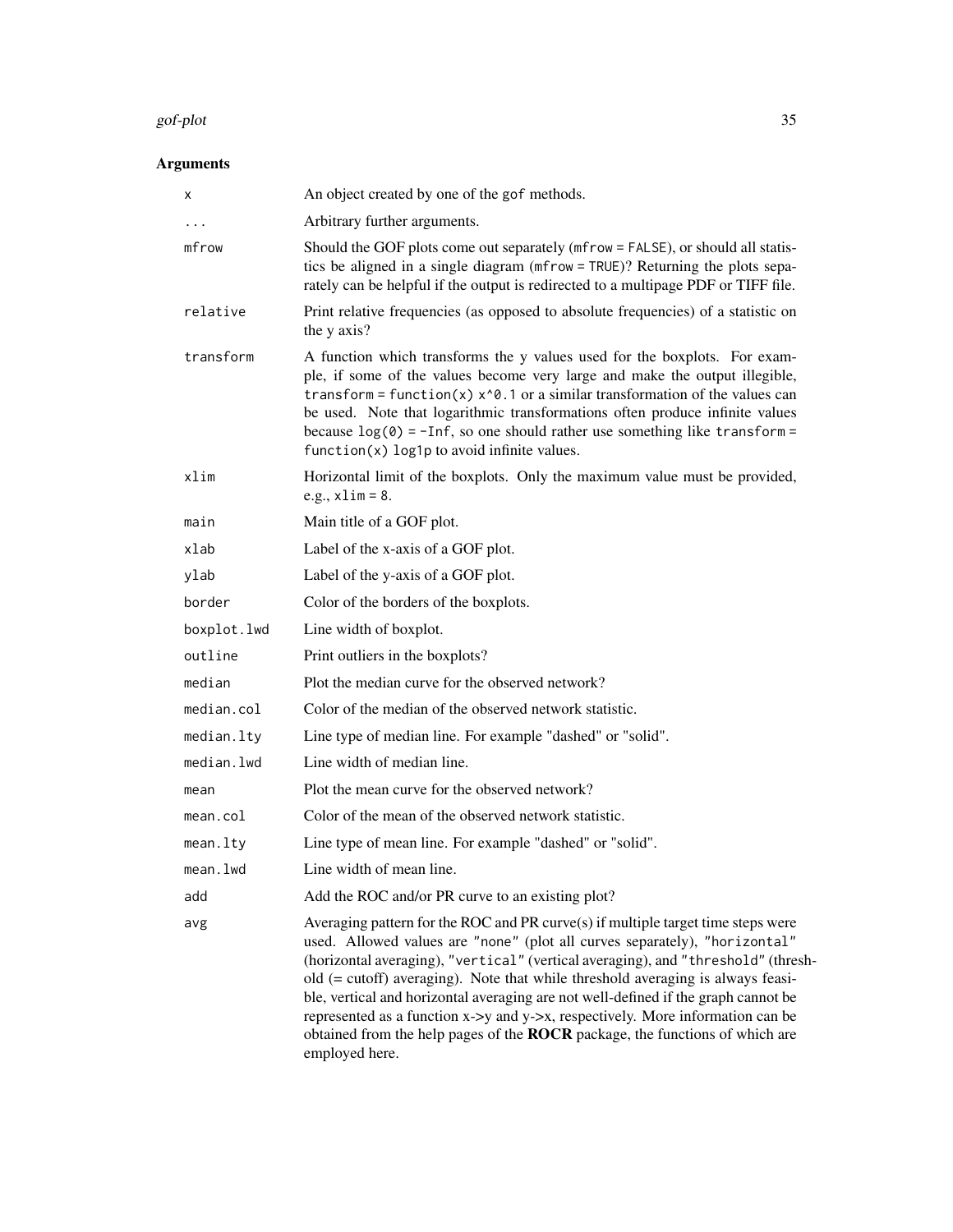| 36 |                     | gof-plot                                                                                                                                                                                                                                                                                                                                                                                                                                                                                                                                                                                                |
|----|---------------------|---------------------------------------------------------------------------------------------------------------------------------------------------------------------------------------------------------------------------------------------------------------------------------------------------------------------------------------------------------------------------------------------------------------------------------------------------------------------------------------------------------------------------------------------------------------------------------------------------------|
|    | spread.estimate     |                                                                                                                                                                                                                                                                                                                                                                                                                                                                                                                                                                                                         |
|    |                     | When multiple target time steps are used and curve averaging is enabled, the<br>variation around the average curve can be visualized as standard error bars<br>("stderror"), standard deviation bars ("stddev"), or by using box plots ("boxplot").<br>Note that the function plotCI, which is used internally by the ROCR package<br>to draw error bars, might raise a warning if the spread of the curves at certain<br>positions is 0. More details can be found in the documentation of the ROCR<br>package, the functions of which are employed here.                                              |
|    | lwd                 | Line width.                                                                                                                                                                                                                                                                                                                                                                                                                                                                                                                                                                                             |
|    | rgraph              | Should an ROC or PR curve also be drawn for a random graph? This serves as<br>a baseline against which to compare the actual ROC or PR curve.                                                                                                                                                                                                                                                                                                                                                                                                                                                           |
|    | col                 | Color of the ROC or PR curve.                                                                                                                                                                                                                                                                                                                                                                                                                                                                                                                                                                           |
|    | random.col          | Color of the ROC or PR curve of the random graph prediction.                                                                                                                                                                                                                                                                                                                                                                                                                                                                                                                                            |
|    | pr.poly             | If a value of $\theta$ is set, nothing special happens. If a value of 1 is set, a straight line<br>is fitted through the PR curve and displayed. Values between 2 and 9 fit higher-<br>order polynomial curves through the PR curve and display the resulting curve.<br>This argument allows to check whether the imputation of the first precision value<br>in the PR curve yielded a reasonable result (in case the value had to be imputed).                                                                                                                                                         |
|    | roc.avg             | Averaging pattern for the ROC curve(s) if multiple target time steps were used.<br>Allowed values are "none" (plot all curves separately), "horizontal" (horizon-<br>tal averaging), "vertical" (vertical averaging), and "threshold" (threshold<br>(= cutoff) averaging). Note that while threshold averaging is always feasible,<br>vertical and horizontal averaging are not well-defined if the graph cannot be<br>represented as a function x->y and y->x, respectively. More information can be<br>obtained from the help pages of the ROCR package, the functions of which are<br>employed here. |
|    | roc.spread.estimate |                                                                                                                                                                                                                                                                                                                                                                                                                                                                                                                                                                                                         |
|    |                     | When multiple target time steps are used and curve averaging is enabled, the<br>variation around the average curve can be visualized as standard error bars<br>("stderror"), standard deviation bars ("stddev"), or by using box plots ("boxplot").<br>Note that the function plotCI, which is used internally by the <b>ROCR</b> package<br>to draw error bars, might raise a warning if the spread of the curves at certain<br>positions is 0. More details can be found in the documentation of the ROCR<br>package, the functions of which are employed here.                                       |
|    | roc.lwd             | Line width.                                                                                                                                                                                                                                                                                                                                                                                                                                                                                                                                                                                             |
|    | roc.rgraph          | Should an ROC curve also be drawn for a random graph? This serves as a<br>baseline against which to compare the actual ROC curve.                                                                                                                                                                                                                                                                                                                                                                                                                                                                       |
|    | roc.col             | Color of the ROC curve.                                                                                                                                                                                                                                                                                                                                                                                                                                                                                                                                                                                 |
|    |                     | roc.random.col Color of the ROC curve of the random graph prediction.                                                                                                                                                                                                                                                                                                                                                                                                                                                                                                                                   |
|    | pr.avg              | Averaging pattern for the PR curve(s) if multiple target time steps were used. Al-<br>lowed values are "none" (plot all curves separately), "horizontal" (horizontal<br>averaging), "vertical" (vertical averaging), and "threshold" (threshold (=<br>cutoff) averaging). Note that while threshold averaging is always feasible, ver-<br>tical and horizontal averaging are not well-defined if the graph cannot be rep-                                                                                                                                                                               |

resented as a function x->y and y->x, respectively. More information can be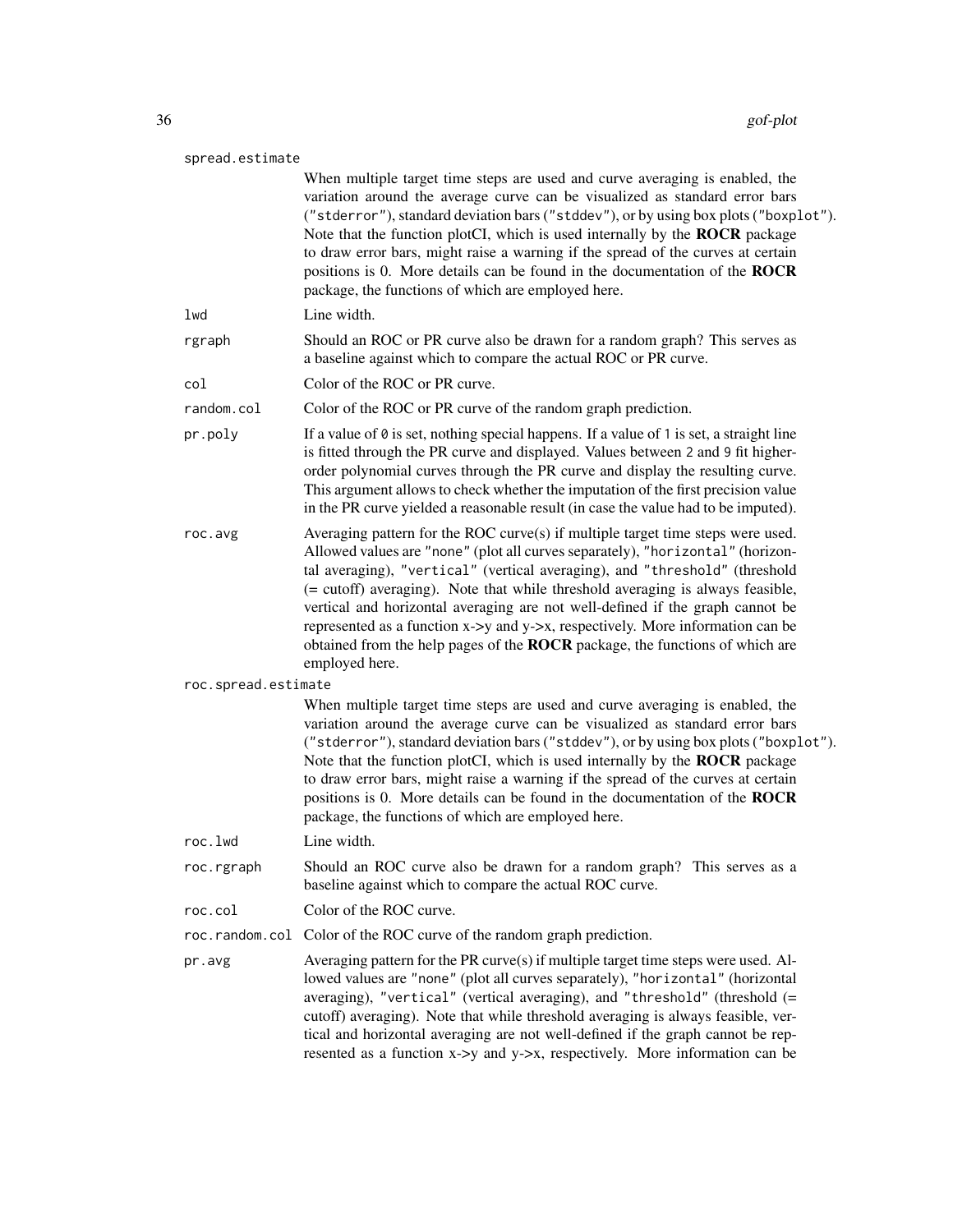obtained from the help pages of the ROCR package, the functions of which are employed here.

pr.spread.estimate

When multiple target time steps are used and curve averaging is enabled, the variation around the average curve can be visualized as standard error bars ("stderror"), standard deviation bars ("stddev"), or by using box plots ("boxplot"). Note that the function plotCI, which is used internally by the ROCR package to draw error bars, might raise a warning if the spread of the curves at certain positions is 0. More details can be found in the documentation of the ROCR package, the functions of which are employed here.

pr.lwd Line width.

pr.rgraph Should an PR curve also be drawn for a random graph? This serves as a baseline against which to compare the actual PR curve.

pr.col Color of the PR curve.

pr.random.col Color of the PR curve of the random graph prediction.

- sim.hist Draw a histogram for the simulated networks?
- sim.bar Draw a bar for the median of the statistic for the simulated networks?
- sim.density Draw a density curve fot the statistic for the simulated networks?
- obs.hist Draw a histogram for the observed networks?
- obs.bar Draw a bar for the median of the statistic for the observed networks?
- obs.density Draw a density curve fot the statistic for the observed networks?
- sim.adjust Bandwidth adjustment parameter for the density curve.
- obs.adjust Bandwidth adjustment parameter for the density curve.
- sim.lwd Line width for the simulated networks.
- obs.lwd Line width for the observed network(s).
- sim.col Color for the simulated networks.
- obs.col Color for the observed network(s).

#### Details

These plot and print methods serve to display the output generated by the gof function and its methods. See the help page of [gof-methods](#page-25-2) for details on how to compute goodness-of-fit statistics.

## References

Leifeld, Philip, Skyler J. Cranmer and Bruce A. Desmarais (2018): Temporal Exponential Random Graph Models with btergm: Estimation and Bootstrap Confidence Intervals. *Journal of Statistical Software* 83(6): 1–36. doi: [10.18637/jss.v083.i06.](https://doi.org/10.18637/jss.v083.i06)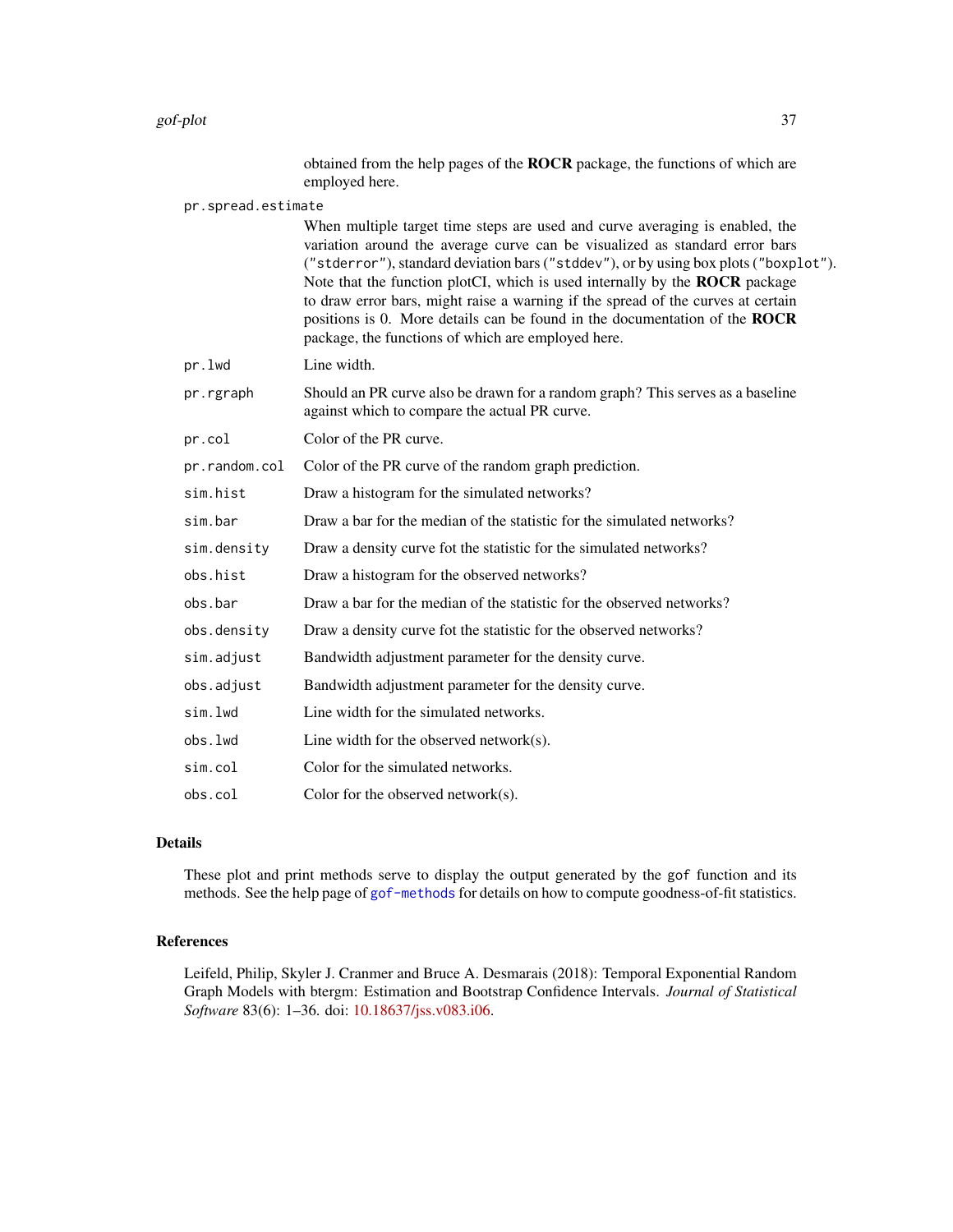<span id="page-37-1"></span><span id="page-37-0"></span>

## <span id="page-37-2"></span>Description

Statistics for goodness-of-fit assessment of network models.

## Usage

dsp(mat, ...) esp(mat, ...) nsp(mat, ...) deg(mat, ...) b1deg(mat, ...) b2deg(mat, ...) odeg(mat, ...) ideg(mat, ...) kstar(mat, ...) b1star(mat, ...) b2star(mat, ...) ostar(mat, ...) istar(mat, ...) kcycle(mat, ...) geodesic(mat, ...) triad.directed(mat, ...) triad.undirected(mat, ...) comemb(vec) walktrap.modularity(mat, ...)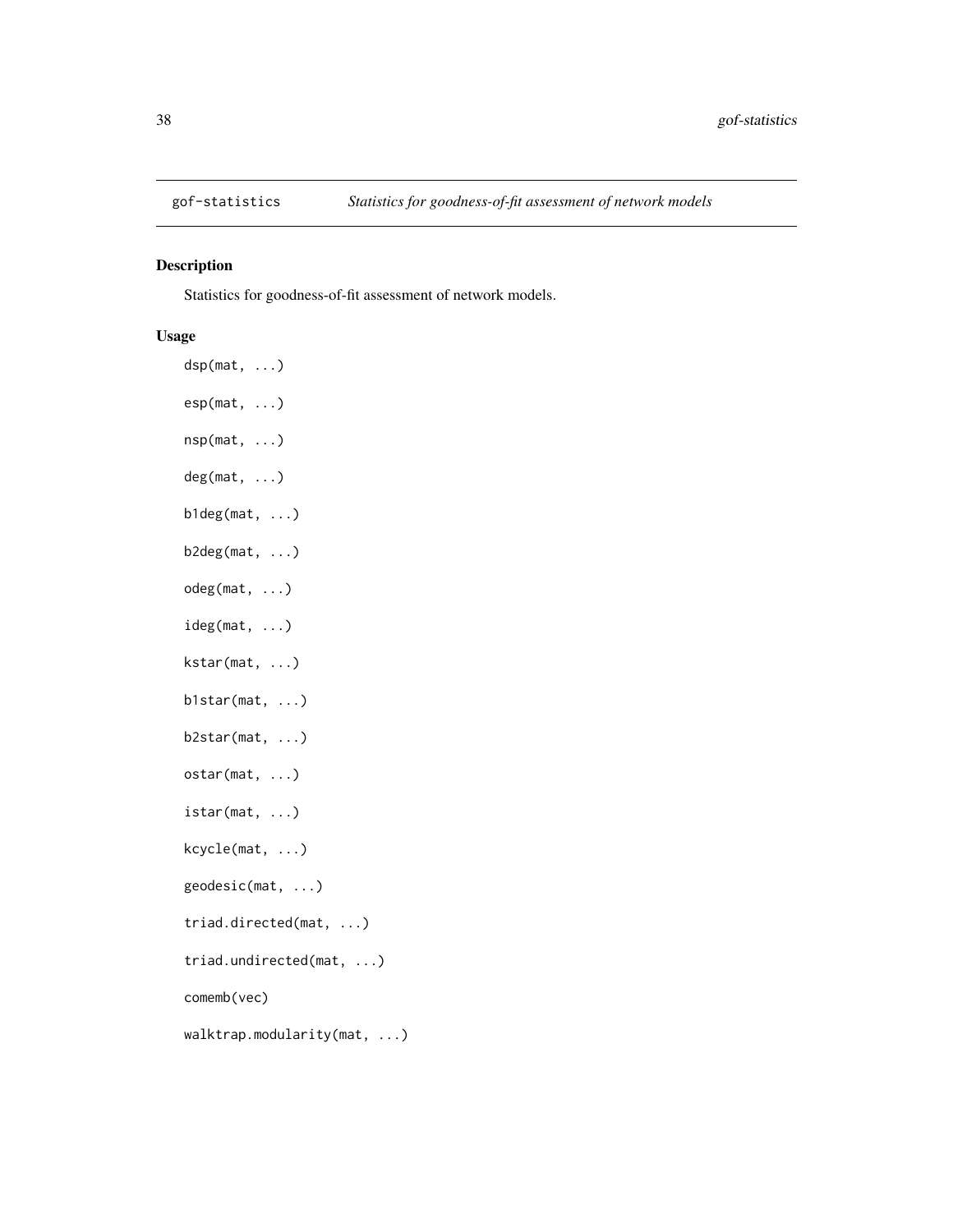## <span id="page-38-0"></span>gof-statistics 39

walktrap.roc(sim, obs, ...) walktrap.pr(sim, obs, ...) fastgreedy.modularity(mat, ...) fastgreedy.roc(sim, obs, ...) fastgreedy.pr(sim, obs, ...) louvain.modularity(mat, ...) louvain.roc(sim, obs, ...) louvain.pr(sim, obs, ...) maxmod.modularity(mat, ...) maxmod.roc(sim, obs, ...) maxmod.pr(sim, obs, ...) edgebetweenness.modularity(mat, ...) edgebetweenness.roc(sim, obs, ...) edgebetweenness.pr(sim, obs, ...) spinglass.modularity(mat, ...) spinglass.roc(sim, obs, ...) spinglass.pr(sim, obs, ...) rocpr(sim, obs, roc = TRUE, pr = TRUE, joint = TRUE, pr.impute = "poly4", ...)

| mat       | A sparse network matrix as created by the Matrix function in the Matrix pack-<br>age.                                                                         |
|-----------|---------------------------------------------------------------------------------------------------------------------------------------------------------------|
| $\ddotsc$ | Additional arguments. This must be present in all auxiliary GOF statistics.                                                                                   |
| vec       | A vector of community memberships in order to create a community co-membership<br>matrix.                                                                     |
| sim       | A list of simulated networks. Each element in the list should be a sparse matrix<br>as created by the Matrix function in the <b>Matrix</b> package.           |
| obs       | A list of observed (= target) networks. Each element in the list should be a sparse<br>matrix as created by the Matrix function in the <b>Matrix</b> package. |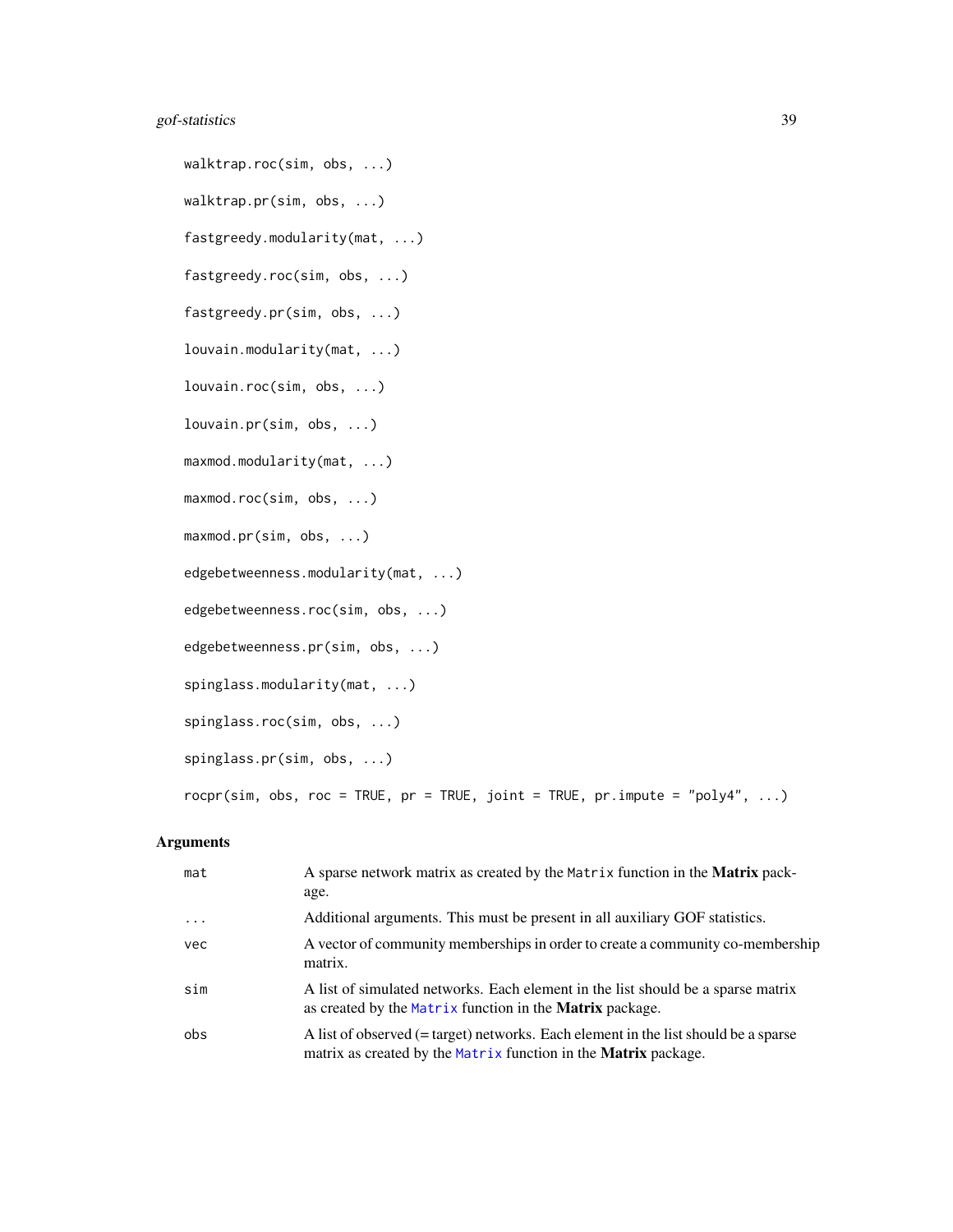<span id="page-39-0"></span>

| roc       | Compute receiver-operating characteristics (ROC)?                                                                                                                                                                                                                                                                                                                                                                                                                                                                                                                                                                                                                                                                                                                                                  |
|-----------|----------------------------------------------------------------------------------------------------------------------------------------------------------------------------------------------------------------------------------------------------------------------------------------------------------------------------------------------------------------------------------------------------------------------------------------------------------------------------------------------------------------------------------------------------------------------------------------------------------------------------------------------------------------------------------------------------------------------------------------------------------------------------------------------------|
| pr        | Compute precision-recall curve (PR)?                                                                                                                                                                                                                                                                                                                                                                                                                                                                                                                                                                                                                                                                                                                                                               |
| joint     | Merge all time steps into a single big prediction task and compute predictive fit<br>(instead of computing GOF for all time steps separately)?                                                                                                                                                                                                                                                                                                                                                                                                                                                                                                                                                                                                                                                     |
| pr.impute | In some cases, the first precision value of the precision-recall curve is undefined.<br>The pr. impute argument serves to impute this missing value to ensure that the<br>AUC-PR value is not severely biased. Possible values are "no" for no imputa-<br>tion, "one" for using a value of 1.0, "second" for using the next $(=$ adjacent)<br>precision value, "poly1" for fitting a straight line through the remaining curve<br>to predict the first value, "poly2" for fitting a second-order polynomial curve<br>etc. until "poly9". Warning: this is a pragmatic solution. Please double-check<br>whether the imputation makes sense. This can be checked by plotting the result-<br>ing object and using the pr. poly argument to plot the predicted curve on top of<br>the actual PR curve. |

## Details

These functions can be plugged into the statistics argument of the gof methods in order to compare observed with simulated networks (see the [gof-methods](#page-25-2) help page). There are three types of statistics:

- 1. Univariate statistics, which aggregate a network into a single quantity. For example, modularity measures or density. The distribution of statistics can be displayed using histograms, density plots, and median bars. Univariate statistics take a sparse matrix (mat) as an argument and return a single numeric value that summarize a network matrix.
- 2. Multivariate statistics, which aggregate a network into a vector of quantities. For example, the distribution of geodesic distances, edgewise shared partners, or indegree. These statistics typically have multiple values, e.g.,  $\exp(1)$ ,  $\exp(2)$ ,  $\exp(3)$  etc. The results can be displayed using multiple boxplots for simulated networks and a black curve for the observed network(s). Multivariate statistics take a sparse matrix (mat) as an argument and return a vector of numeric values that summarize a network matrix.
- 3. Tie prediction statistics, which predict dyad states the observed network(s) by the dyad states in the simulated networks. For example, receiver operating characteristics (ROC) or precisionrecall curves (PR) of simulated networks based on the model, or ROC or PR predictions of community co-membership matrices of the simulated vs. the observed network(s). Tie prediction statistics take a list of simulated sparse network matrices and another list of observed sparse network matrices (possibly containing only a single sparse matrix) as arguments and return a rocpr, roc, or pr object (as created by the [rocpr](#page-37-2) function).

Users can create their own statistics for use with the codegof methods. To do so, one needs to write a function that accepts and returns the respective objects described in the enumeration above. It is advisable to look at the definitions of some of the existing functions to add custom functions. It is also possible to add an attribute called label to the return object, which describes what is being returned by the function. This label will be used as a descriptive label in the plot and for verbose output during computations. The examples section contains an example of a custom user statistic. Note that all statistics *must* contain the ... argument to ensure that custom arguments of other statistics do not cause an error.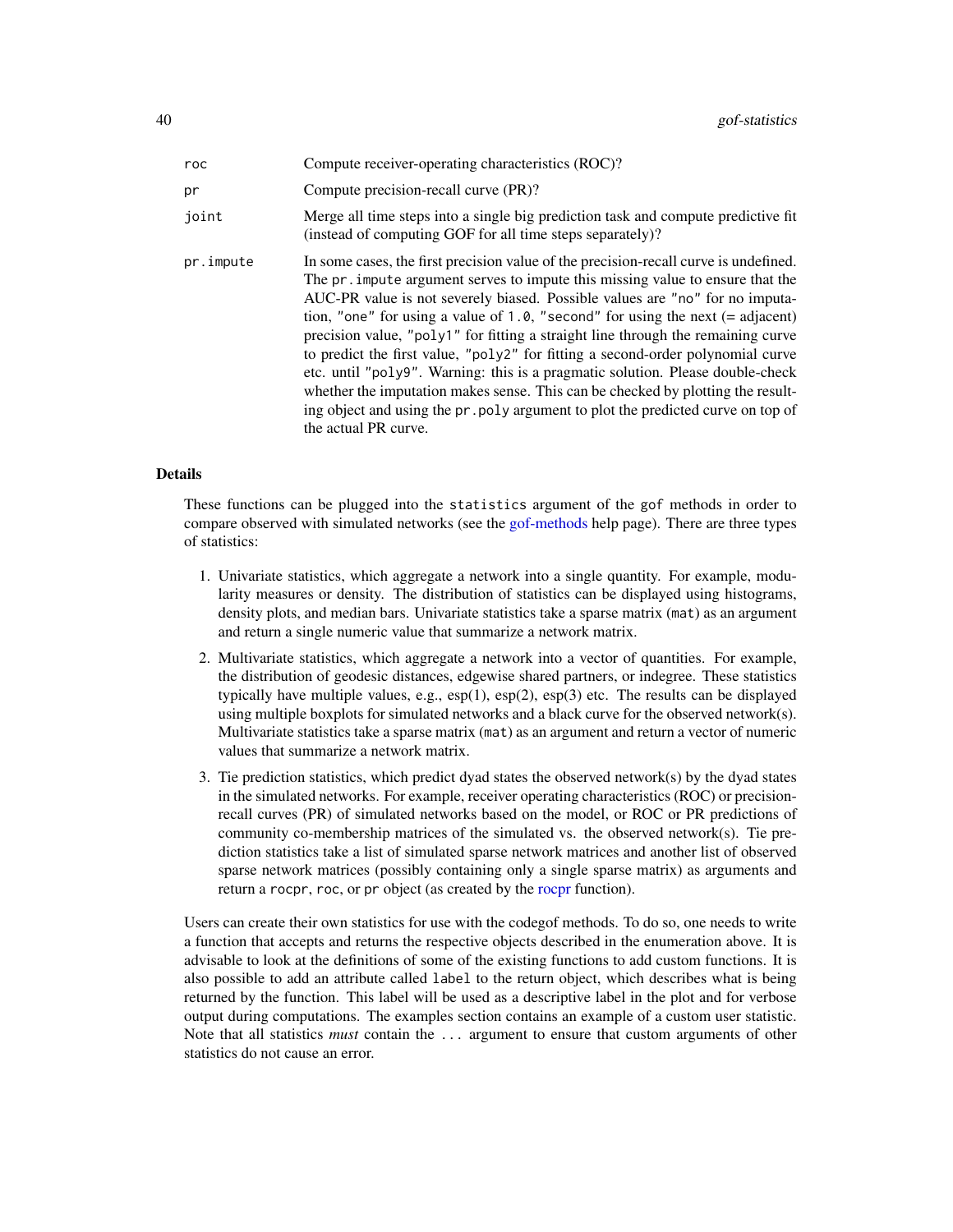#### gof-statistics 41

To aid the development of custom statistics, the helper function comemb is available: it accepts a vector of community memberships and converts it to a co-membership matrix. This function is also used internally by statistics like walktrap.roc and others.

#### Functions

- dsp: Multivariate GOF statistic: dyad-wise shared partner distribution
- esp: Multivariate GOF statistic: edge-wise shared partner distribution
- nsp: Multivariate GOF statistic: non-edge-wise shared partner distribution
- deg: Multivariate GOF statistic: degree distribution
- b1deg: Multivariate GOF statistic: degree distribution for the first mode
- b2deg: Multivariate GOF statistic: degree distribution for the second mode
- odeg: Multivariate GOF statistic: outdegree distribution
- ideg: Multivariate GOF statistic: indegree distribution
- kstar: Multivariate GOF statistic: k-star distribution
- b1star: Multivariate GOF statistic: k-star distribution for the first mode
- b2star: Multivariate GOF statistic: k-star distribution for the second mode
- ostar: Multivariate GOF statistic: outgoing k-star distribution
- istar: Multivariate GOF statistic: incoming k-star distribution
- kcycle: Multivariate GOF statistic: k-cycle distribution
- geodesic: Multivariate GOF statistic: geodesic distance distribution
- triad.directed: Multivariate GOF statistic: triad census in directed networks
- triad.undirected: Multivariate GOF statistic: triad census in undirected networks
- comemb: Helper function: create community co-membership matrix
- walktrap.modularity: Univariate GOF statistic: Walktrap modularity distribution
- walktrap.roc: Tie prediction GOF statistic: ROC of Walktrap community detection. Receiveroperating characteristics of predicting the community structure in the observed network(s) by the community structure in the simulated networks, as computed by the Walktrap algorithm.
- walktrap.pr: Tie prediction GOF statistic: PR of Walktrap community detection. Precisionrecall curve for predicting the community structure in the observed network(s) by the community structure in the simulated networks, as computed by the Walktrap algorithm.
- fastgreedy.modularity: Univariate GOF statistic: fast and greedy modularity distribution
- fastgreedy.roc: Tie prediction GOF statistic: ROC of fast and greedy community detection. Receiver-operating characteristics of predicting the community structure in the observed network(s) by the community structure in the simulated networks, as computed by the fast and greedy algorithm. Only sensible with undirected networks.
- fastgreedy.pr: Tie prediction GOF statistic: PR of fast and greedy community detection. Precision-recall curve for predicting the community structure in the observed network(s) by the community structure in the simulated networks, as computed by the fast and greedy algorithm. Only sensible with undirected networks.
- louvain.modularity: Univariate GOF statistic: Louvain clustering modularity distribution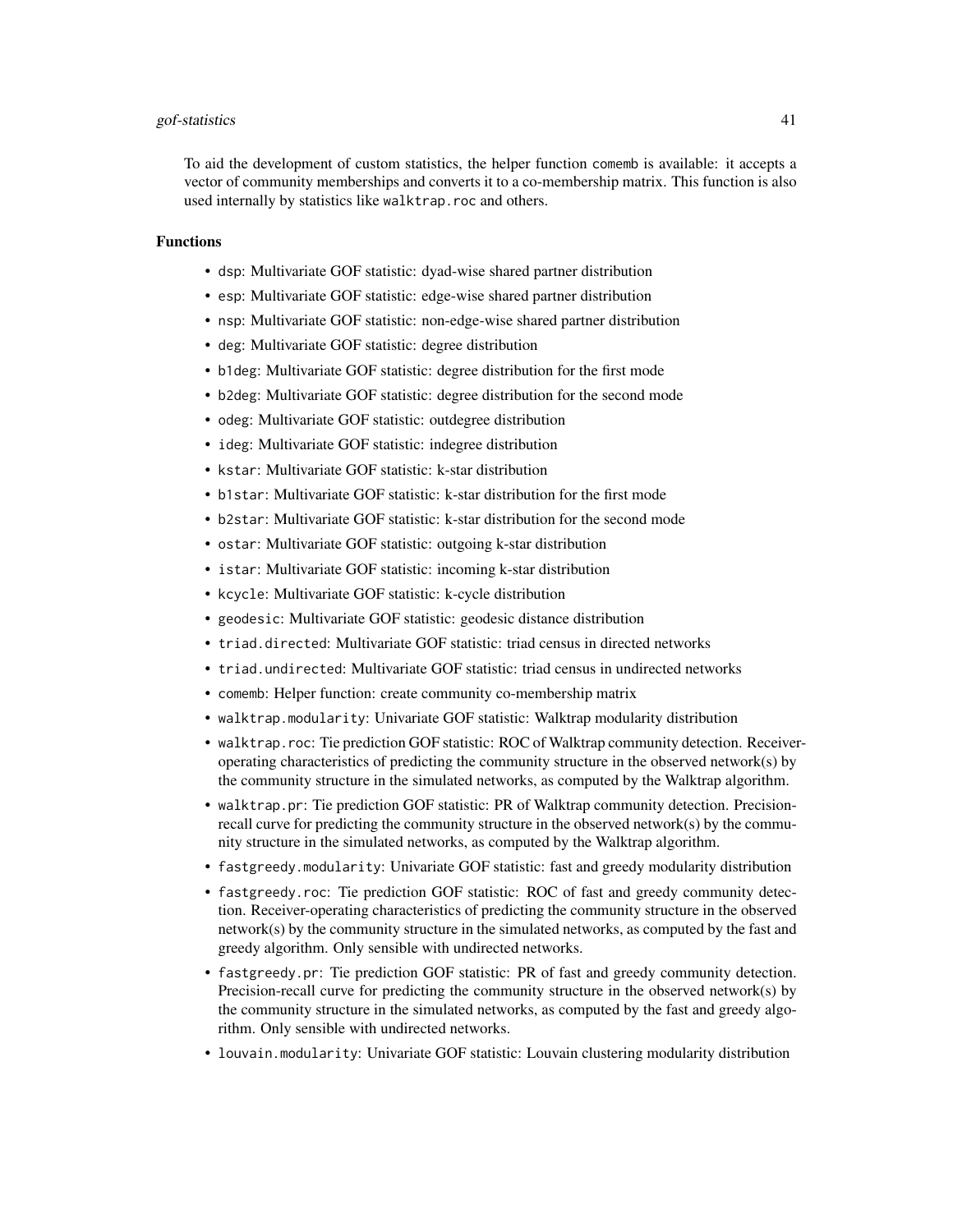- louvain.roc: Tie prediction GOF statistic: ROC of Louvain community detection. Receiveroperating characteristics of predicting the community structure in the observed network(s) by the community structure in the simulated networks, as computed by the Louvain algorithm.
- louvain.pr: Tie prediction GOF statistic: PR of Louvain community detection. Precisionrecall curve for predicting the community structure in the observed network(s) by the community structure in the simulated networks, as computed by the Louvain algorithm.
- maxmod.modularity: Univariate GOF statistic: maximal modularity distribution
- maxmod.roc: Tie prediction GOF statistic: ROC of maximal modularity community detection. Receiver-operating characteristics of predicting the community structure in the observed network $(s)$  by the community structure in the simulated networks, as computed by the modularity maximization algorithm.
- maxmod.pr: Tie prediction GOF statistic: PR of maximal modularity community detection. Precision-recall curve for predicting the community structure in the observed network(s) by the community structure in the simulated networks, as computed by the modularity maximization algorithm.
- edgebetweenness.modularity: Univariate GOF statistic: edge betweenness modularity distribution
- edgebetweenness.roc: Tie prediction GOF statistic: ROC of edge betweenness community detection. Receiver-operating characteristics of predicting the community structure in the observed network(s) by the community structure in the simulated networks, as computed by the Girvan-Newman edge betweenness community detection method.
- edgebetweenness.pr: Tie prediction GOF statistic: PR of edge betweenness community detection. Precision-recall curve for predicting the community structure in the observed network(s) by the community structure in the simulated networks, as computed by the Girvan-Newman edge betweenness community detection method.
- spinglass.modularity: Univariate GOF statistic: spinglass modularity distribution
- spinglass.roc: Tie prediction GOF statistic: ROC of spinglass community detection. Receiveroperating characteristics of predicting the community structure in the observed network(s) by the community structure in the simulated networks, as computed by the Spinglass algorithm.
- spinglass.pr: Tie prediction GOF statistic: PR of spinglass community detection. Precisionrecall curve for predicting the community structure in the observed network(s) by the community structure in the simulated networks, as computed by the Spinglass algorithm.
- rocpr: Tie prediction GOF statistic: ROC and PR curves. Receiver-operating characteristics (ROC) and precision-recall curve (PR). Prediction of the dyad states of the observed network(s) by the dyad states of the simulated networks.

#### References

Leifeld, Philip, Skyler J. Cranmer and Bruce A. Desmarais (2018): Temporal Exponential Random Graph Models with btergm: Estimation and Bootstrap Confidence Intervals. *Journal of Statistical Software* 83(6): 1–36. doi: [10.18637/jss.v083.i06.](https://doi.org/10.18637/jss.v083.i06)

#### Examples

- # To see how these statistics are used, look at the examples section of
- # ?"gof-methods". The following example illustrates how custom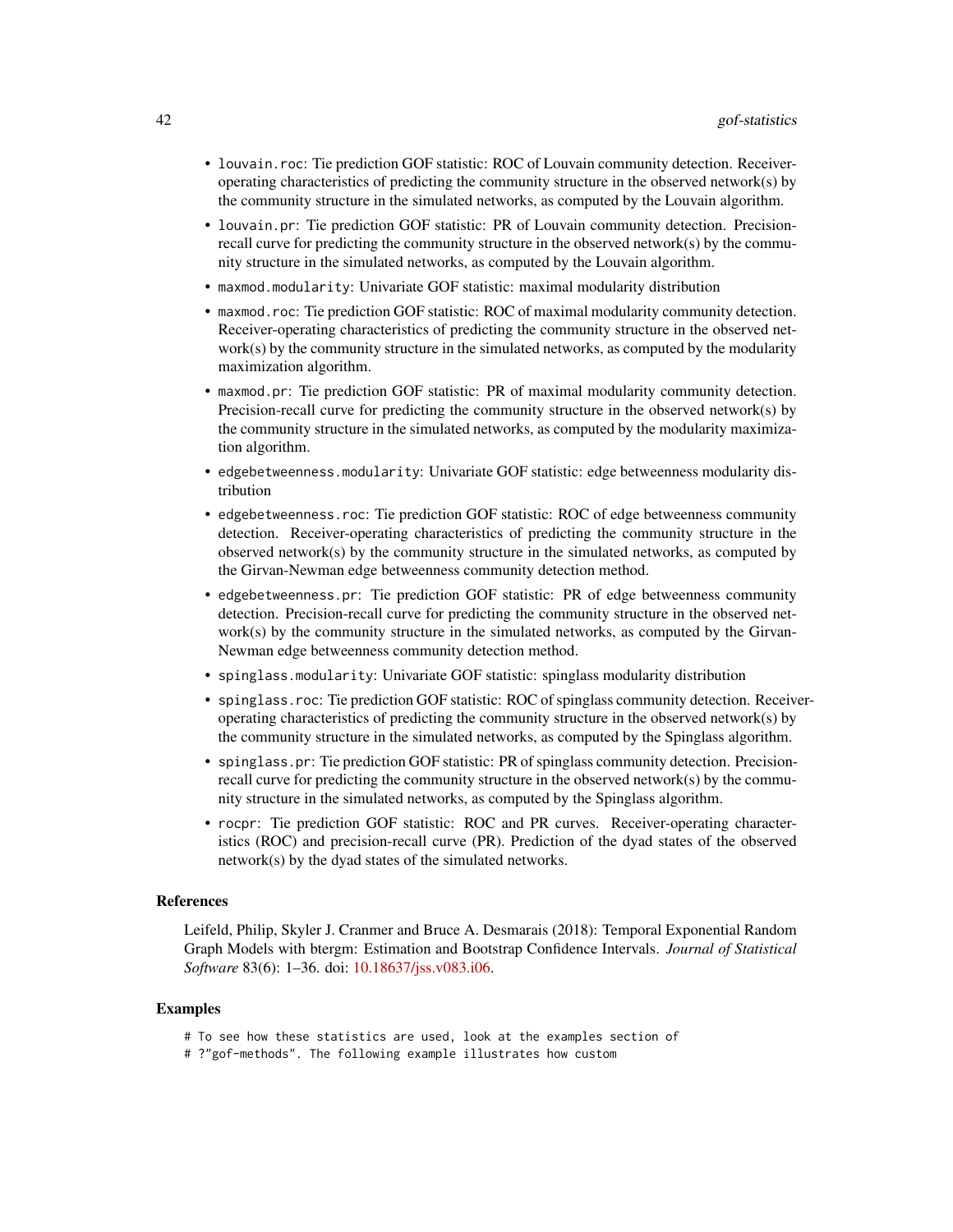```
# statistics can be created. Suppose one is interested in the density
# of a network. Then a univariate statistic can be created as follows.
dens <- function(mat, ...) { # univariate: one argument
 mat <- as.matrix(mat) # sparse matrix -> normal matrix
 d \leq - sna::gden(mat) # compute the actual statistic
 attributes(d)$label <- "Density" # add a descriptive label
 return(d) # return the statistic
}
# Note that the '...' argument must be present in all statistics.
# Now the statistic can be used in the statistics argument of one of
# the gof methods.
# For illustrative purposes, let us consider an existing statistic, the
# indegree distribution, a multivariate statistic. It also accepts a
# single argument. Note that the sparse matrix is converted to a
# normal matrix object when it is used. First, statnet's summary
# method is used to compute the statistic. Names are attached to the
# resulting vector for the different indegree values. Then the vector
# is returned.
ideg <- function(mat, ...) {
 d \leq summary(mat \sim idegree(0:(nrow(mat) - 1)))
 names(d) \leftarrow 0:(length(d) - 1)attributes(d)$label <- "Indegree"
 return(d)
}
```
# See the gofstatistics.R file in the package for more complex examples.

<span id="page-42-1"></span>handleMissings *Handle missing data in matrices*

#### Description

Process NA values (= remove nodes with NAs iteratively).

#### Usage

```
handleMissings(mat, na = NA, method = "remove", logical = FALSE)
```

| mat | A matrix object.                                                         |
|-----|--------------------------------------------------------------------------|
| na  | The value that missing data are coded as. Usually NA, sometimes 9 or 10. |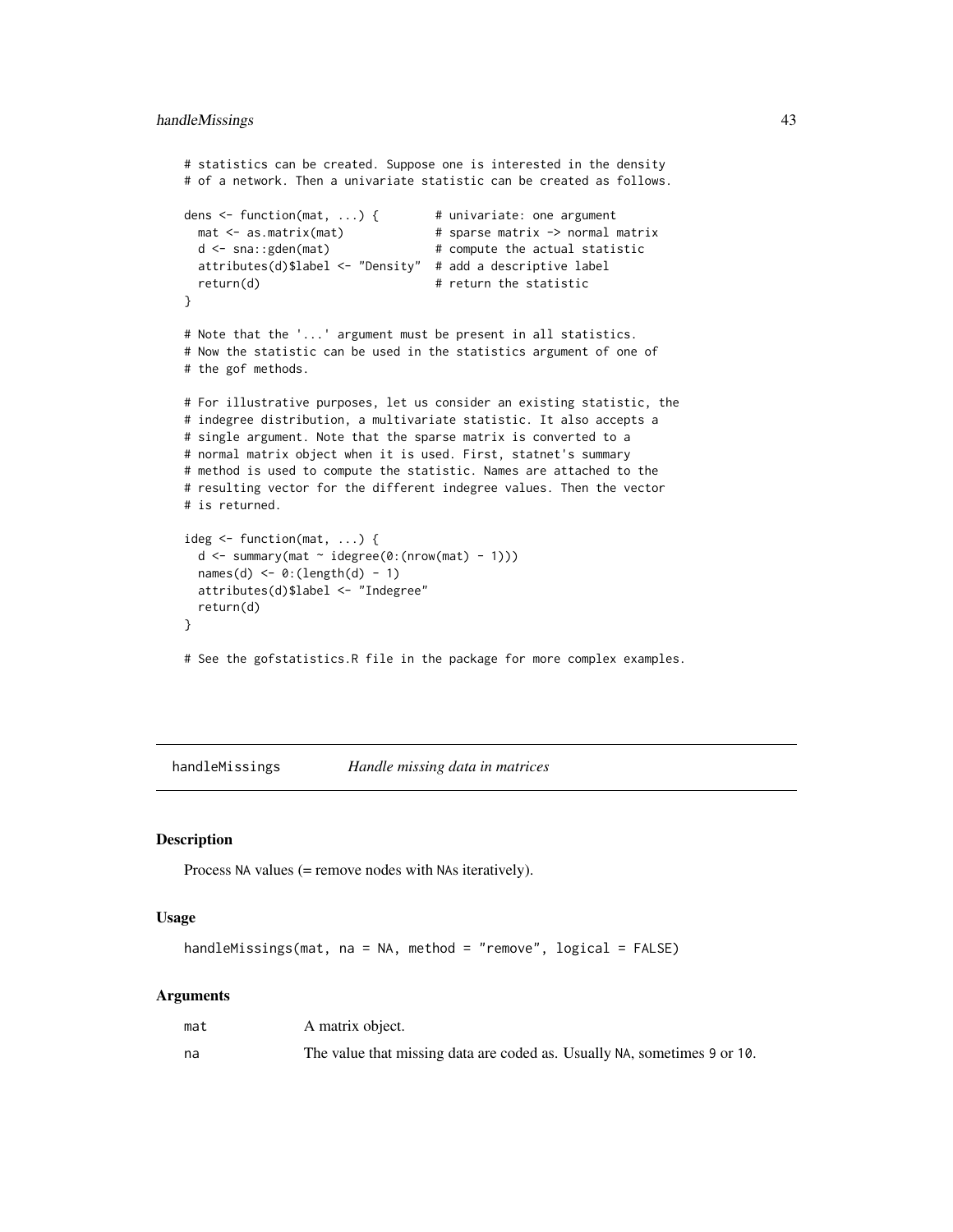<span id="page-43-0"></span>

| method  | What should be done with the missing data? If method $=$ "remove" is set, the                                                                                                                                                                                  |
|---------|----------------------------------------------------------------------------------------------------------------------------------------------------------------------------------------------------------------------------------------------------------------|
|         | function determines how many missing entries are in each row and column and                                                                                                                                                                                    |
|         | iteratively removes rows or columns with the largest amount of missing data                                                                                                                                                                                    |
|         | until no missing data are left in the matrix. If method = "fillmode" is set, the<br>modal value of the matrix is identified (usually $\theta$ in network matrices) and miss-<br>ing cells are imputed by filling in this modal value. method = "zero" replaces |
|         | $NAs$ by 0s.                                                                                                                                                                                                                                                   |
| logical | Return a matrix with logical values indicating which cells should be removed?<br>By default the manipulated matrix is returned.                                                                                                                                |

## Details

This function deals with missing data in matrices or network objects used for inferential network analysis. It can either remove missing rows and/or columns iteratively (rows and columns with more NA values first, then successively rows and columns with fewer NA entries) or replace missing values by the modal value of the matrix or by 0. The function can return either the manipulated matrix or a matrix with logical values indicating which of the cells should be removed.

## Value

Either a matrix in which missing data were taken care of or a matrix indicating where missing data are located.

#### See Also

[adjust](#page-2-1)

#### <span id="page-43-1"></span>interpret *Micro-Level Interpretation of (T)ERGMs*

#### Description

Micro-level interpretation of (T)ERGMs.

#### Usage

```
interpret(object, ...)
## S4 method for signature 'ergm'
```

```
interpret(
  object,
  formula = getformula(object),
  coefficients = coef(object),
  target = NULL,type = "tie",i,
  j
```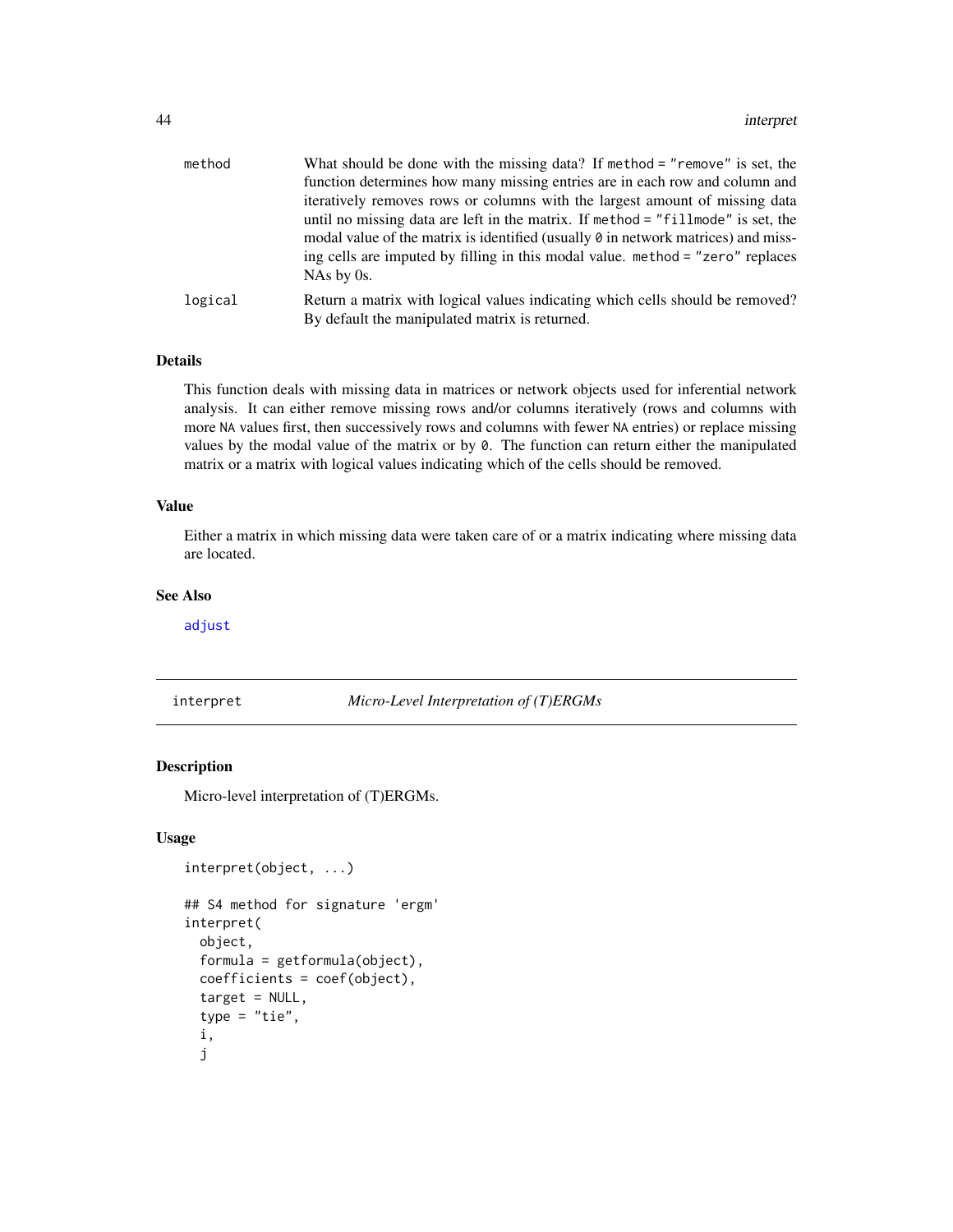#### interpret that the contract of the contract of the contract of the contract of the contract of the contract of the contract of the contract of the contract of the contract of the contract of the contract of the contract of

 $\mathcal{L}$ 

```
## S4 method for signature 'btergm'
interpret(
 object,
 formula = getformula(object),
 coefficients = coef(object),
  target = NULL,type = "tie",
 i,
 j,
 t = 1:object@time.steps
)
## S4 method for signature 'mtergm'
interpret(
 object,
 formula = getformula(object),
 coefficients = coef(object),
  target = NULL,type = "tie",i,
 j,
  t = 1:object@time.steps
\mathcal{L}
```

| object       | An ergm, btergm, or mtergm object.                                                                                                                                                                                                                                                                                                                                                                                                                           |
|--------------|--------------------------------------------------------------------------------------------------------------------------------------------------------------------------------------------------------------------------------------------------------------------------------------------------------------------------------------------------------------------------------------------------------------------------------------------------------------|
| $\ddots$     | Further arguments to be passed on to subroutines.                                                                                                                                                                                                                                                                                                                                                                                                            |
| formula      | The formula to be used for computing probabilities. By default, the formula<br>embedded in the model object is retrieved and used.                                                                                                                                                                                                                                                                                                                           |
| coefficients | The estimates on which probabilities should be based. By default, the coeffi-<br>cients from the model object are retrieved and used. Custom coefficients can be<br>handed over, for example, in order to compare versions of the model where the<br>reciprocity term is fixed at 0 versus versions of the model where the reciprocity<br>term is left as in the empirical result. This is one of the examples described in<br>Desmarais and Cranmer (2012). |
| target       | The response network on which probabilities are based. Depending on whether<br>the function is applied to an ergm or btergm/mtergm object, this can be either a<br>single network or a list of networks. By default, the (list of) network(s) provided<br>as the left-hand side of the (T)ERGM formula is used.                                                                                                                                              |
| type         | If type = "tie" is used, probabilities at the edge level are computed. For ex-<br>ample, what is the probability of a specific node i to be connected to a specific<br>node j given the rest of the network and given the model? If type = "dyad"<br>is used, probabilities at the dyad level are computed. For example, what is the<br>probability that node i is connected to node j but not vice-versa, or what is the                                    |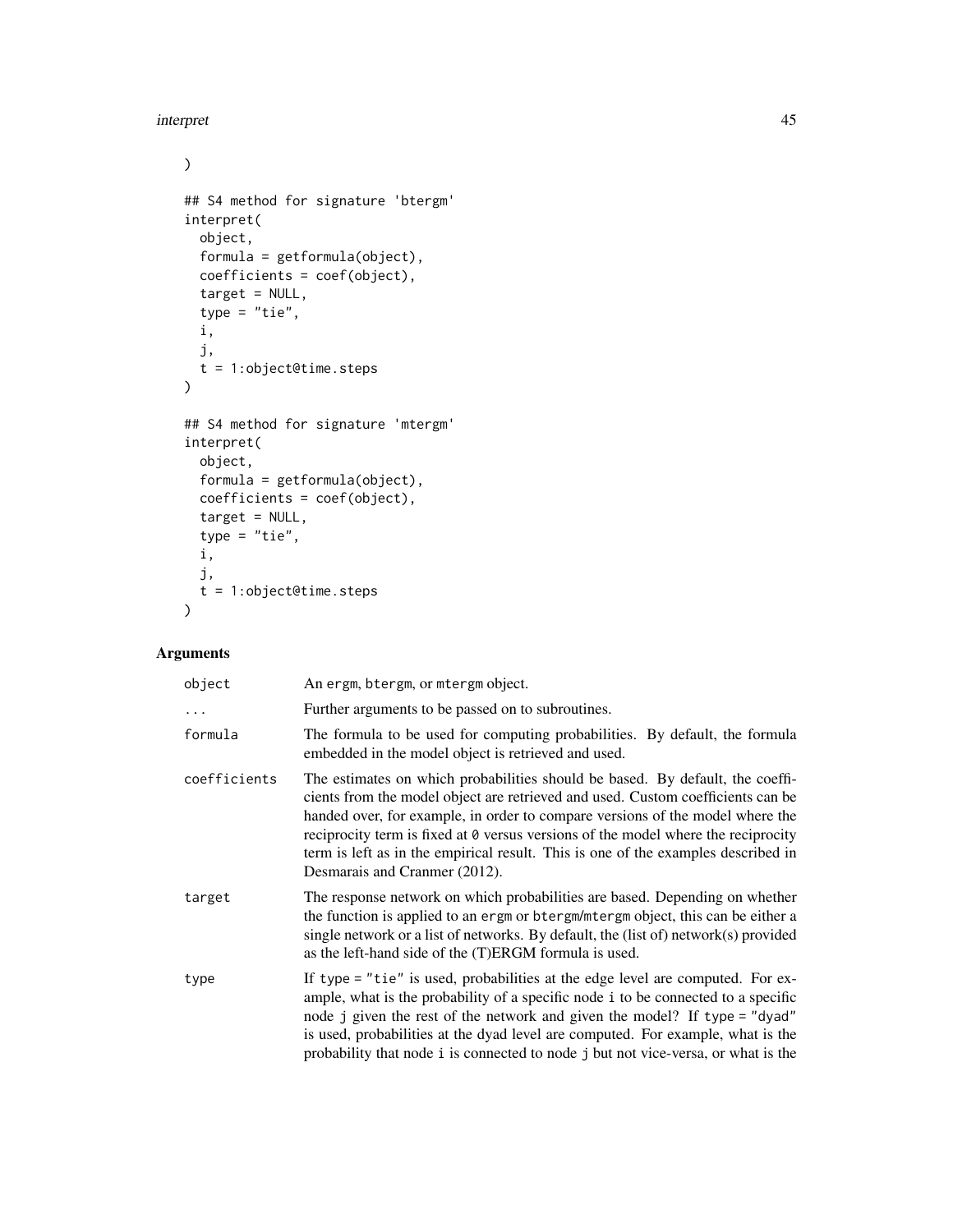probability that nodes i and j and mutually connected in a directed network? If type = "node" is used, probabilities at the node level are computed. For example, what is the probability that node i is connected to a set of three other j nodes given the rest of the network and the model?

- i A single (sender) node i or a set of (sender) nodes i. If type = "node" is used, this can be more than one node and should be provided as a vector. The i argument can be either provided as the index of the node in the sociomatrix (e.g., the fourth node would be  $i = 4$ ) or the row name of the node in the sociomatrix  $(e.g., i = "Peter").$  If more than one node is provided and type = "node", there can be only one (receiver) node j. The i and j arguments are used to specify for which nodes probabilities should be computed. For example, what is the probability that  $i = 4$  is connected to  $j = 7$ ?
- j A single (receiver) node j or a set of (receiver) nodes j. If type = "node" is used, this can be more than one node and should be provided as a vector. The j argument can be either provided as the index of the node in the sociomatrix (e.g., the fourth node would be  $j = 4$ ) or the column name of the node in the sociomatrix (e.g.,  $j =$  "Mary"). If more than one node is provided and type = "node", there can be only one (sender) node i. The i and j arguments are used to specify for which nodes probabilities should be computed. For example, what is the probability that  $i = 4$  is connected to  $j = 7$ ?
- t A vector of (numerical) time steps for which the probabilities should be computed. This only applies to btergm amd mtergm objects because ergm objects are by definition based on a single time step. By default, all available time steps are used. It is, for example, possible to compute probabilities only for a single time step by specifying, e.g.,  $t = 5$  in order to compute probabilities for the fifth response network.

#### Details

The interpret function facilitates interpretation of ERGMs and TERGMs at the micro level, as described in Desmarais and Cranmer (2012). There are methods for ergm objects, btergm objects, and mtergm objects. The function can be used to interpret these models at the tie or edge level, dyad level, and block level. For example, what is the probability that two specific nodes i (the sender) and j (the receiver) are connected given the rest of the network and given the model? Or what is the probability that any two nodes are tied at  $t = 2$  if they were tied (or disconnected) at  $t = 1$  (i.e., what is the amount of tie stability)? These tie- or edge-level questions can be answered if the type = "tie" argument is used.

Another example: What is the probability that node i has a tie to node j but not vice-versa? Or that i and j maintain a reciprocal tie? Or that they are disconnected? How much more or less likely are i and j reciprocally connected if the mutual term in the model is fixed at  $\theta$  (compared to the model that includes the estimated parameter for reciprocity)? See example below. These dyad-level questions can be answered if the type = "dyad" argument is used.

Or what is the probability that a specific node i is connected to nodes j1 and j2 but not to j5 and j7? And how likely is any node i to be connected to exactly four j nodes? These node-level questions (focusing on the ties of node i or node j) can be answered by using the type = "node" argument.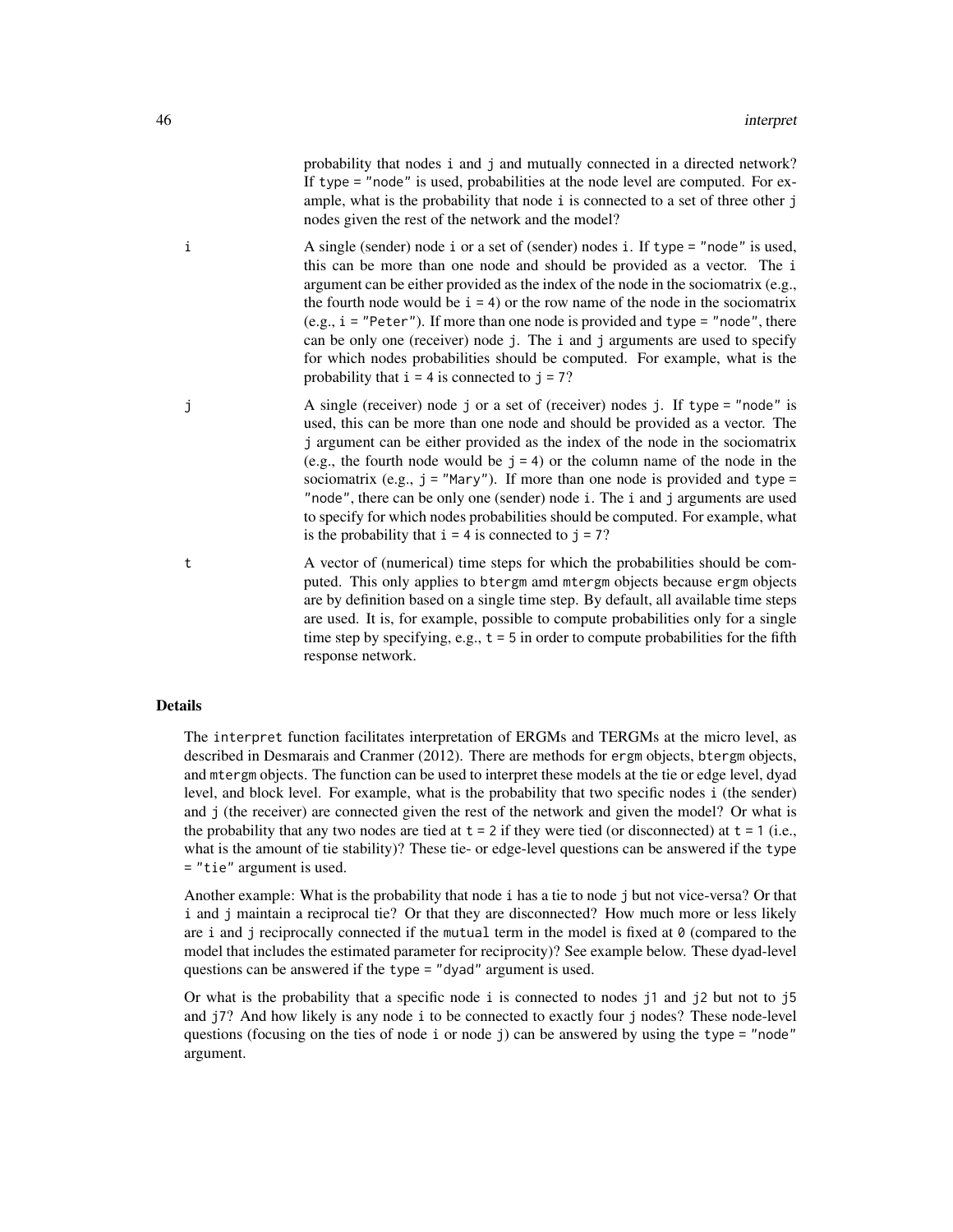#### <span id="page-46-0"></span>interpret 47

The typical procedure is to manually enumerate all dyads or sender-receiver-time combinations with certain properties and repeat the same thing with some alternative properties for contrasting the two groups. Then apply the interpret function to the two groups of dyads and compute a measure of central tendency (e.g., mean or median) and possibly some uncertainy measure (i.e., confidence intervals) from the distribution of dyadic probabilities in each group. For example, if there is a gender attribute, one can sample male-male or female-female dyads, compute the distributions of edge probabilities for the two sets of dyads, and create boxplots or barplots with confidence intervals for the two types of dyads in order to contrast edge probabilities for male versus female same-sex dyads.

See also the [edgeprob](#page-23-1) function for automatic computation of all dyadic edge probabilities.

#### Methods (by class)

- ergm: Interpret method for ergm objects
- btergm: Interpret method for btergm objects
- mtergm: Interpret method for mtergm objects

#### References

Desmarais, Bruce A. and Skyler J. Cranmer (2012): Micro-Level Interpretation of Exponential Random Graph Models with Application to Estuary Networks. *Policy Studies Journal* 40(3): 402– 434. doi: [10.1111/j.15410072.2012.00459.x.](https://doi.org/10.1111/j.1541-0072.2012.00459.x)

Leifeld, Philip, Skyler J. Cranmer and Bruce A. Desmarais (2017): Temporal Exponential Random Graph Models with btergm: Estimation and Bootstrap Confidence Intervals. *Journal of Statistical Software* 83(6): 1–36. doi: [10.18637/jss.v083.i06.](https://doi.org/10.18637/jss.v083.i06)

Czarna, Anna Z., Philip Leifeld, Magdalena Smieja, Michael Dufner and Peter Salovey (2016): Do Narcissism and Emotional Intelligence Win Us Friends? Modeling Dynamics of Peer Popularity Using Inferential Network Analysis. *Personality and Social Psychology Bulletin* 42(11): 1588– 1599. doi: [10.1177/0146167216666265.](https://doi.org/10.1177/0146167216666265)

#### See Also

Other interpretation: [edgeprob\(](#page-23-1)), [marginalplot\(](#page-53-1))

#### Examples

```
##### The following example is a TERGM adaptation of the #####
##### dyad-level example provided in figure 5(c) on page #####
##### 424 of Desmarais and Cranmer (2012) in the PSJ. At #####
##### each time step, it compares dyadic probabilities #####
##### (no tie, unidirectional tie, and reciprocal tie #####
##### probability) between a fitted model and a model #####
##### where the reciprocity effect is fixed at 0 based #####
##### on 20 randomly selected dyads per time step. The #####
##### results are visualized using a grouped bar plot. #####
```

```
## Not run:
 # create toy dataset and fit a model
 networks <- list()
```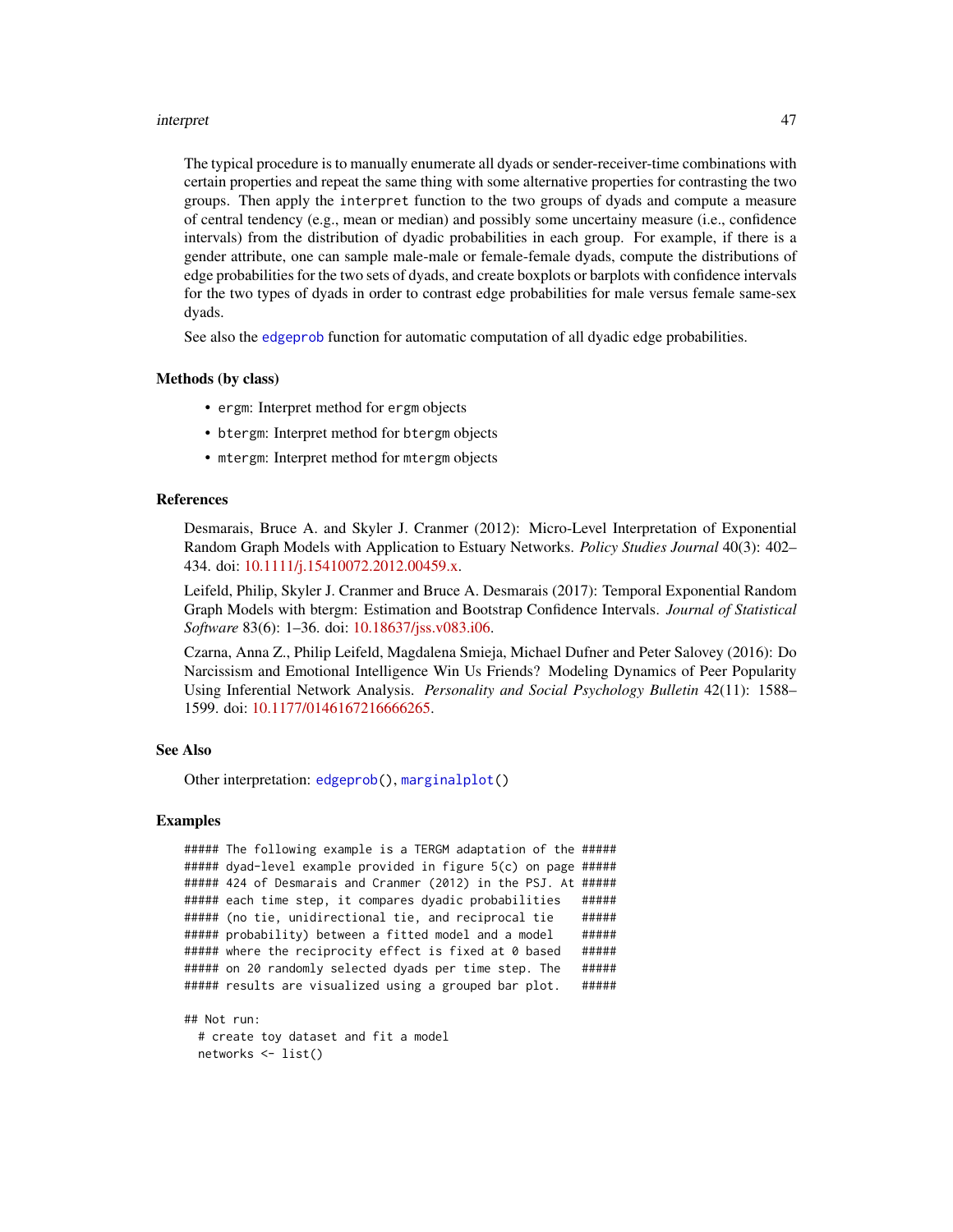```
for (i in 1:3) { # create 3 random networks with 10 actors
  mat < -matrix(rbinom{100}{100}, 1, 0.25), nrow = 10, ncol = 10)
  diag(mat) <- 0 + loops are excluded
  nw <- network(mat) # create network object
 networks[[i]] <- nw # add network to the list
}
fit \le btergm(networks \sim edges + istar(2) + mutual, R = 200)
# extract coefficients and create null hypothesis vector
null <- coef(fit) # estimated coefs
null[3] \leftarrow 0 # set mutual term = 0
# sample 20 dyads per time step and compute probability ratios
probabilities <- matrix(nrow = 9, ncol = length(networks))
# nrow = 9 because three probabilities + upper and lower CIs
colnames(probabilities) <- paste("t =", 1:length(networks))
for (t in 1:length(networks)) {
  d <- dim(as.matrix(networks[[t]])) # how many row and column nodes?
  size \leftarrow d[1] \times d[2] # size of the matrix
  nw \le matrix(1:size, nrow = d[1], ncol = d[2])
  nw <- nw[lower.tri(nw)] # sample only from lower triangle b/c
  samp \leq sample(nw, 20) \qquad # dyadic probabilities are symmetric
  prob.est.00 <- numeric(0)
  prob.est.01 <- numeric(0)
  prob.est.11 \leq numeric(0)prob.null.00 <- numeric(0)
  prob.null.01 <- numeric(0)
  prob.null.11 <- numeric(0)
  for (k in 1:20) {
    i <- arrayInd(samp[k], d)[1, 1] # recover 'i's and 'j's from sample
    j \leftarrow \text{arrayInd}(\text{samplek}], d)[1, 2]# run interpretation function with estimated coefs and mutual = 0:
    int.est \le interpret(fit, type = "dyad", i = i, j = j, t = t)
    int.null <- interpret(fit, coefficients = null, type = "dyad",
                          i = i, j = j, t = tprob.est.00 <- c(prob.est.00, int.est[[1]][1, 1])
    prob.est.11 <- c(prob.est.11, int.est[[1]][2, 2])
    mean.est.01 <- (int.est[[1]][1, 2] + int.est[[1]][2, 1]) / 2
    prob.est.01 <- c(prob.est.01, mean.est.01)
    prob.null.00 <- c(prob.null.00, int.null[[1]][1, 1])
    prob.null.11 <- c(prob.null.11, int.null[[1]][2, 2])
    mean.null.01 <- (int.null[[1]][1, 2] + int.null[[1]][2, 1]) / 2
    prob.null.01 <- c(prob.null.01, mean.null.01)
  }
  prob.ratio.00 <- prob.est.00 / prob.null.00 # ratio of est. and null hyp
  prob.ratio.01 <- prob.est.01 / prob.null.01
  prob.ratio.11 <- prob.est.11 / prob.null.11
  probabilities[1, t] <- mean(prob.ratio.00) # mean estimated 00 tie prob
  probabilities[2, t] <- mean(prob.ratio.01) # mean estimated 01 tie prob
  probabilities[3, t] <- mean(prob.ratio.11) # mean estimated 11 tie prob
  ci.00 \leftarrow t.test(prob.ratio.00, conf.level = 0.99)$conf.int
  ci.01 \leftarrow t.test(prob.ratio.01, conf.level = 0.99)$conf.int
  ci.11 < -t. test(prob.ratio.11, conf. level = 0.99)$conf.int
```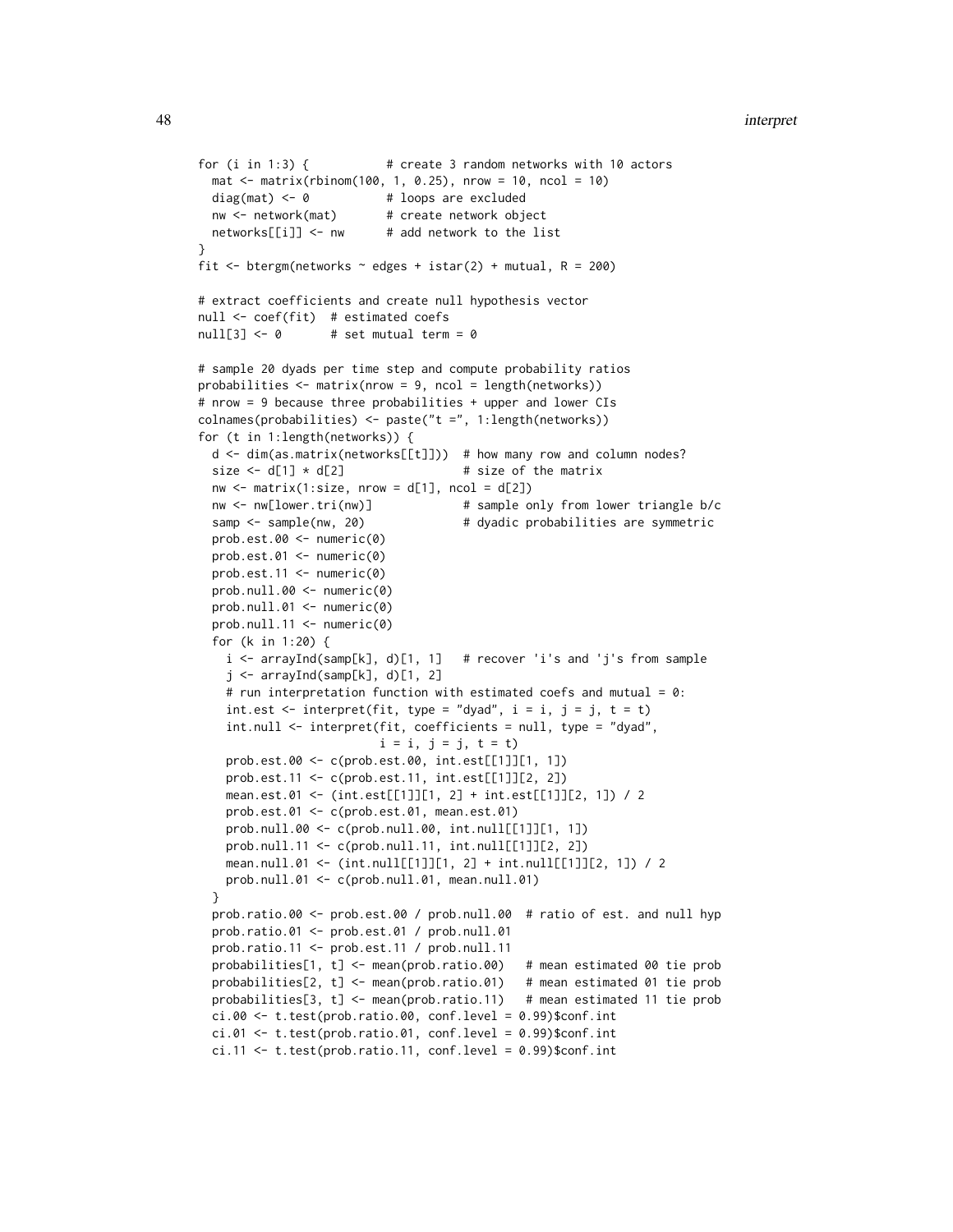```
probabilities[4, t] \leq c i.00[1] # lower 00 conf. interval
  probabilities[5, t] \leftarrow ci.01[1] # lower 01 conf. interval
  probabilities[6, t] \leftarrow ci.11[1] \leftarrow # lower 11 conf. interval<br>probabilities[7, t] \leftarrow ci.00[2] \leftarrow # upper 00 conf. interval
  probabilities[7, t] <- ci.00[2]
  probabilities[8, t] <- ci.01[2] # upper 01 conf. interval
  probabilities[9, t] \leftarrow ci.11[2] # upper 11 conf. interval
}
# create barplots from probability ratios and CIs
require("gplots")
bp <- barplot2(probabilities[1:3, ], beside = TRUE, plot.ci = TRUE,
               ci.l = probabilities[4:6, ], ci.u = probabilities[7:9, ],col = c("tan", "tan2", "tan3"), ci,col = "grey40",xlab = "Dyadic tie values", ylab = "Estimated Prob./Null Prob.")
mtext(1, at = bp, text = c("(0,0)", "(0,1)", "(1,1)"), line = 0, cex = 0.5)
##### The following examples illustrate the behavior of #####
###### the interpret function with undirected and/or ######
##### bipartite graphs with or without structural zeros. #####
library("statnet")
library("btergm")
# micro-level interpretation for undirected network with structural zeros
set.seed(12345)
\text{mat} < - matrix(rbinom(400, 1, 0.1), nrow = 20, ncol = 20)
mat[1, 5] < -1mat[10, 7] <- 1
mat[15, 3] <- 1
mat[18, 4] < 1
nw <- network(mat, directed = FALSE, bipartite = FALSE)
cv \leq -\text{matrix}(rnorm(400), nrow = 20, ncol = 20)offsetmat \leq matrix(rbinom(400, 1, 0.1), nrow = 20, ncol = 20)
offsetmat[1, 5] <- 1
offsetmat[10, 7] <- 1
offsetmat[15, 3] <- 1
offsetmat[18, 4] < 1
model <- ergm(nw ~ edges + kstar(2) + edgecov(cv) + offset(edgecov(offsetmat)),
              offset.coef = -Inf)summary(model)
# tie-level interpretation (note that dyad interpretation would not make any
# sense in an undirected network):
interpret(model, type = "tie", i = 1, j = 2) # 0.28 (= normal dyad)interpret(model, type = "tie", i = 1, j = 5) # 0.00 (= structural zero)
# node-level interpretation; note the many 0 probabilities due to the
# structural zeros; also note the warning message that the probabilities may
# be slightly imprecise because -Inf needs to be approximated by some large
# negative number (-9e8):
interpret(model, type = "node", i = 1, j = 3:5)
```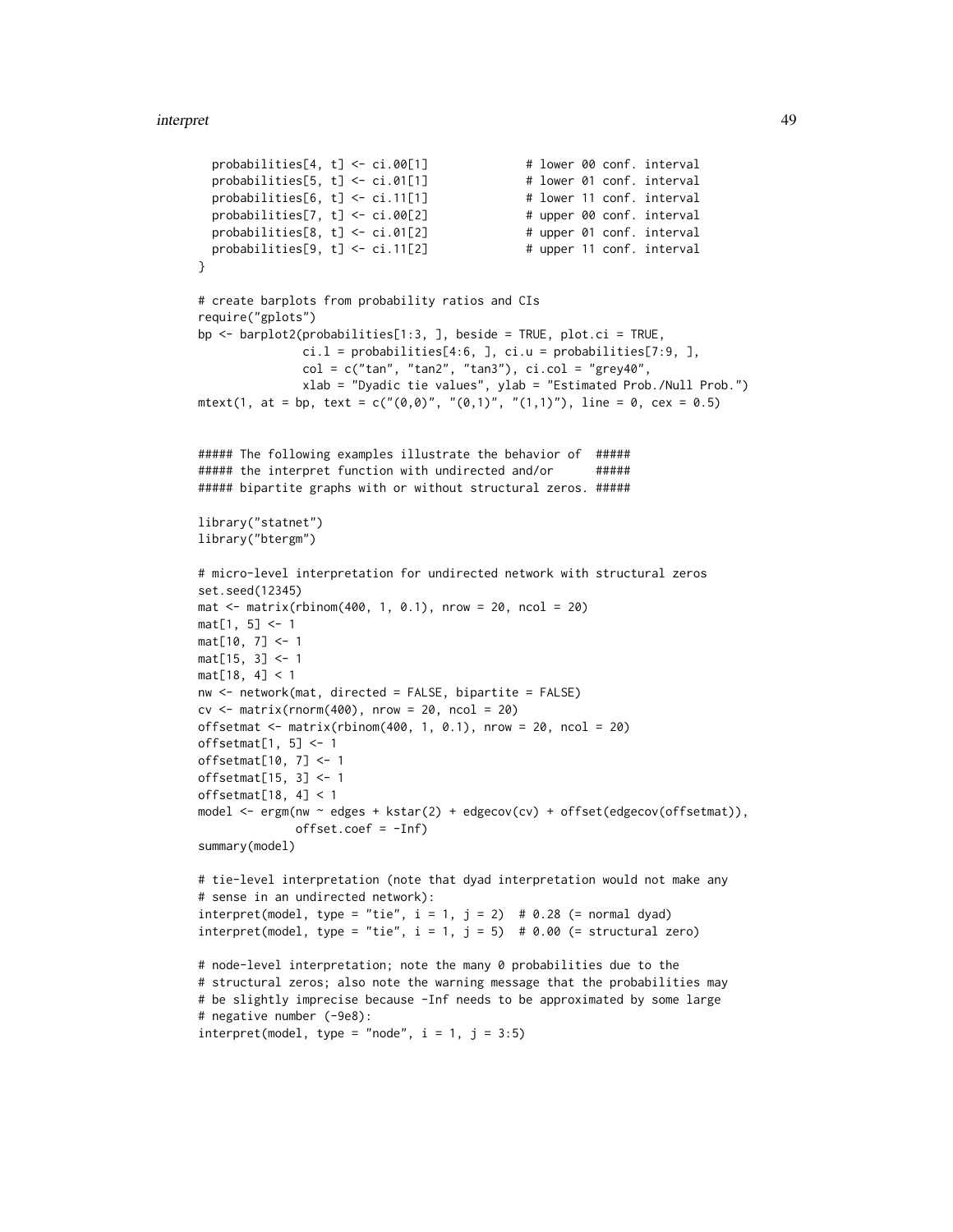```
# repeat the same exercise for a directed network
nw <- network(mat, directed = TRUE, bipartite = FALSE)
model <- ergm(nw ~ edges + istar(2) + edgecov(cv) + offset(edgecov(offsetmat)),
              offset.coef = -Inf)interpret(model, type = "tie", i = 1, j = 2) # 0.13 (= normal dyad)
interpret(model, type = "tie", i = 1, j = 5) # 0.00 (= structural zero)
interpret(model, type = "dyad", i = 1, j = 2) # results for normal dyad
interpret(model, type = "dyad", i = 1, j = 5) # results for i->j struct. zerointerpret(model, type = "node", i = 1, j = 3:5)
# micro-level interpretation for bipartite graph with structural zeros
set.seed(12345)
mat < -matrix(rbinom(200, 1, 0.1), nrow = 20, ncol = 10)mat[1, 5] < -1mat[10, 7] <- 1
mat[15, 3] < -1mat[18, 4] < 1
nw <- network(mat, directed = FALSE, bipartite = TRUE)
cv \le - matrix(rnorm(200), nrow = 20, ncol = 10) # some covariate
offsetmat \le matrix(rbinom(200, 1, 0.1), nrow = 20, ncol = 10)
offsetmat[1, 5] <- 1
offsetmat[10, 7] <- 1
offsetmat[15, 3] <- 1
offsetmat[18, 4] < 1
model <- ergm(nw ~ edges + b1star(2) + edgecov(cv)
              + offset(edgecov(offsetmat)), offset.coef = -Inf)
summary(model)
# tie-level interpretation; note the index for the second mode starts with 21
interpret(model, type = "tie", i = 1, j = 21)# dyad-level interpretation does not make sense because network is undirected;
# node-level interpretation prints warning due to structural zeros, but
# computes the correct probabilities (though slightly imprecise because -Inf
# is approximated by some small number:
interpret(model, type = "node", i = 1, j = 21:25)
# compute all dyadic probabilities
dyads <- edgeprob(model)
dyads
```
## End(Not run)

<span id="page-49-1"></span>

knecht *Longitudinal classroom friendship network and behavior (Andrea Knecht)*

#### **Description**

Longitudinal classroom friendship network and behavior (Andrea Knecht).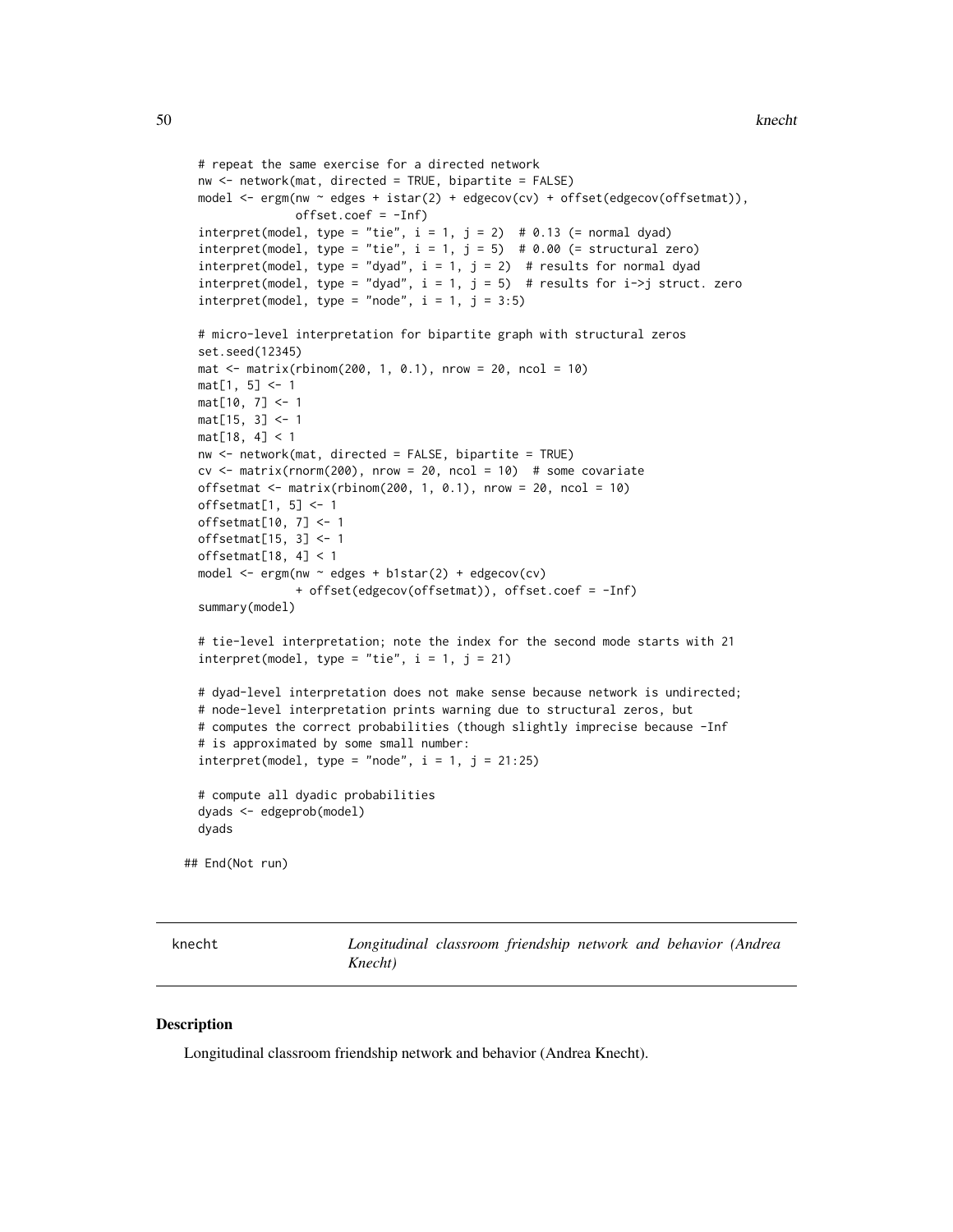#### knecht 51

#### Format

Note: the data have to be transformed before they can be used with **betram** and related packages (see examples below).

- friendship is a list of adjacency matrices at four time points, containing friendship nominations of the column node by the row node. The following values are used:  $\theta =$  no,  $1 =$  yes, NA = missing,  $10 = not a member of the classroom (structural zero).$
- demographics is a data frame with 26 rows (the pupils) and four demographic variables about the pupils:
	- sex  $(1 = \text{girl}, 2 = \text{boy})$
	- age (in years)
	- ethnicity (1 = Dutch, 2 = other,  $\theta$  = missing)
	- religion (1 = Christian, 2 = non-religious, 3 = non-Christian religion,  $0 =$  missing)
- primary is a 26 x 26 matrix indicating whether two pupils attended the same primary school.  $\theta$  = no,  $1 = yes$ .
- delinquency is a data frame with 26 rows (the pupils) and four columns (the four time steps). It contains the rounded average of four items (stealing, vandalizing, fighting, graffiti). Categories: frequency over last three months,  $1 =$  never,  $2 =$  once,  $3 = 2-4$  times,  $4 = 5-10$  times,  $5 =$  more than 10 times;  $\theta =$  missing.
- alcohol is a data frame with 26 rows (the pupils) and 3 columns (waves 2, 3, and 4). It contains data on alcohol use ("How often did you drink alcohol with friends in the last three months?"). Categories:  $1 =$  never,  $2 =$  once,  $3 = 2-4$  times,  $4 = 5-10$  times,  $5 =$  more than 10 times;  $\theta =$ missing.
- advice is a data frame with one variable, "school advice", the assessment given at the end of primary school about the school capabilities of the pupil  $(4 = low, 8 = high, 0 = missing)$

#### Details

The Knecht dataset contains the friendship network of 26 pupils in a Dutch school class measured at four time points along with several demographic and behavioral covariates like age, sex, ethnicity, religion, delinquency, alcohol consumption, primary school co-attendance, and school advice. Some of these covariates are constant while others vary over time.

The full dataset (see Knecht 2006 and 2008) contains a large number of classrooms while the dataset presented here is an excerpt based on one single classroom. This excerpt was first used in a tutorial for the software Siena and the corresponding R package RSiena (Snijders, Steglich and van de Bunt 2010). The following description was largely copied from the original data description provided on the homepage of the Siena project (see below for the URL).

The data were collected between September 2003 and June 2004 by Andrea Knecht, supervised by Chris Baerveldt, at the Department of Sociology of the University of Utrecht (NL). The entire study is reported in Knecht (2008). The project was funded by the Netherlands Organisation for Scientific Research NWO, grant 401-01-554. The 26 students were followed over their first year at secondary school during which friendship networks as well as other data were assessed at four time points at intervals of three months. There were 17 girls and 9 boys in the class, aged 11–13 at the beginning of the school year. Network data were assessed by asking students to indicate up to twelve classmates which they considered good friends. Delinquency is defined as a rounded average over four types of minor delinquency (stealing, vandalism, graffiti, and fighting), measured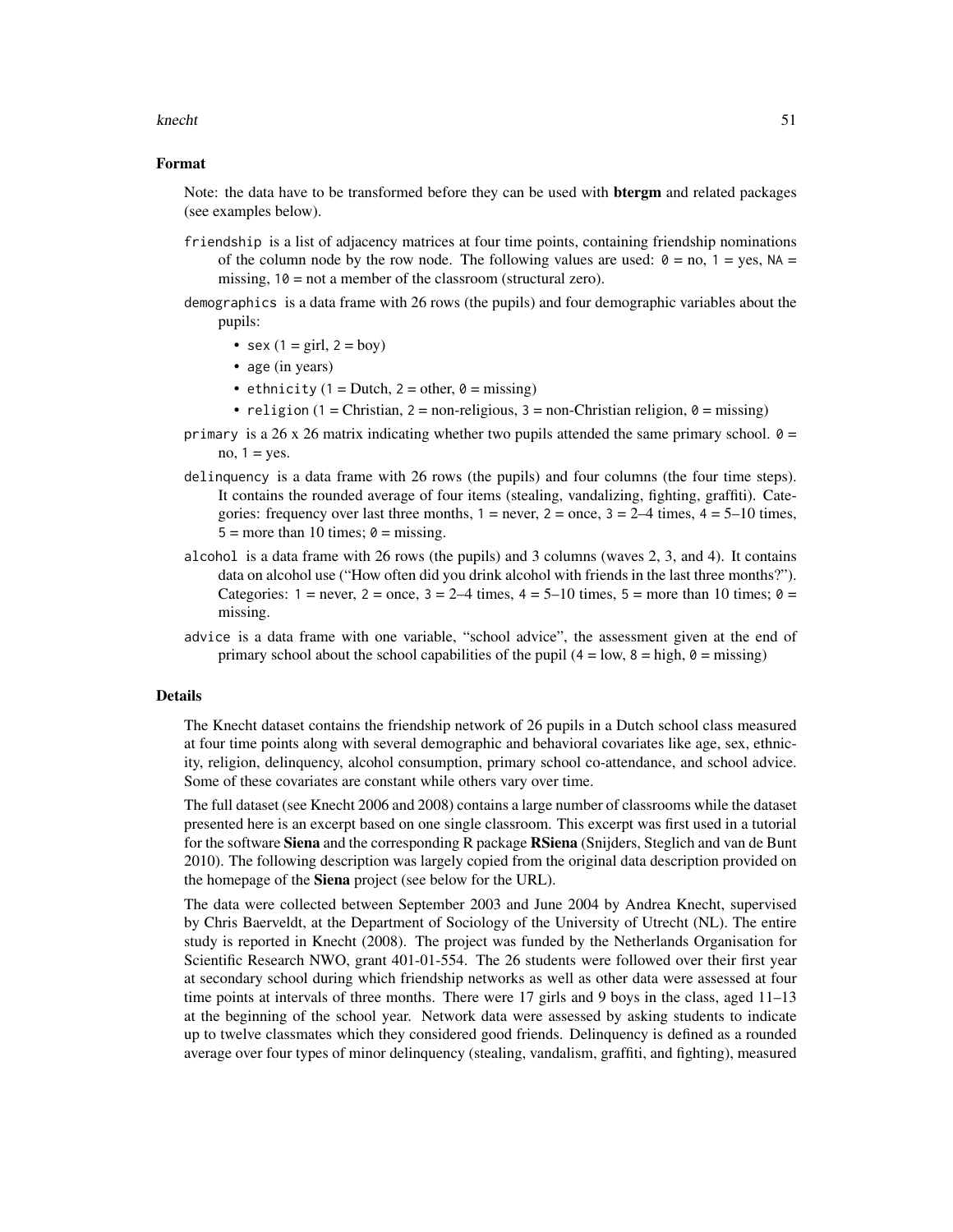in each of the four waves of data collection. The five-point scale ranged from 'never' to 'more than 10 times', and the distribution is highly skewed. In a range of 1–5, the mode was 1 at all four waves, the average rose over time from 1.4 to 2.0, and the value 5 was never observed.

#### Source

The data were gathered by Andrea Knecht, as part of her PhD research, building on methods developed by Chris Baerveldt, initiator and supervisor of the project. The project is funded by the Netherlands Organisation for Scientific Research NWO, grant 401-01-554, and is part of the research program "Dynamics of Networks and Behavior" with principle investigator Tom A. B. Snijders.

- Complete original data: [https://easy.dans.knaw.nl/ui/datasets/id/easy-dataset:](https://easy.dans.knaw.nl/ui/datasets/id/easy-dataset:48665) [48665](https://easy.dans.knaw.nl/ui/datasets/id/easy-dataset:48665)
- This excerpt in Siena format: [http://www.stats.ox.ac.uk/~snijders/siena/klas12b.](http://www.stats.ox.ac.uk/~snijders/siena/klas12b.zip) [zip](http://www.stats.ox.ac.uk/~snijders/siena/klas12b.zip)
- Siena dataset description: [http://www.stats.ox.ac.uk/~snijders/siena/tutorial2010\\_](http://www.stats.ox.ac.uk/~snijders/siena/tutorial2010_data.htm) [data.htm](http://www.stats.ox.ac.uk/~snijders/siena/tutorial2010_data.htm)

Permission to redistribute this dataset along with this package was granted by Andrea Knecht on April 17, 2014. Questions about the data or the original study should be directed to her.

#### References

Knecht, Andrea (2006): *Networks and Actor Attributes in Early Adolescence* [2003/04]. Utrecht, The Netherlands Research School ICS, Department of Sociology, Utrecht University. (ICS-Codebook no. 61).

Knecht, Andrea (2008): *Friendship Selection and Friends' Influence. Dynamics of Networks and Actor Attributes in Early Adolescence*. PhD Dissertation, University of Utrecht. [https://dspace.](https://dspace.library.uu.nl/handle/1874/25950) [library.uu.nl/handle/1874/25950](https://dspace.library.uu.nl/handle/1874/25950).

Knecht, Andrea, Tom A. B. Snijders, Chris Baerveldt, Christian E. G. Steglich, and Werner Raub (2010): Friendship and Delinquency: Selection and Influence Processes in Early Adolescence. *Social Development* 19(3): 494–514. doi: [10.1111/j.14679507.2009.00564.x.](https://doi.org/10.1111/j.1467-9507.2009.00564.x)

Leifeld, Philip and Skyler J. Cranmer (2019): A Theoretical and Empirical Comparison of the Temporal Exponential Random Graph Model and the Stochastic Actor-Oriented Model. Network Science 7(1): 20–51. doi: [10.1017/nws.2018.26.](https://doi.org/10.1017/nws.2018.26)

Leifeld, Philip, Skyler J. Cranmer and Bruce A. Desmarais (2018): Temporal Exponential Random Graph Models with btergm: Estimation and Bootstrap Confidence Intervals. *Journal of Statistical Software* 83(6): 1–36. doi: [10.18637/jss.v083.i06.](https://doi.org/10.18637/jss.v083.i06)

Snijders, Tom A. B., Christian E. G. Steglich, and Gerhard G. van de Bunt (2010): Introduction to Actor-Based Models for Network Dynamics. *Social Networks* 32: 44–60. doi: [10.1016/](https://doi.org/10.1016/j.socnet.2009.02.004) [j.socnet.2009.02.004.](https://doi.org/10.1016/j.socnet.2009.02.004)

Steglich, Christian E. G. and Andrea Knecht (2009): Die statistische Analyse dynamischer Netzwerkdaten. In: Stegbauer, Christian and Roger Haeussling (editors), *Handbuch der Netzwerkforschung*, Wiesbaden: Verlag fuer Sozialwissenschaften.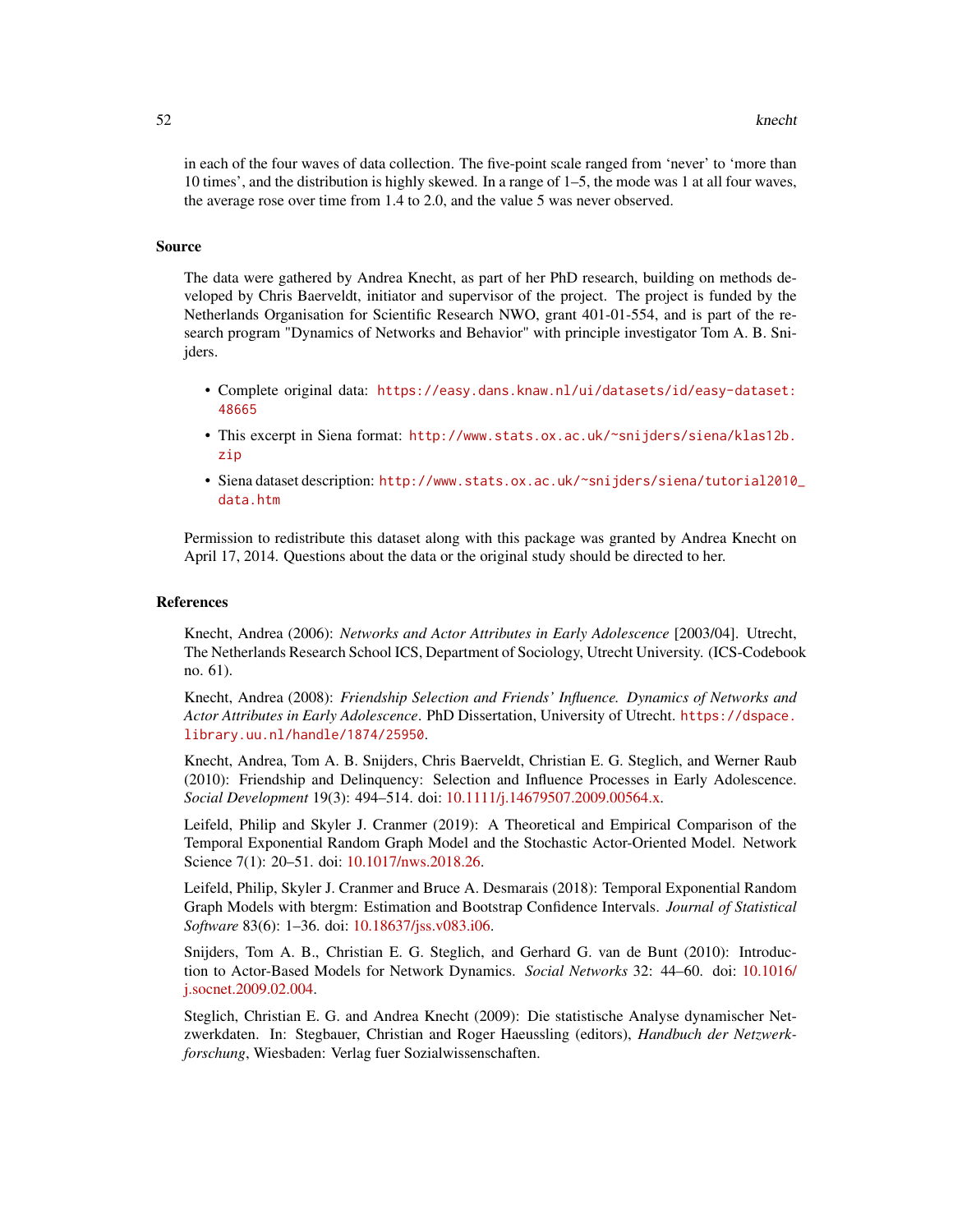#### knecht 53

#### Examples

```
## Not run:
# ====================================================================
# The following example was taken from the JSS article about btergm
# that is referenced above (Leifeld, Cranmer and Desmarais 2018).
# ====================================================================
require("texreg")
require("sna")
require("btergm")
require("RSiena")
data("knecht")
# step 1: make sure the network matrices have node labels
for (i in 1:length(friendship)) {
 rownames(friendship[[i]]) <- 1:nrow(friendship[[i]])
 colnames(friendship[[i]]) <- 1:ncol(friendship[[i]])
}
rownames(primary) <- rownames(friendship[[1]])
colnames(primary) <- colnames(friendship[[1]])
sex <- demographics$sex
names(sex) <- 1:length(sex)
# step 2: imputation of NAs and removal of absent nodes:
friendship <- handleMissings(friendship, na = 10, method = "remove")
friendship <- handleMissings(friendship, na = NA, method = "fillmode")
# step 3: add nodal covariates to the networks
for (i in 1:length(friendship)) {
 s <- adjust(sex, friendship[[i]])
 friendship[[i]] <- network(friendship[[i]])
  friendship[[i]] <- set.vertex.attribute(friendship[[i]], "sex", s)
 idegsqrt <- sqrt(degree(friendship[[i]], cmode = "indegree"))
 friendship[[i]] <- set.vertex.attribute(friendship[[i]],
      "idegsqrt", idegsqrt)
 odegsqrt <- sqrt(degree(friendship[[i]], cmode = "outdegree"))
 friendship[[i]] <- set.vertex.attribute(friendship[[i]],
      "odegsqrt", odegsqrt)
}
sapply(friendship, network.size)
# step 4: plot the networks
pdf("knecht.pdf")
par(mfrow = c(2, 2), mar = c(0, 0, 1, 0))for (i in 1:length(friendship)) {
 plot(network(friendship[[i]]), main = paste("t =", i),
 usearrows = TRUE, edge.col = "grey50")
}
dev.off()
# step 5: estimate TERGMS without and with temporal dependencies
model.2a <- btergm(friendship ~ edges + mutual + ttriple +
```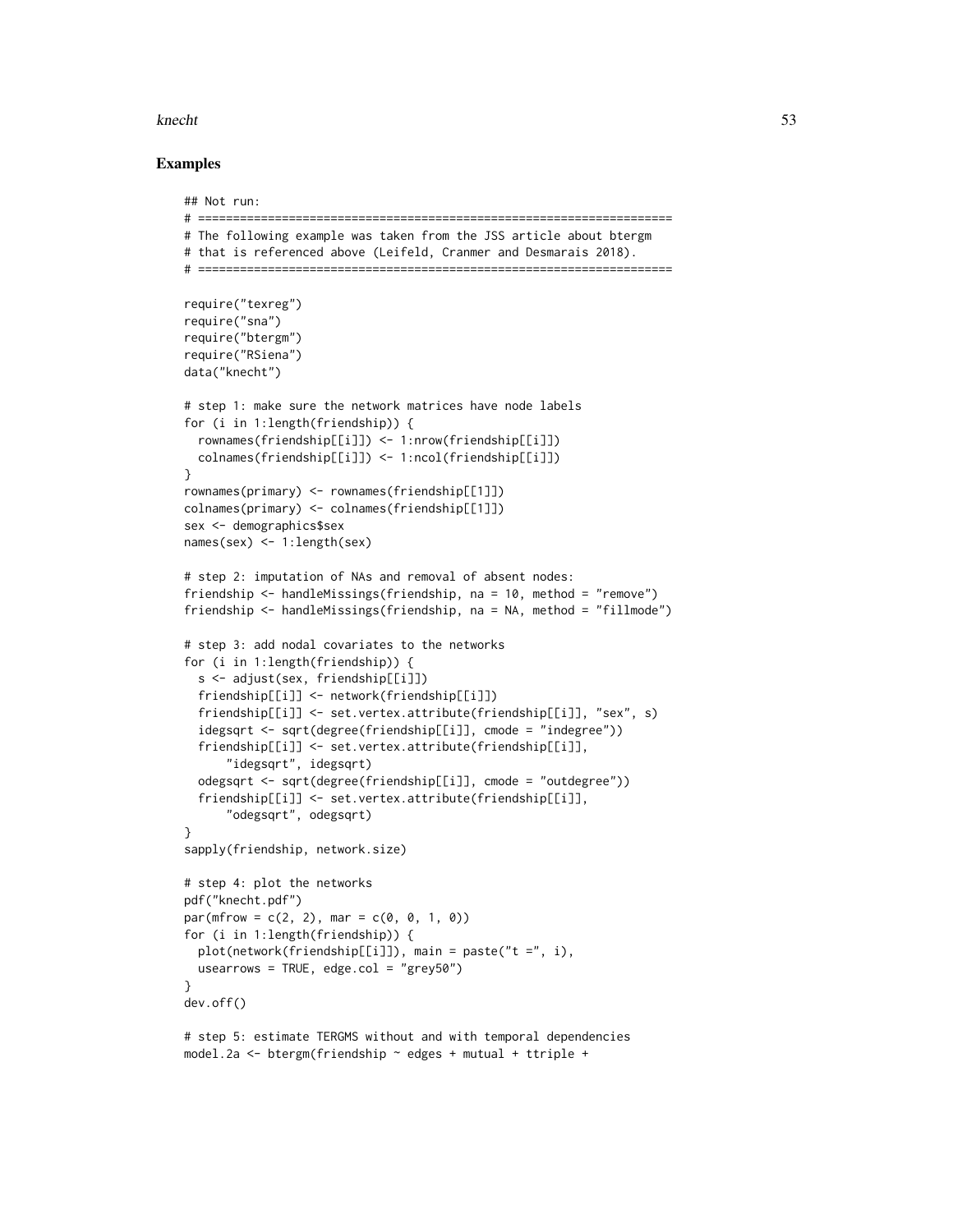```
transitiveties + ctriple + nodeicov("idegsqrt") +
    nodeicov("odegsqrt") + nodeocov("odegsqrt") +
    nodeofactor("sex") + nodeifactor("sex") + nodematch("sex") +
    edgecov(primary), R = 100)
model.2b <- btergm(friendship ~ edges + mutual + ttriple +
    transitiveties + ctriple + nodeicov("idegsqrt") +
    nodeicov("odegsqrt") + nodeocov("odegsqrt") +
    nodeofactor("sex") + nodeifactor("sex") + nodematch("sex") +
    edgecov(primary) + delrecip + memory(type = "stability"),
    R = 100# step 6: alternatively, estimate via MCMC-MLE:
model.2d <- mtergm(friendship ~ edges + mutual + ttriple +
    transitiveties + ctriple + nodeicov("idegsqrt") +
    nodeicov("odegsqrt") + nodeocov("odegsqrt") +
    nodeofactor("sex") + nodeifactor("sex") + nodematch("sex") +
    edgecov(primary) + delrecip + memory(type = "stability"),
    control = control.ergm(MCMC.samplesize = 5000, MCMC.interval = 2000))
# step 7: GOF assessment with out-of-sample prediction
# (note the commentaries and corrections at
# https://doi.org/10.1017/nws.2022.7 and
# https://doi.org/10.1017/nws.2022.6)
model.2e <- btergm(friendship[1:3] ~ edges + mutual + ttriple +
    transitiveties + ctriple + nodeicov("idegsqrt") +
    nodeicov("odegsqrt") + nodeocov("odegsqrt") +
    nodeofactor("sex") + nodeifactor("sex") + nodematch("sex") +
    edgecov(primary) + delrecip + memory(type = "stability"),
    R = 100gof.2e <- gof(model.2e, nsim = 100, target = friendship[[4]],
    formula = friendship[3:4] \sim edges + mutual + ttriple +
    transitiveties + ctriple + nodeicov("idegsqrt") +
    nodeicov("odegsqrt") + nodeocov("odegsqrt") +
    nodeofactor("sex") + nodeifactor("sex") + nodematch("sex") +
    edgecov(primary) + delrecip + memory(type = "stability"),
    coef = coef(model.2b), statistics = c(esp, dsp, geodesic,
    deg, triad.undirected, rocpr))
pdf("gof-2e.pdf", width = 8, height = 6)
plot(gof.2e)
dev.off()
## End(Not run)
```
marginalplot *Plot marginal effects for two-way interactions in (T)ERGMs*

#### **Description**

Plot marginal effects for two-way interactions in (T)ERGMs.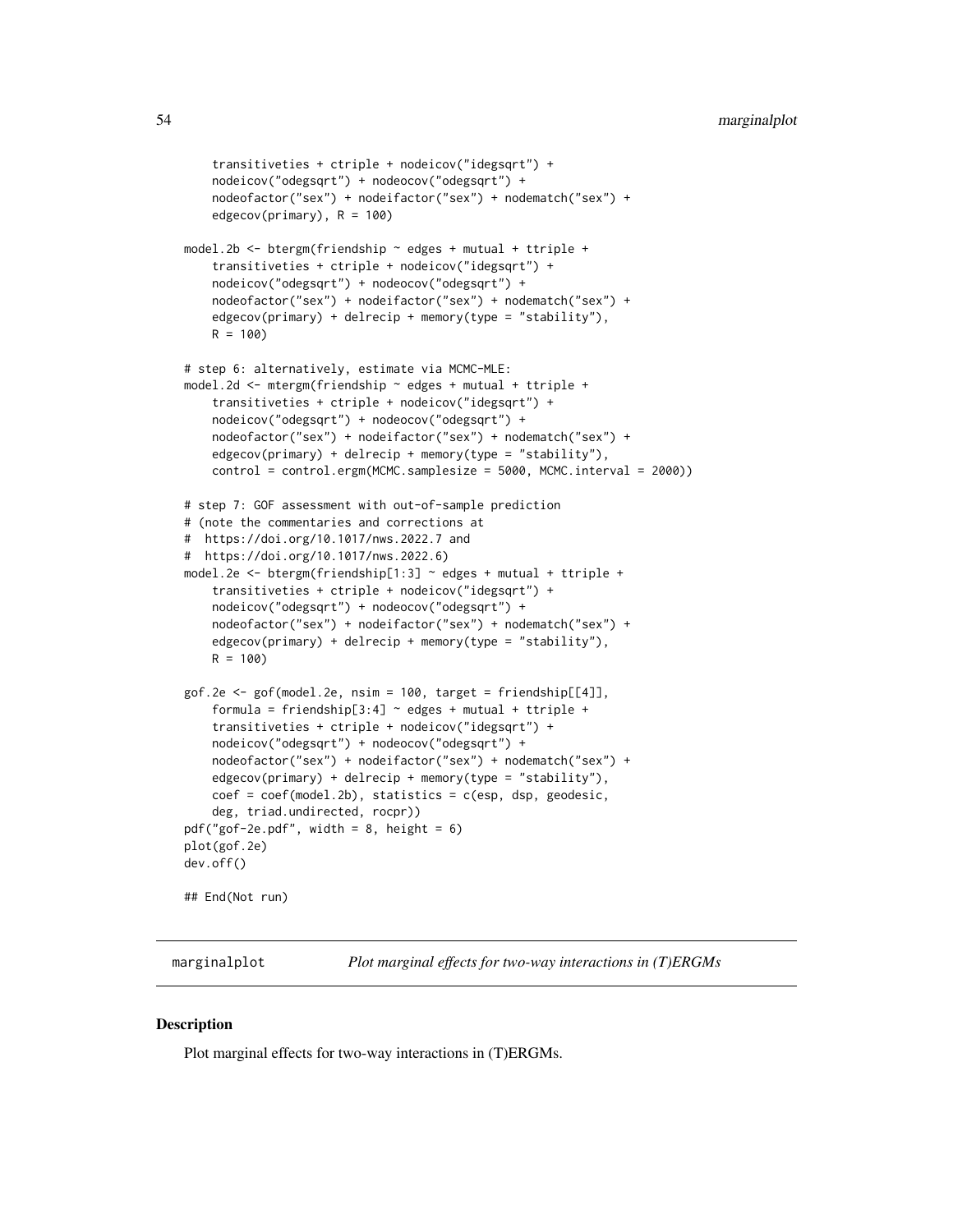## marginalplot 55

## Usage

```
marginalplot(
  model,
  var1,
  var2,
  inter,
  ci = 0.95,rug = FALSE,
  point = FALSE,
  structzeromat = NULL,
  zeroline = TRUE,
 color = "black",xlab = NULL,ylab = NULL
\mathcal{L}
```

| model            | An ergm object as generated by the ergm package. Note that marginal effects<br>plots cannot be created for b tergm objects because the variance-covariance ma-<br>trix is not valid. However, it should be possible to apply the marginalplot<br>function to MCMC-MLE-estimated TERGMs because the ergm object is stored<br>in the ergm slot of an mtergm object. To do this, supply the ergm object instead<br>of the mtergm object (e.g., marginalplot (mtergmobject@ergm)).                                                                                      |
|------------------|---------------------------------------------------------------------------------------------------------------------------------------------------------------------------------------------------------------------------------------------------------------------------------------------------------------------------------------------------------------------------------------------------------------------------------------------------------------------------------------------------------------------------------------------------------------------|
| var1             | Name of the first main variable. This is the focal variable.                                                                                                                                                                                                                                                                                                                                                                                                                                                                                                        |
| var <sub>2</sub> | Name of the second main variable. This is the conditioning variable.                                                                                                                                                                                                                                                                                                                                                                                                                                                                                                |
| inter            | Name of the interaction effect.                                                                                                                                                                                                                                                                                                                                                                                                                                                                                                                                     |
| ci               | Significance level.                                                                                                                                                                                                                                                                                                                                                                                                                                                                                                                                                 |
| rug              | Display the distribution of the conditioning variable at the bottom of the plot?                                                                                                                                                                                                                                                                                                                                                                                                                                                                                    |
| point            | Display error bars for the levels of the conditioning variable (instead of a con-<br>tinuous curve)?                                                                                                                                                                                                                                                                                                                                                                                                                                                                |
| structzeromat    | An optional matrix object which indicates dyads that should be deleted prior to<br>the calculation of the confidence interval for the marginal effect curve. This is<br>useful when such a matrix was used to indicate structural zeros during estima-<br>tion. In this event, the dyads characterized by structural zeros are not allowed<br>to be tied, therefore they should be removed from the set of dyads used for the<br>calculation of marginal effects. The matrix should contain ones for structural<br>zeros and zeros for entries that should be used. |
| zeroline         | Draw a horizontal line to indicate zero for the first main variable?                                                                                                                                                                                                                                                                                                                                                                                                                                                                                                |
| color            | Color of the curve, confidence interval, and distribution.                                                                                                                                                                                                                                                                                                                                                                                                                                                                                                          |
| xlab             | Axis label for the second (conditioning) variable.                                                                                                                                                                                                                                                                                                                                                                                                                                                                                                                  |
| ylab             | Axis label for the first (focal) variable.                                                                                                                                                                                                                                                                                                                                                                                                                                                                                                                          |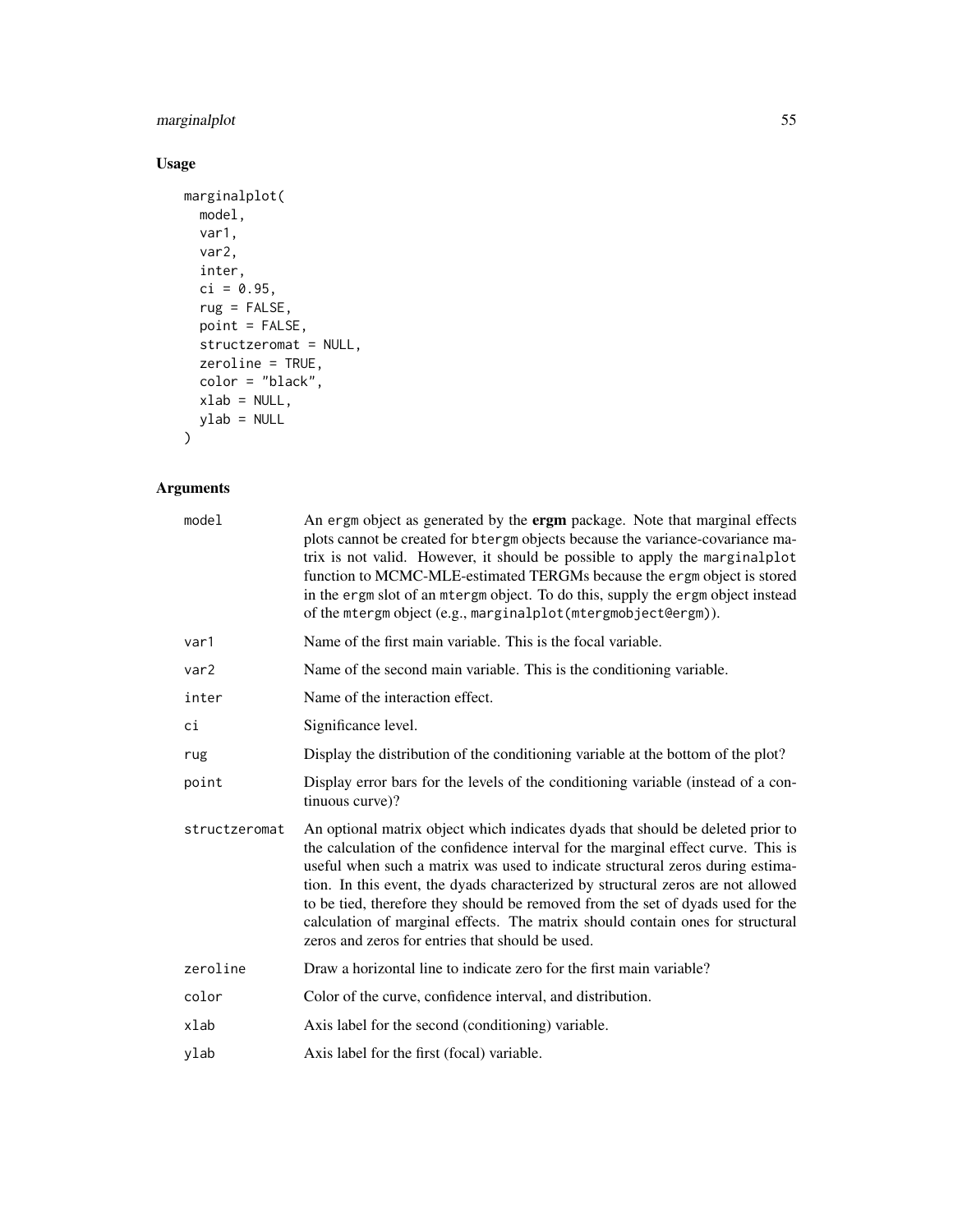## <span id="page-55-0"></span>Details

The marginalplot function creates marginal effects plots for ERGMs with interaction effects. The user has to supply the ergm object and the coefficient names of the first main variable, the second main variable, and the interaction term as stored in the coefficients vector inside the ergm object. It is possible to draw continuous curves or discrete error bars depending on the nature of the data (using the point argument). The distribution of the second (conditioning) variable can be plotted at the bottom of the viewport using the rug argument.

The resulting marginal effects plot is a ggplot2 plot. This means it can be extended by plotting additional elements and using themes.

## See Also

Other interpretation: [edgeprob\(](#page-23-1)), [interpret\(](#page-43-1))

#### Examples

```
## Not run:
# data preparation
data("florentine")
n <- network.size(flobusiness)
wealth <- get.vertex.attribute(flobusiness, "wealth")
priorates <- get.vertex.attribute(flobusiness, "priorates")
wealth.icov <- matrix(rep(wealth, n), ncol = n, byrow = TRUE)
priorates.icov <- matrix(rep(priorates, n), ncol = n, byrow = TRUE)
interac <- wealth.icov * priorates.icov
# estimate model with interaction effect
model <- ergm(flobusiness ~ edges + esp(1) + edgecov(wealth.icov)
                + edgecov(priorates.icov) + edgecov(interac))
# plot the interaction (note the additional optional ggplot2 elements)
marginalplot(model, var1 = "edgecov.wealth.icov",
             var2 = "edgecov.priorates.icov", inter = "edgecov.interac",
             color = "darkred", rug = TRUE, point = FALSE,
             xlab = "Priorates", ylab = "Wealth") +
 ggplot2::theme_bw() +
 ggplot2::ggtitle("Interaction effect")
```
## End(Not run)

<span id="page-55-1"></span>mtergm *Estimate a TERGM by MCMC-MLE*

#### **Description**

Estimate a TERGM by Markov Chain Monte Carlo Maximum Likelihood Estimation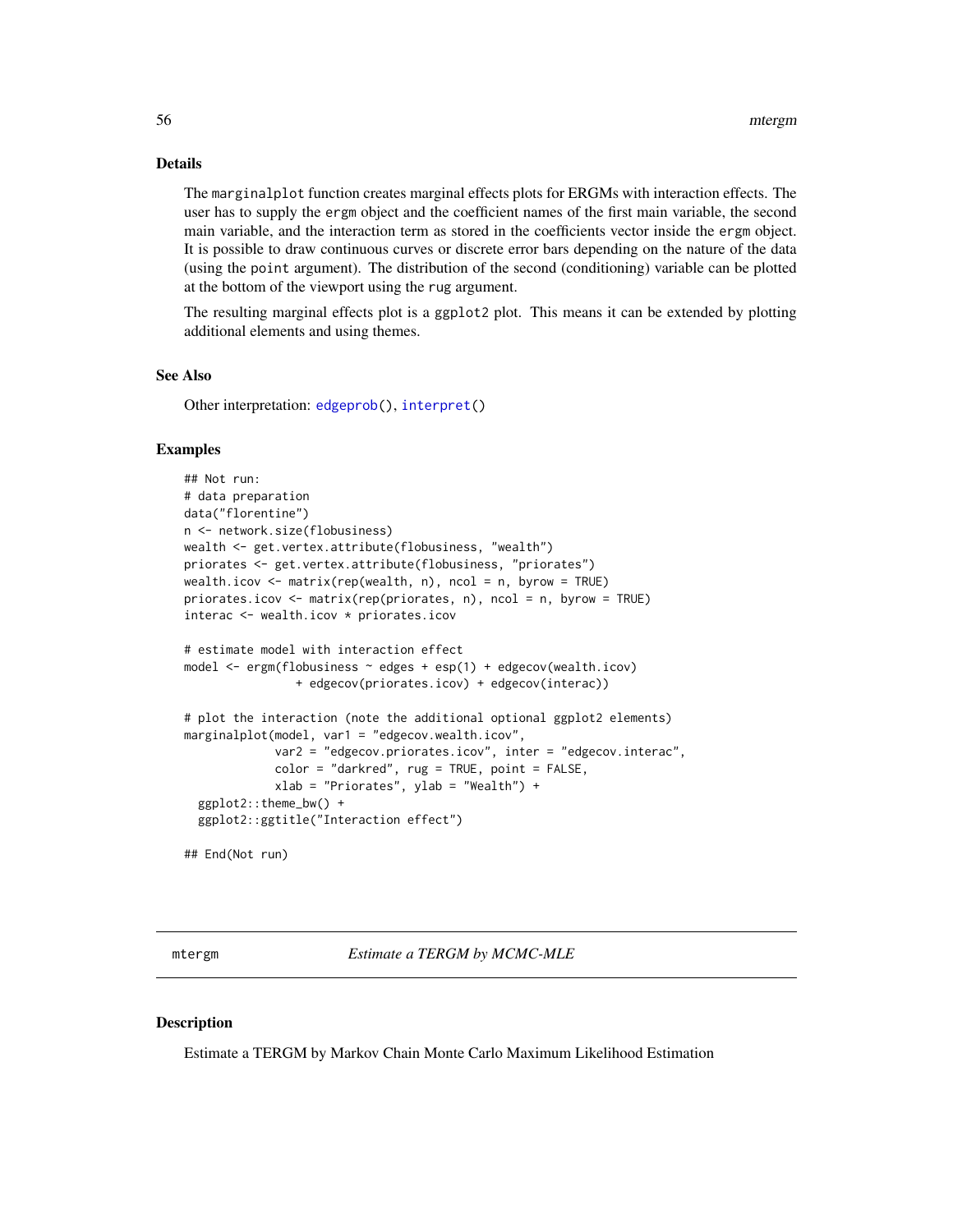#### <span id="page-56-0"></span>mtergm 57

#### Usage

```
mtergm(formula, constraints = \sim., returndata = FALSE, verbose = TRUE, ...)
```
#### Arguments

| formula     | Formula for the TERGM. Model construction works like in the <b>ergm</b> package<br>with the same model terms etc. (for a list of terms, see help ("ergm-terms")).<br>The networks to be modeled on the left-hand side of the equation must be given<br>either as a list of network objects with more recent networks last (i.e., chronolog-<br>ical order) or as a list of matrices with more recent matrices at the end. dyadcov<br>and edgecov terms accept time-independent covariates (as network or matrix<br>objects) or time-varying covariates (as a list of networks or matrices with the<br>same length as the list of networks to be modeled). |
|-------------|-----------------------------------------------------------------------------------------------------------------------------------------------------------------------------------------------------------------------------------------------------------------------------------------------------------------------------------------------------------------------------------------------------------------------------------------------------------------------------------------------------------------------------------------------------------------------------------------------------------------------------------------------------------|
| constraints | Constraints of the ERGM. See ergn for details.                                                                                                                                                                                                                                                                                                                                                                                                                                                                                                                                                                                                            |
| returndata  | Return the processed input data instead of estimating and returning the model?<br>In the b tergm case, this will return a data frame with the dyads of the depen-<br>dent variable/network and the change statistics for all covariates. In the mtergm<br>case, this will return a list object with the blockdiagonal network object for the<br>dependent variable and blockdiagonal matrices for all dyadic covariates and the<br>offset matrix for the structural zeros.                                                                                                                                                                                |
| verbose     | Print details about data preprocessing and estimation settings.                                                                                                                                                                                                                                                                                                                                                                                                                                                                                                                                                                                           |
| .           | Further arguments to be handed over to the ergm function.                                                                                                                                                                                                                                                                                                                                                                                                                                                                                                                                                                                                 |

## Details

The mtergm function computes TERGMs by MCMC MLE (or MPLE with uncorrected standard errors) via blockdiagonal matrices and structural zeros. It acts as a wrapper for the ergm package. The btergm function is faster than the mtergm function but is only asymptotically unbiased the longer the time series. The mtergm function yields unbiased estimates and standard errors but may suffer from degeneracy if the model is not specified in good keeping with the true data-generating process.

#### Author(s)

Philip Leifeld, Skyler J. Cranmer, Bruce A. Desmarais

#### References

Leifeld, Philip, Skyler J. Cranmer and Bruce A. Desmarais (2017): Temporal Exponential Random Graph Models with btergm: Estimation and Bootstrap Confidence Intervals. *Journal of Statistical Software* 83(6): 1-36. doi: [10.18637/jss.v083.i06.](https://doi.org/10.18637/jss.v083.i06)

#### See Also

[btergm](#page-6-1) [tbergm](#page-61-1)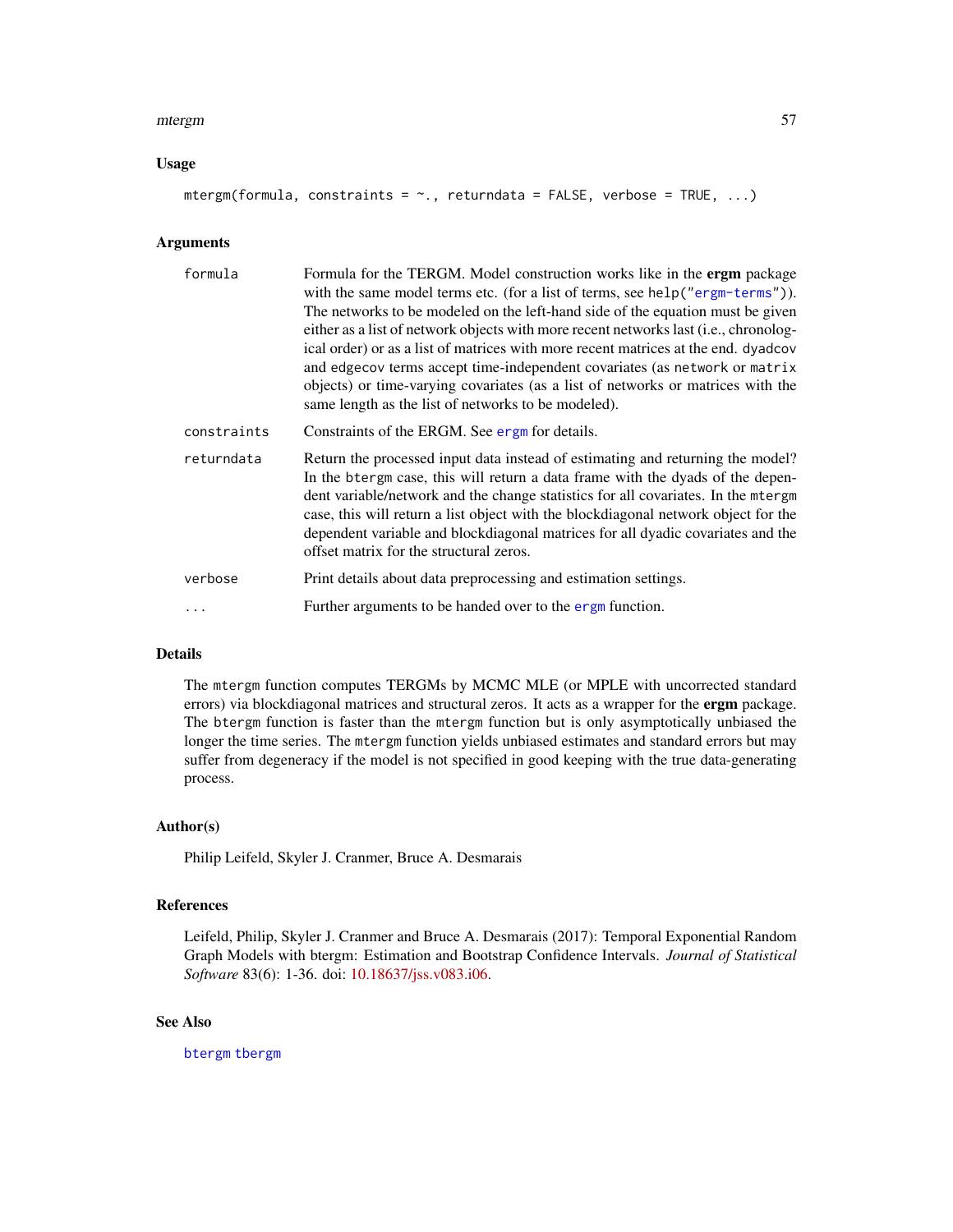#### Examples

```
library("network")
set.seed(5)
networks <- list()
for (i in 1:10) { # create 10 random networks with 10 actors
 mat < - matrix(rbinom{100}{1}, 1, .25), nrow = 10, ncol = 10)
 diag(mat) \leq 0 # loops are excluded
 nw <- network::network(mat) # create network object
 networks[[i]] \leftarrow nw # add network to the list
}
covariates <- list()
for (i in 1:10) { # create 10 matrices as covariate
 mat \leq matrix(rnorm(100), nrow = 10, ncol = 10)
 covariates[[i]] \leftarrow mat # add matrix to the list
}
## Not run:
fit2 <- mtergm(networks \sim edges + istar(2) + edgecov(covariates))
summary(fit2)
## End(Not run)
# For examples with real data, see help("knecht") or help("alliances").
```
<span id="page-57-1"></span>mtergm-class *An S4 Class to represent a fitted TERGM by MCMC-MLE*

#### Description

An S4 class to represent a fitted TERGM by MCMC-MLE.

#### Usage

```
## S4 method for signature 'mtergm'
show(object)
```
## S4 method for signature 'mtergm' coef(object, invlogit = FALSE, ...)

## S4 method for signature 'mtergm' nobs(object)

timesteps.mtergm(object)

## S4 method for signature 'mtergm' summary(object, ...)

<span id="page-57-0"></span>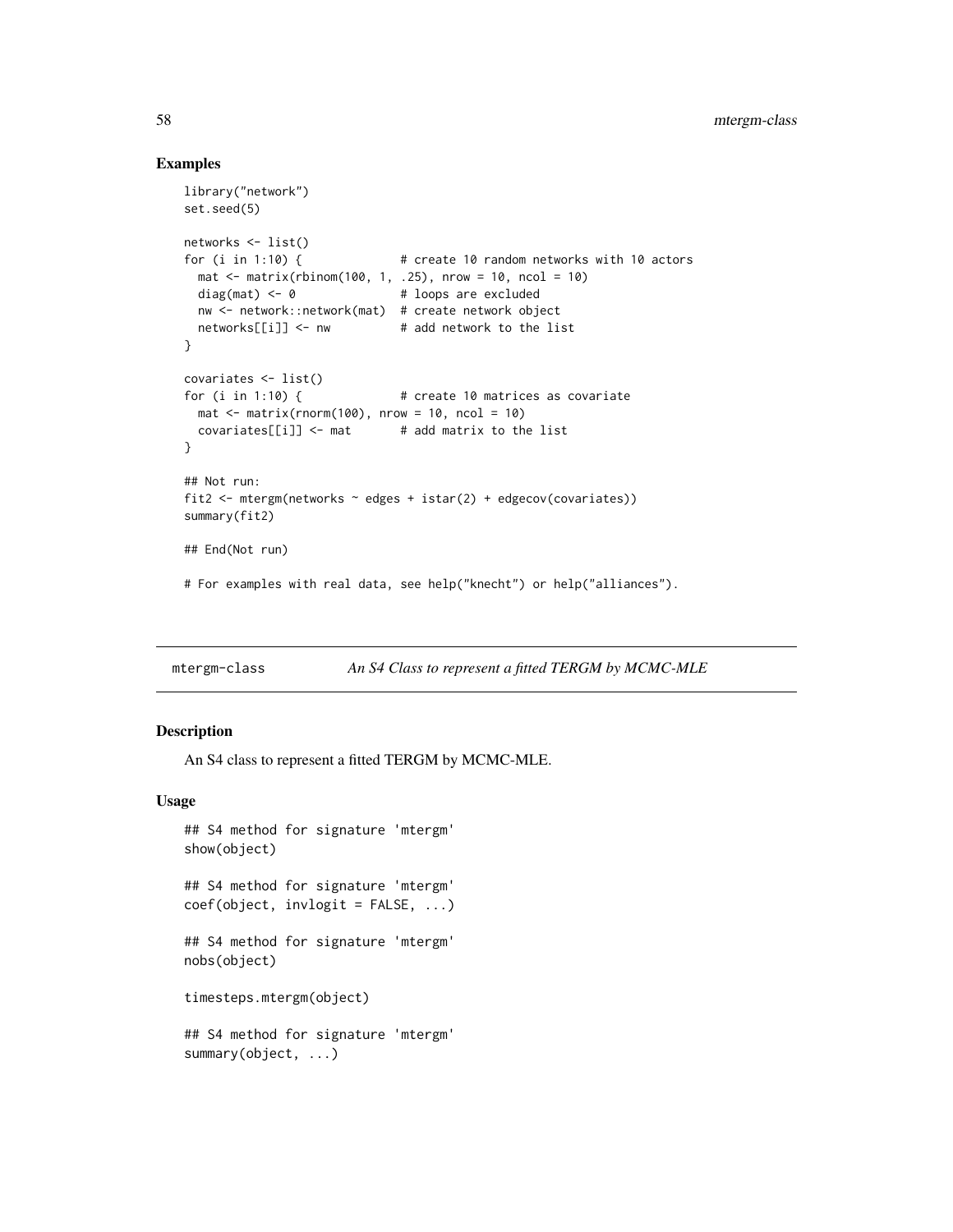## <span id="page-58-0"></span>mtergm-class 59

#### Arguments

| object                  | An mtergm object.                                                                                                                                      |
|-------------------------|--------------------------------------------------------------------------------------------------------------------------------------------------------|
| invlogit                | Apply inverse logit transformation to the estimates and/or confidence intervals?<br>That is, $\frac{1}{1+\exp(-x)}$ , where x is the respective value. |
| $\cdot$ $\cdot$ $\cdot$ | Currently not in use.                                                                                                                                  |

#### Details

mtergm objects result from MCMC-MLE-based estimation of a TERGM via the [mtergm](#page-55-1) function. They contain the coefficients, standard errors, and p-values, among other details.

#### Functions

- show,mtergm-method: Show the coefficients of an mtergm object.
- coef,mtergm-method: Return the coefficients of an mtergm object.
- nobs,mtergm-method: Return the coefficients of an mtergm object.
- timesteps.mtergm: Return the number of time steps saved in an mtergm object.
- summary,mtergm-method: Return the coefficients of an mtergm object.

#### **Slots**

- coef Object of class "numeric". The coefficients.
- se Object of class "numeric". The standard errors.
- pval Object of class "numeric". The p-values.
- nobs Object of class "numeric". Number of observations.
- time.steps Object of class "numeric". Number of time steps.
- formula Object of class "formula". The original model formula (without indices for the time steps).
- formula2 The revised formula with the object references after applying the [tergmprepare](#page-66-1) function.
- auto.adjust Object of class "logical". Indicates whether automatic adjustment of dimensions was done before estimation.
- offset Object of class "logical". Indicates whether an offset matrix with structural zeros was used.
- directed Object of class "logical". Are the dependent networks directed?
- bipartite Object of class "logical". Are the dependent networks bipartite?
- estimate Estimate: either MLE or MPLE.
- loglik Log likelihood of the MLE.
- aic Akaike's Information Criterion.
- bic Bayesian Information Criterion.
- [ergm](#page-0-0) The original ergm object as estimated by the ergm function in the ergm package.
- nvertices Number of vertices.
- data The data after processing by the [tergmprepare](#page-66-1) function.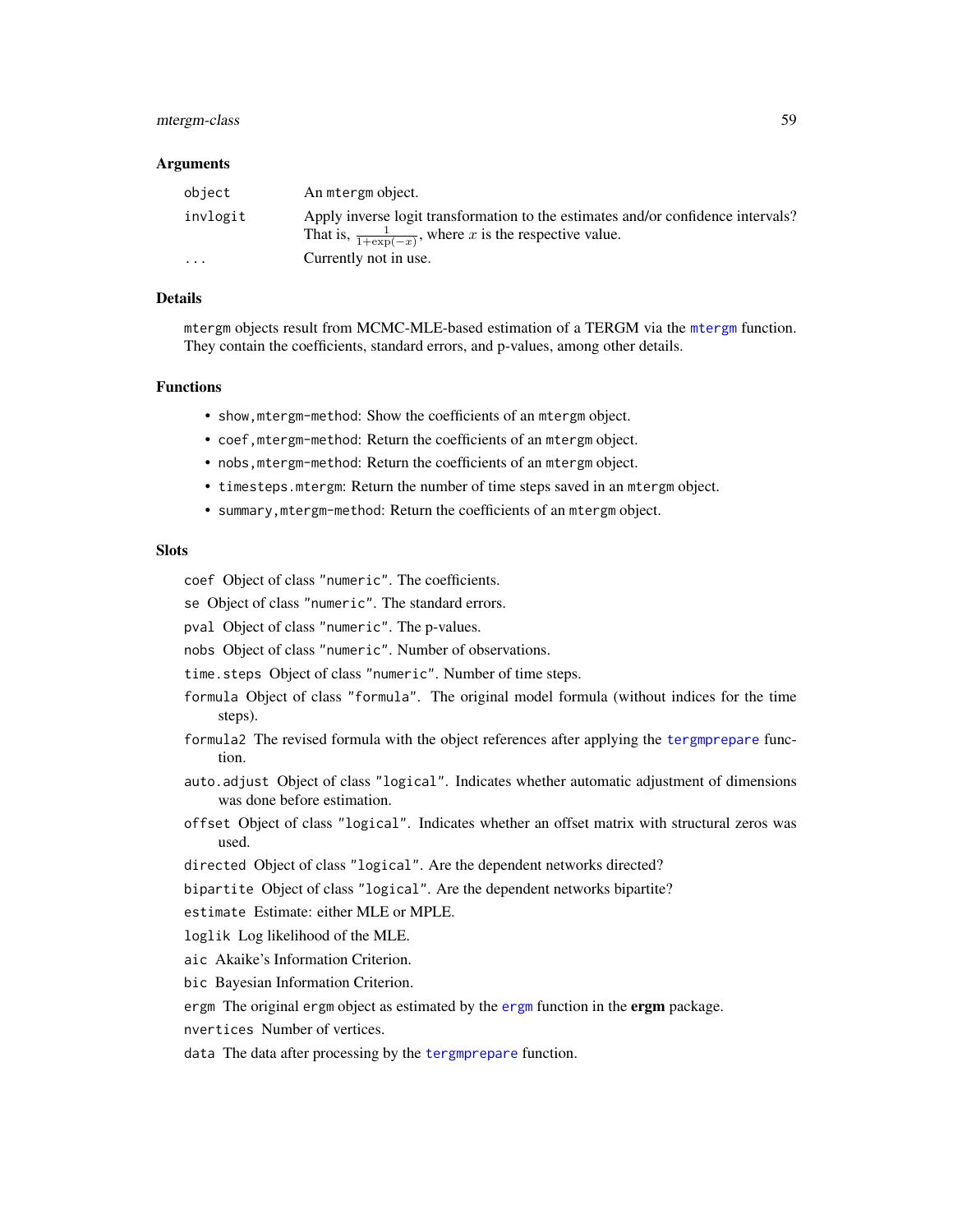## <span id="page-59-0"></span>Author(s)

Philip Leifeld

## See Also

Other tergm-classes: [btergm-class](#page-10-1), [createBtergm\(](#page-19-1)), [createMtergm\(](#page-20-1)), [createTbergm\(](#page-22-1)), [tbergm-class](#page-62-1)

<span id="page-59-1"></span>simulate.btergm *Simulate Networks from a* btergm *Object*

## Description

Simulate networks from a btergm object using MCMC sampler. Simulate networks from an mtergm object using MCMC sampler.

## Usage

```
## S3 method for class 'btergm'
simulate(
 object,
 nsim = 1,
  seed = NULL,
  index = NULL,formula = getformula(object),
  coef = object@coef,
  verbose = TRUE,
  ...
\mathcal{E}## S3 method for class 'mtergm'
simulate(
 object,
 nsim = 1,
 seed = NULL,
  index = NULL,formula = getformula(object),
  coef = object@coef,
 verbose = TRUE,
  ...
\mathcal{L}
```
## Arguments

object A btergm or mtergm object, resulting from a call of the [btergm](#page-6-1) or [mtergm](#page-55-1) function.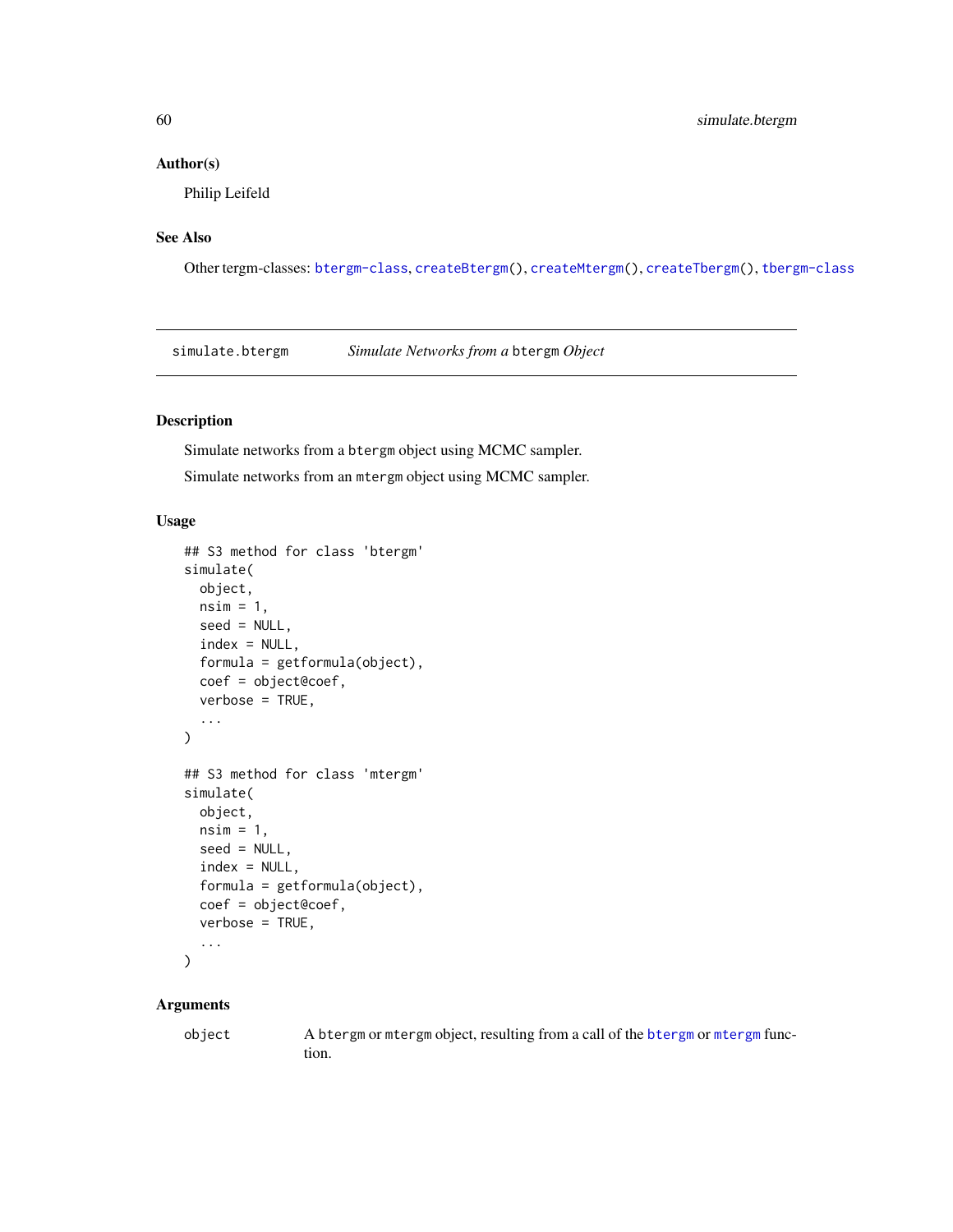<span id="page-60-0"></span>

| nsim     | The number of networks to be simulated. Note that for values greater than one,<br>a network. list object is returned, which can be indexed just like a list ob-<br>ject, for example mynetworks[[1]] for the first simulated network in the object<br>mynetworks.                                         |
|----------|-----------------------------------------------------------------------------------------------------------------------------------------------------------------------------------------------------------------------------------------------------------------------------------------------------------|
| seed     | Random number integer seed. See set.seed.                                                                                                                                                                                                                                                                 |
| index    | Index of the network from which the new network(s) should be simulated. The<br>index refers to the list of response networks on the left-hand side of the model<br>formula. Note that more recent networks are located at the end of the list. By<br>default, the last $(=$ most recent) network is used. |
| formula  | A model formula from which the new network(s) should be simulated. By de-<br>fault, the formula is taken from the btergm object.                                                                                                                                                                          |
| coef     | A vector of parameter estimates. By default, the coefficients are extracted from<br>the given b tergm object.                                                                                                                                                                                             |
| verbose  | Print additional details while running the simulations?                                                                                                                                                                                                                                                   |
| $\cdots$ | Further arguments are handed over to the simulate_formula function in the<br>ergm package.                                                                                                                                                                                                                |

#### Details

The simulate.btergm function is a wrapper for the [simulate\\_formula](#page-0-0) function in the ergm package (see help("simulate.ergm")). It can be used to simulate new networks from a btergm object. The index argument specifies from which of the original networks the new network(s) should be simulated. For example, if object is an estimation based on cosponsorship networks from the 99th to the 107th Congress (as in Desmarais and Cranmer 2012), and the cosponsorship network in the 108th Congress should be predicted using the simulate.btergm function, then the argument index = 9 should be passed to the function because the network should be based on the 9th network in the list (that is, the latest network, which is the cosponsorship network for the 107th Congress). Note that all relevant objects (the networks and the covariates) must be present in the workspace (as was the case during the estimation of the model).

#### References

Desmarais, Bruce A. and Skyler J. Cranmer (2012): Statistical Mechanics of Networks: Estimation and Uncertainty. *Physica A* 391: 1865–1876. doi: [10.1016/j.physa.2011.10.018.](https://doi.org/10.1016/j.physa.2011.10.018)

Leifeld, Philip, Skyler J. Cranmer and Bruce A. Desmarais (2018): Temporal Exponential Random Graph Models with btergm: Estimation and Bootstrap Confidence Intervals. *Journal of Statistical Software* 83(6): 1–36. doi: [10.18637/jss.v083.i06.](https://doi.org/10.18637/jss.v083.i06)

#### Examples

```
## Not run:
# fit a TERGM to some toy data
library("network")
set.seed(5)
networks <- list()
for(i in 1:10){ # create 10 random networks with 10 actors
 mat \le matrix(rbinom(100, 1, .25), nrow = 10, ncol = 10)
 diag(mat) <- 0 + loops are excluded
```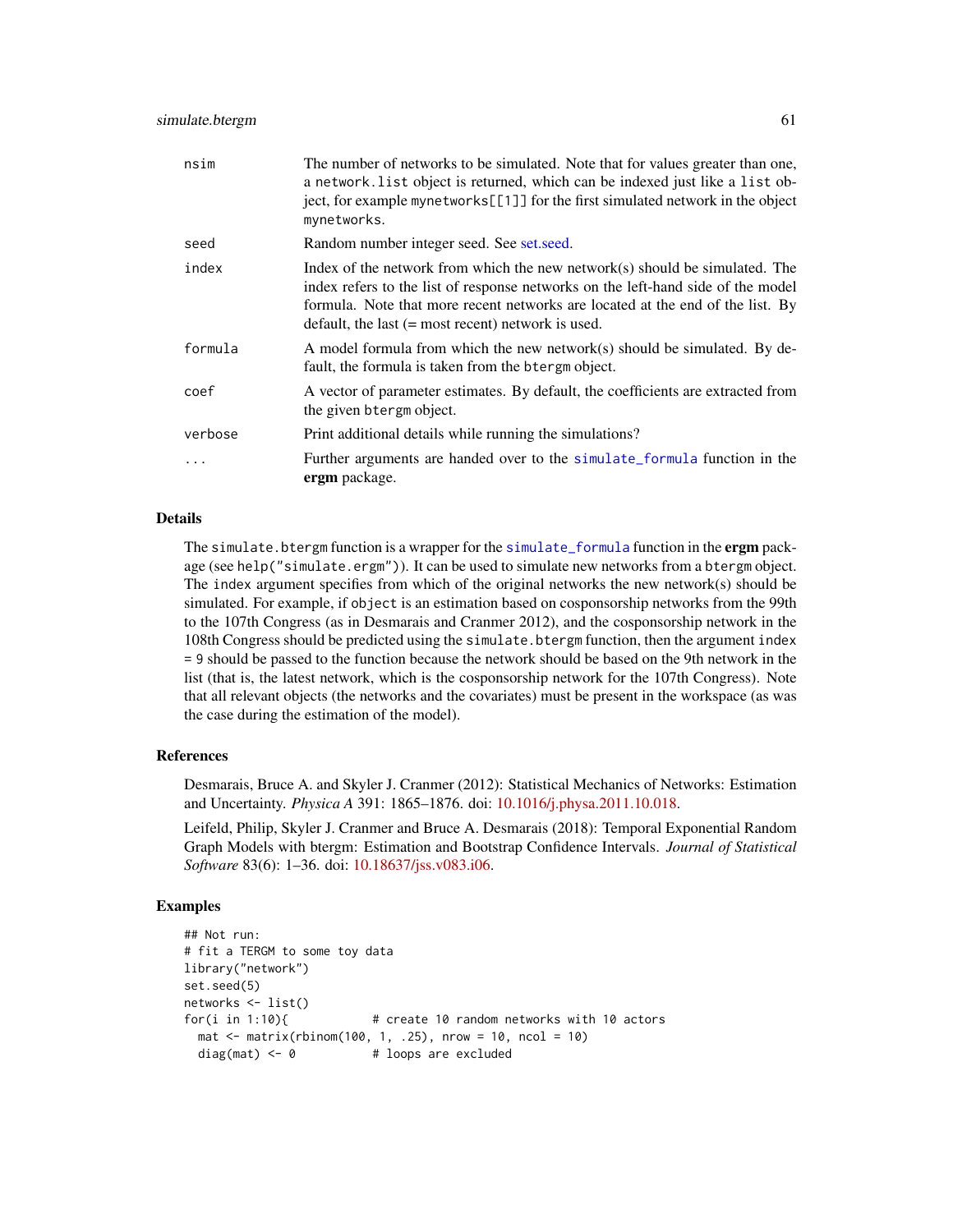```
nw <- network(mat) # create network object
 networks[[i]] <- nw # add network to the list
}
covariates <- list()
for (i in 1:10) { # create 10 matrices as covariate
 mat \le matrix(rnorm(100), nrow = 10, ncol = 10)
 covariates[[i]] \leq mat # add matrix to the list
}
fit \leq btergm(networks \sim edges + istar(2) +
               edgecov(covariates), R = 100)
# simulate 12 new networks from the last (= 10th) time step
sim1 <- simulate(fit, nsim = 12)
# simulate 1 network from the first time step
sim2 <- simulate(fit, index = 1)
# simulate network from t = 5 with larger covariate coefficient
coefs <- coef(fit)
coefs["edgecov.covariates[[i]]"] <- 0.5
sim3 <- simulate(fit, index = 5, coef = coefs)
## End(Not run)
```
<span id="page-61-1"></span>

```
tbergm Estimate a TERGM using Bayesian estimation
```
## **Description**

Estimate a TERGM using Bayesian estimation.

## Usage

```
tbergm(formula, returndata = FALSE, verbose = TRUE, \ldots)
```

| formula    | Formula for the TERGM. Model construction works like in the ergm package             |
|------------|--------------------------------------------------------------------------------------|
|            | with the same model terms etc. (for a list of terms, see help ("ergm-terms")).       |
|            | The networks to be modeled on the left-hand side of the equation must be given       |
|            | either as a list of network objects with more recent networks last (i.e., chronolog- |
|            | ical order) or as a list of matrices with more recent matrices at the end. dyadcov   |
|            | and edge cov terms accept time-independent covariates (as network or matrix          |
|            | objects) or time-varying covariates (as a list of networks or matrices with the      |
|            | same length as the list of networks to be modeled).                                  |
| returndata | Return the processed input data instead of estimating and returning the model?       |
|            | In the btergm case, this will return a data frame with the dyads of the depen-       |
|            | dent variable/network and the change statistics for all covariates. In the mtergm    |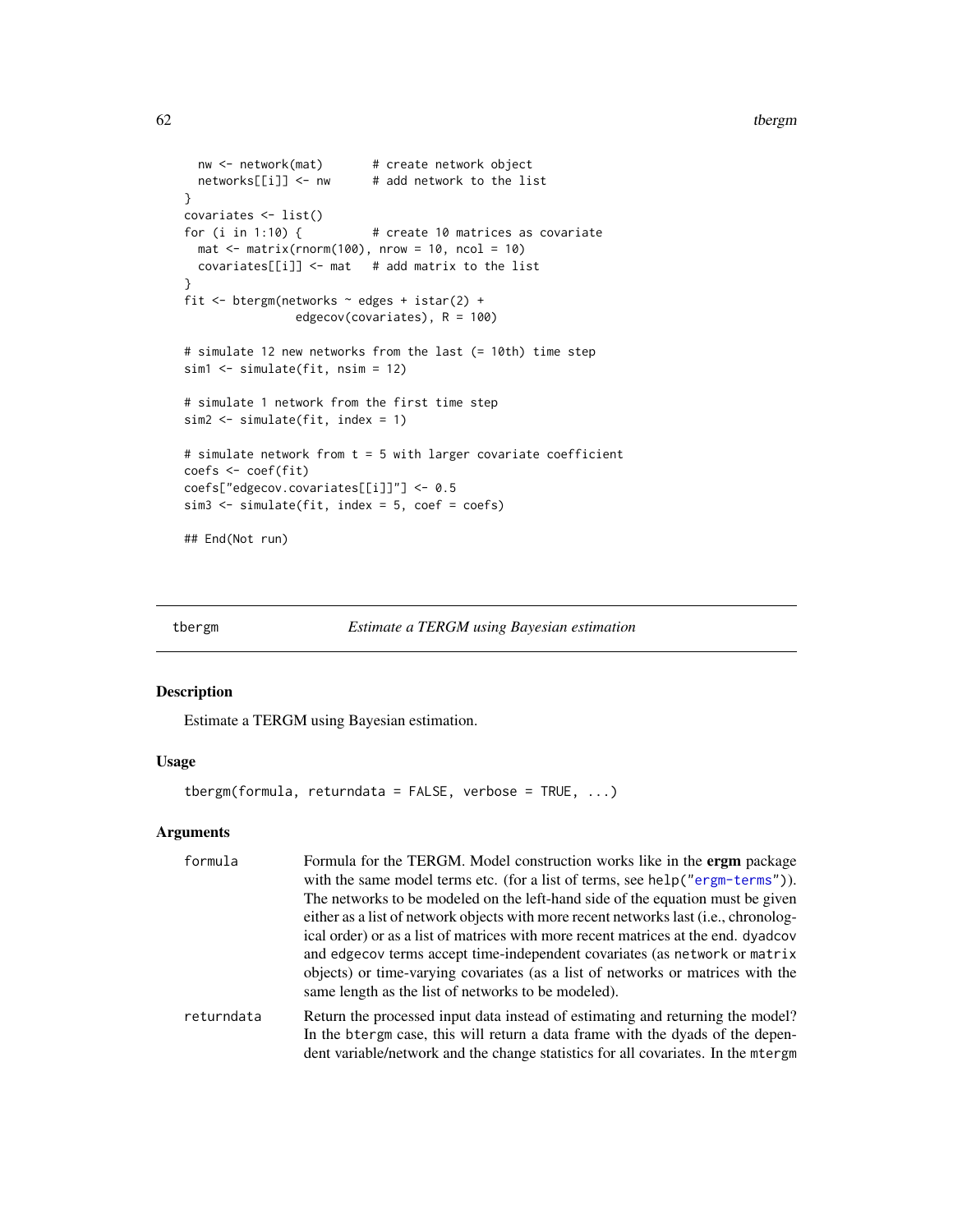<span id="page-62-0"></span>

|                         | case, this will return a list object with the blockdiagonal network object for the<br>dependent variable and blockdiagonal matrices for all dyadic covariates and the<br>offset matrix for the structural zeros. |
|-------------------------|------------------------------------------------------------------------------------------------------------------------------------------------------------------------------------------------------------------|
| verbose                 | Print details about data preprocessing and estimation settings.                                                                                                                                                  |
| $\cdot$ $\cdot$ $\cdot$ | Further arguments to be handed over to the bergm function in the <b>Bergm</b> pack-<br>age.                                                                                                                      |

## Details

The tbergm function computes TERGMs by Bayesian estimation via blockdiagonal matrices and structural zeros. It acts as a wrapper for the [bergm](#page-0-0) function in the Bergm package.

#### Author(s)

Philip Leifeld

## References

Caimo, Alberto and Nial Friel (2012): Bergm: Bayesian Exponential Random Graphs in R. *Journal of Statistical Software* 61(2): 1-25. doi: [10.18637/jss.v061.i02.](https://doi.org/10.18637/jss.v061.i02)

## See Also

[btergm](#page-6-1) [mtergm](#page-55-1)

<span id="page-62-1"></span>tbergm-class *An S4 class to represent a fitted TERGM using Bayesian estimation*

## **Description**

An S4 class to represent a fitted TERGM using Bayesian estimation.

## Usage

```
## S4 method for signature 'tbergm'
show(object)
## S4 method for signature 'tbergm'
nobs(object)
timesteps.tbergm(object)
```
## S4 method for signature 'tbergm' summary(object, ...)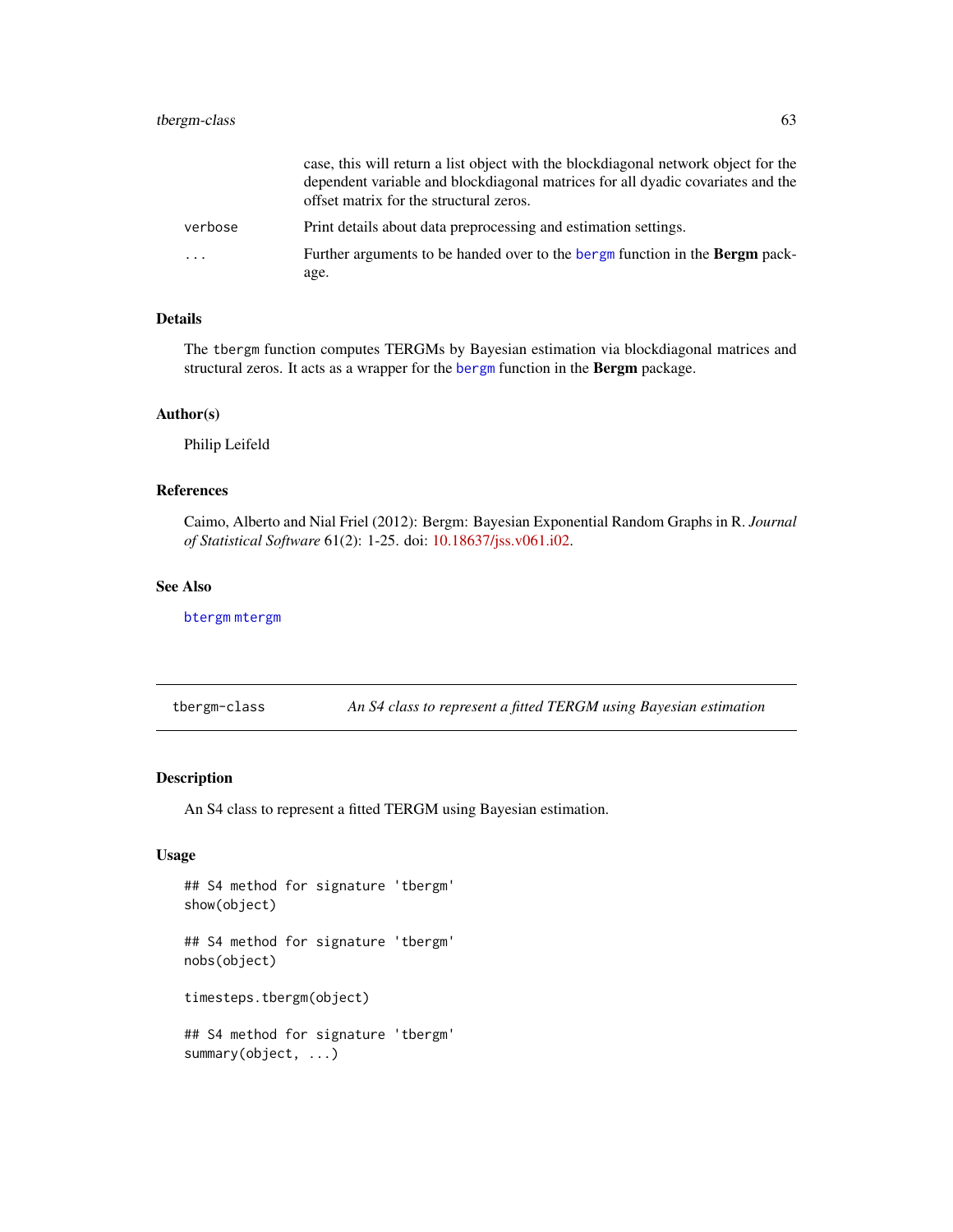#### <span id="page-63-0"></span>Arguments

| object                  | A thergm object.                                                 |
|-------------------------|------------------------------------------------------------------|
| $\cdot$ $\cdot$ $\cdot$ | Further arguments for the summary function in the Bergm package. |

#### Details

tbergm objects result from Bayesian estimation of a TERGM using the [tbergm](#page-61-1) function. They contain the original bergm object and some additional information.

#### Functions

- show,tbergm-method: Show the coefficients of a tbergm object.
- nobs,tbergm-method: Return the number of observations saved in a tbergm object.
- timesteps.tbergm: Return the number of time steps saved in a tbergm object.
- summary,tbergm-method: Summary of a fitted tbergm object.

#### **Slots**

time.steps Object of class "numeric". Number of time steps.

- formula Object of class "formula". The original model formula (without indices for the time steps).
- formula2 The revised formula with the object references after applying the [tergmprepare](#page-66-1) function.
- auto.adjust Object of class "logical". Indicates whether automatic adjustment of dimensions was done before estimation.
- offset Object of class "logical". Indicates whether an offset matrix with structural zeros was used.
- directed Object of class "logical". Are the dependent networks directed?

bipartite Object of class "logical". Are the dependent networks bipartite?

estimate Estimate: "bergm" for Bayesian estimation.

[bergm](#page-0-0) The original bergm object as estimated by the bergm function in the Bergm package.

nvertices Number of vertices.

data The data after processing by the [tergmprepare](#page-66-1) function.

#### Author(s)

Philip Leifeld

#### See Also

Other tergm-classes: [btergm-class](#page-10-1), [createBtergm\(](#page-19-1)), [createMtergm\(](#page-20-1)), [createTbergm\(](#page-22-1)), [mtergm-class](#page-57-1)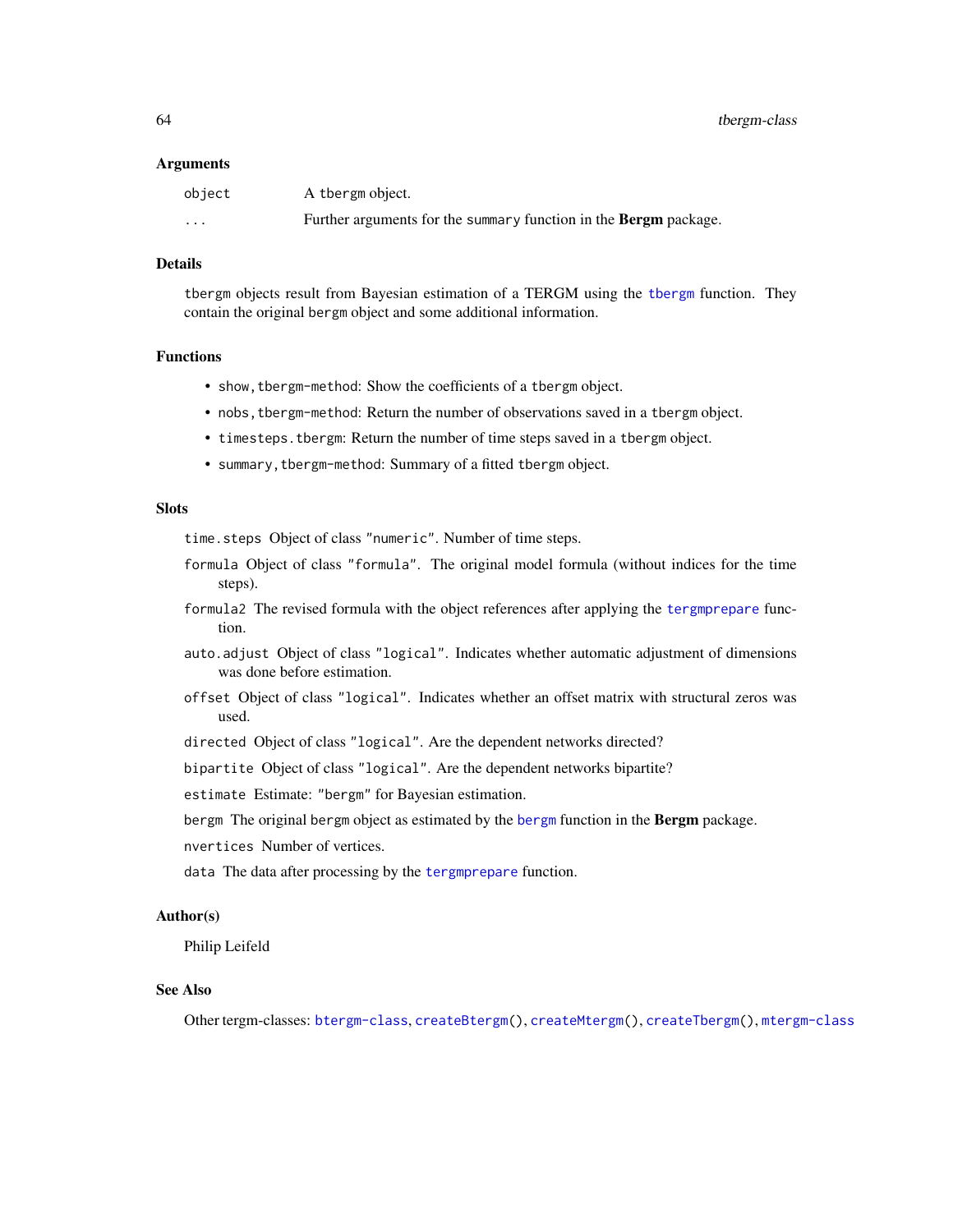<span id="page-64-0"></span>

## Description

Network statistics that span multiple time points.

Transform a covariate using a function of time.

## Usage

```
timecov(
 covariate,
 minimum = 1,maximum = length(covariate),
 transform = function(t) 1 + (0 * t) + (0 * t^2),
 onlytime = FALSE
\mathcal{L}
```

| covariate        | The list of networks or matrices for which to create a time covariate. This can<br>be the list of networks on the left-hand side of the formula, in which case a time<br>trend is created as a covariate list of matrices, or it can be a list of networks or<br>matrices that is used as a dyadic covariate on the right-hand side of the formula,<br>in which case an interaction effect between the time trend and the covariate is<br>created. If used as a model term inside a formula, covariate = NULL is permit-<br>ted, in which case the networks on the left-hand side will be used to form a time<br>trend. |
|------------------|-------------------------------------------------------------------------------------------------------------------------------------------------------------------------------------------------------------------------------------------------------------------------------------------------------------------------------------------------------------------------------------------------------------------------------------------------------------------------------------------------------------------------------------------------------------------------------------------------------------------------|
| minimum, maximum |                                                                                                                                                                                                                                                                                                                                                                                                                                                                                                                                                                                                                         |
|                  | For time steps below the minimum value and above the maximum value, the time<br>covariate is set to 0. These arguments can be used to create step-wise, discrete<br>effects, for example to use a value of $0$ up to an external event and $1$ from that<br>event onwards in order to control for influences of external events.                                                                                                                                                                                                                                                                                        |
| transform        | In the default case, edges are modeled as being linearly increasingly impor-<br>tant over time (i.e., a linear time trend). By tweaking the transform function,<br>arbitrary functional forms of time can be tested. For example, transform =<br>sqrt (for a geometrically decreasing time effect), $transform = function(x)$<br>$x^2$ (for a geometrically increasing time effect), transform = function(t) t<br>(for a linear time trend) or polynomial functional forms (e.g., transform =<br>function(t) $0 + (1 * t) + (1 * t^2)$ ) can be used.                                                                   |
| onlvtime         | If TRUE, return a time trend only. If FALSE, return an interaction between the<br>time trend and the covariate. Note that the model term may need to be called<br>twice or more inside a formula: one time to create the time trend main effect and<br>one time for each interaction term; you also need to include the main effects for<br>the covariates separately using edgecov or similar terms.                                                                                                                                                                                                                   |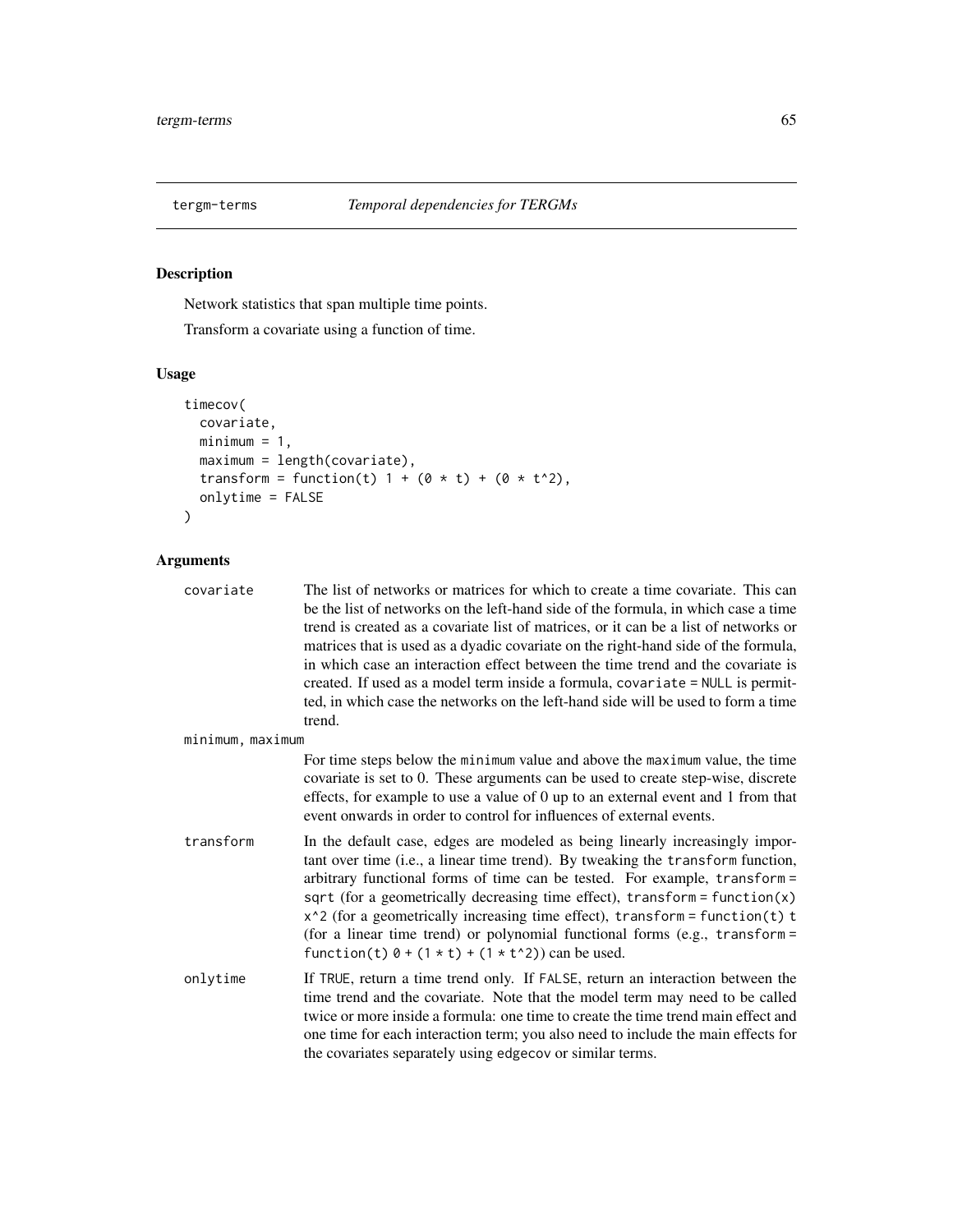#### Details

In addition to the ERGM user terms that can be estimated within a single network (see [ergm-terms\)](#page-0-0), the **btergm** package provides additional model terms that can be used within a formula. These additional statistics span multiple time periods and are therefore called "temporal dependencies." Examples include memory terms (i.e., positive autoregression, dyadic stability, edge innovation, or edge loss), delayed reciprocity or mutuality, and time covariates (i.e., functions of time or interactions with time):

- delrecip(mutuality = FALSE, lag = 1) The delrecip term checks for delayed reciprocity. For example, if node j is tied to node i at  $t = 1$ , does this lead to a reciprocation of that tie back from i to j at  $t = 2$ ? If mutuality = TRUE is set, this extends not only to ties, but also non-ties. That is, if i is not tied to j at  $t = 1$ , will this lead to j not being tied to i at  $t = 2$ , in addition to positively reciprocal patterns over time? The lag argument controls the size of the temporal lag: with  $\log = 1$ , reciprocity over one consecutive time period is checked. Note that as  $\log$ increases, the number of time steps on the dependent variable decreases.
- memory(type = "stability", lag = 1) Memory terms control for the impact of a previous network on the current network. Four different types of memory terms are available: positive autoregression (type = "autoregression") checks whether previous ties are carried over to the current network; dyadic stability (type = "stability") checks whether both edges and non-edges are stable between the previous and the current network; edge loss (type = "loss") checks whether ties in the previous network have been dissolved and no longer exist in the current network; and edge innovation (type = "innovation") checks whether previously unconnected nodes have the tendency to become tied in the current network. The lag argument accepts integer values and controls whether the comparison is made with the previous network (lag = 1), the pre-previous network (lag = 2) etc. Note that as lag increases, the number of time steps on the dependent variable decreases.
- $timecov(x = NULL, minimum = 1, maximum = NULL, transform = function(t) t)$  The timecov model term checks for linear or non-linear time trends with regard to edge formation. Optionally, this can be combined with a covariate to create an interaction effect between a dyadic covariate and time in order to test whether the importance of a covariate increases or decreases over time. In the default case, edges modeled as being linearly increasingly important over time. By tweaking the transform function, arbitrary functional forms of time can be tested. For example,  $transform = sqrt (for a geometrically decreasing time effect), transform = function(x)$  $x^2$  (for a geometrically increasing time effect), transform = function(t) t (for a linear time trend) or polynomial functional forms (e.g.,  $\theta + (1 \times t) + (1 \times t^2)$ ) can be used. For time steps below the minimum value and above the maximum value, the time covariate is set to 0. These arguments can be used to create step-wise, discrete effects, for example to use a value of 0 up to an external event and 1 from that event onwards in order to control for influences of external events.

The timecov model term checks for linear or non-linear time trends with regard to edge formation. Optionally, this can be combined with a covariate to create an interaction effect between a dyadic covariate and time in order to test whether the importance of a covariate increases or decreases over time. The function can either be used in a formula with [btergm](#page-6-1), [mtergm](#page-55-1), or [tbergm](#page-61-1), or it can be executed directly for manual inclusion of the results as a covariate.

#### Functions

• timecov: Time trends and temporal covariate interactions

<span id="page-65-0"></span>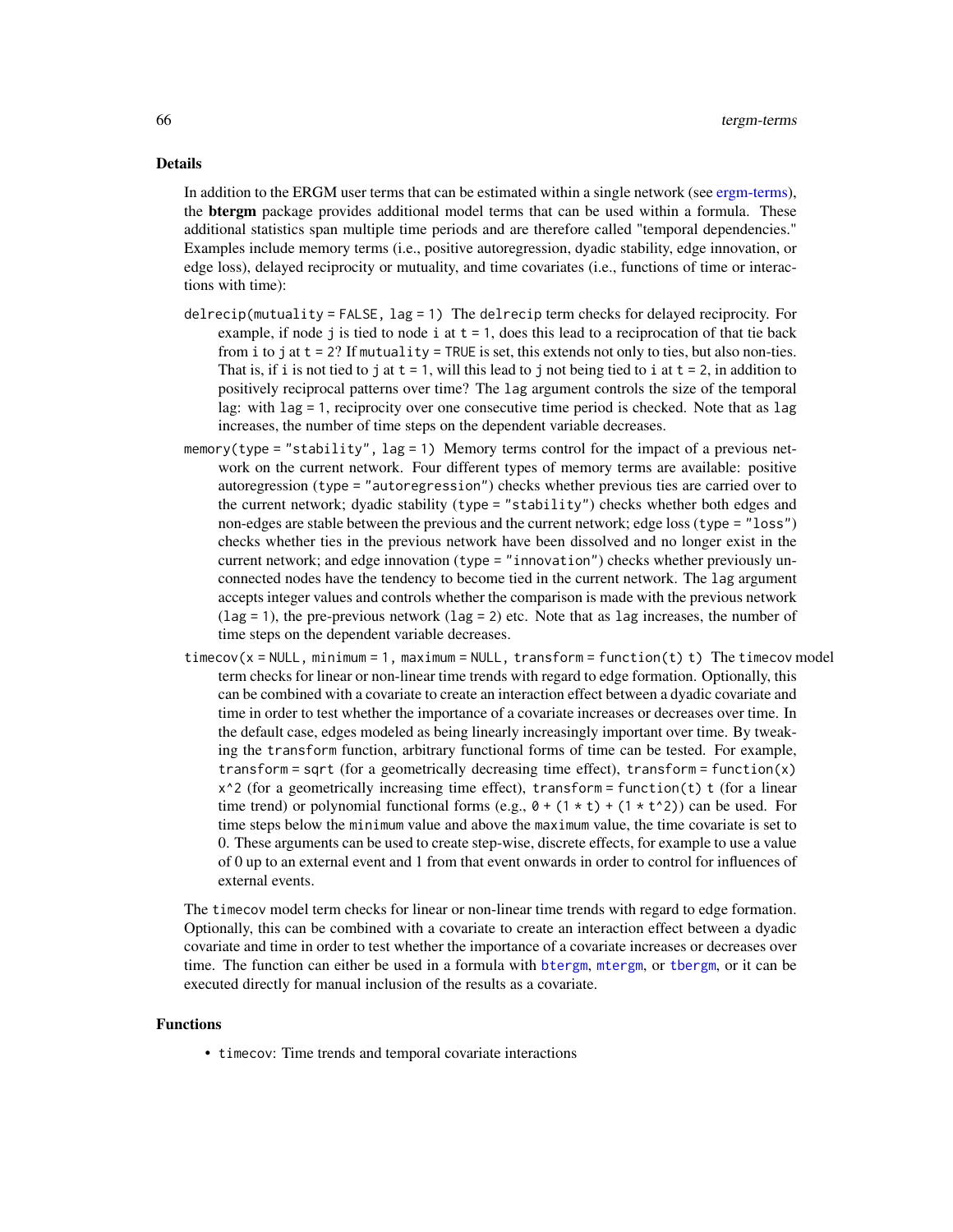#### <span id="page-66-0"></span>tergmprepare 67

#### References

Leifeld, Philip, Skyler J. Cranmer and Bruce A. Desmarais (2017): Temporal Exponential Random Graph Models with btergm: Estimation and Bootstrap Confidence Intervals. *Journal of Statistical Software* 83(6): 1-36. doi: [10.18637/jss.v083.i06.](https://doi.org/10.18637/jss.v083.i06)

<span id="page-66-1"></span>tergmprepare *Prepare data structure for TERGM estimation, including composition change*

#### **Description**

Prepare data structure for TERGM estimation, including composition change.

#### Usage

```
tergmprepare(formula, offset = TRUE, blockdiag = FALSE, verbose = TRUE)
```
#### Arguments

| formula   | The original formula provided by the user, given the data structures in the workspace.                                                                                                                                 |
|-----------|------------------------------------------------------------------------------------------------------------------------------------------------------------------------------------------------------------------------|
| offset    | Indicates whether absent nodes should be added where they are missing (offset<br>$=$ TRUE) or removed where they are not missing (offset $=$ FALSE).                                                                   |
| blockdiag | Should the time steps be arranged in a blockdiagonal matrix for use with MCMC-<br>MLE or Bayesian estimation (blockdiag = TRUE), or should they be kept as<br>items in a list for use with btergm (blockdiag = FALSE)? |
| verbose   | Report details about dimension adjustment?                                                                                                                                                                             |

#### Details

This is a helper function that adjusts the dimensions of networks or covariates within a given time step to each other by removing nodes that are not present across all objects within a time step or by adding nodes where they are missing (and simultaneously adding entries to a list of structural zero matrices to indicate their absence). It is not necessary to have identical (numbers of) nodes across time steps as long as the dimensions of the matrices, networks, and vectors match cross-sectionally within time steps, given that temporal dependency terms like memory are interpreted as dyadic covariates in a given time step. This helper function also creates these dyadic covariate data structures for some of the custom temporal model terms, such as memory and delrecip. Leifeld, Cranmer and Desmarais (2018) contain additional details on composition change, dimension adjustment of matrices, and temporal dependencies. Note that this function should not normally be used by the end user. It is automatically called internally by the estimation functions to make the dimensions of all objects conformable to each other for estimation. Use this function only for diagnostic purposes!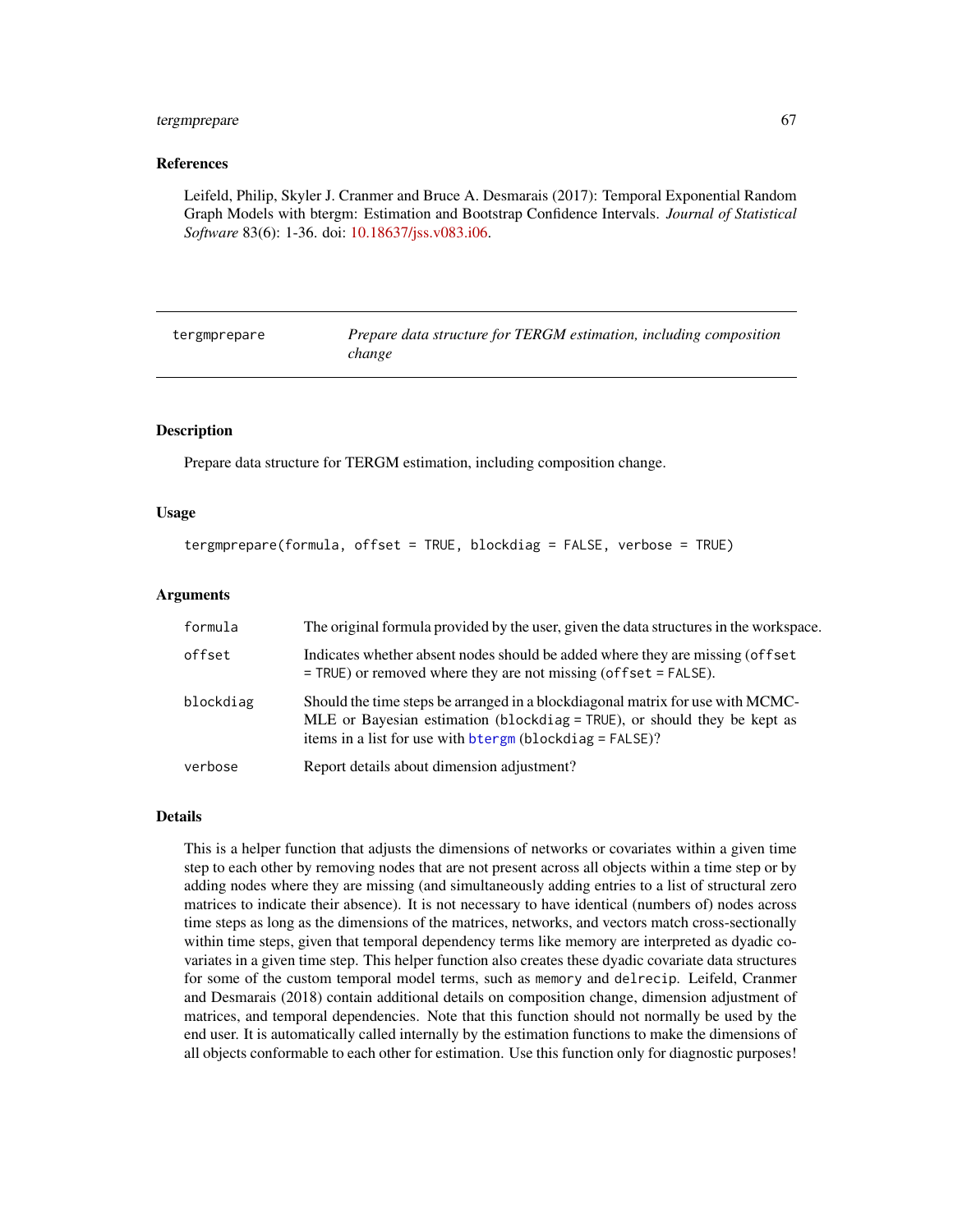#### Value

A list with the following slots:

- lhs.original A character object containing the original name of the object on the left-hand side of the formula provided by the user. This is saved here because the formula is manipulated such that the left-hand side of the formula contains a new item networks[[i]].
- networks The list of networks on the left-hand side of the formula after dimension adjustment, or a blockdiagonal network representing the left-hand side of the formula after dimension adjustment if argument blockdiag = TRUE was used.
- **num.vertices** The maximum number of nodes of any time point after adjustment of dimensions.
- directed Are the networks directed?
- **bipartite** Are the networks bipartite?
- form The formula after manipulation and adjustment of the data, including networks [[i]] on the left-hand side and an added offset covariate on the right-hand side of the formula, in addition to added indices for the covariate terms.
- time.steps The number of time steps of the dataset.
- rhs.terms The right-hand side of the formula after adjustment, as a vector of character objects representing the terms.
- covnames A character vector containing the names of the objects in which the networks and covariates are stored, according to the manipulated formula. This includes "networks" (for the left-hand side of the formula) and all objects containing exogenous covariates on the righthand side of the formula after manipulation.
- ... Each of the covariates mentioned in the slot covnames is stored as an element of the list, either as a list of matrices or networks (if blockdiag = FALSE) or as a matrix or network object (if blockdiag = TRUE).
- auto.adjust Did the function have to adjust the dimensions of the networks or covariates at all?
- nvertices A matrix containing the number of nodes in the rows and columns of each object at each time step, after adjustment.
- offsmat A list of offset covariate matrices or a large blockdiagonal offset covariate matrix containing structural zeros. If offset = FALSE, this matrix or list of matrices will contain only zeros. If offset = TRUE, they will contain ones where nodes were absent in the original data.

#### Author(s)

Philip Leifeld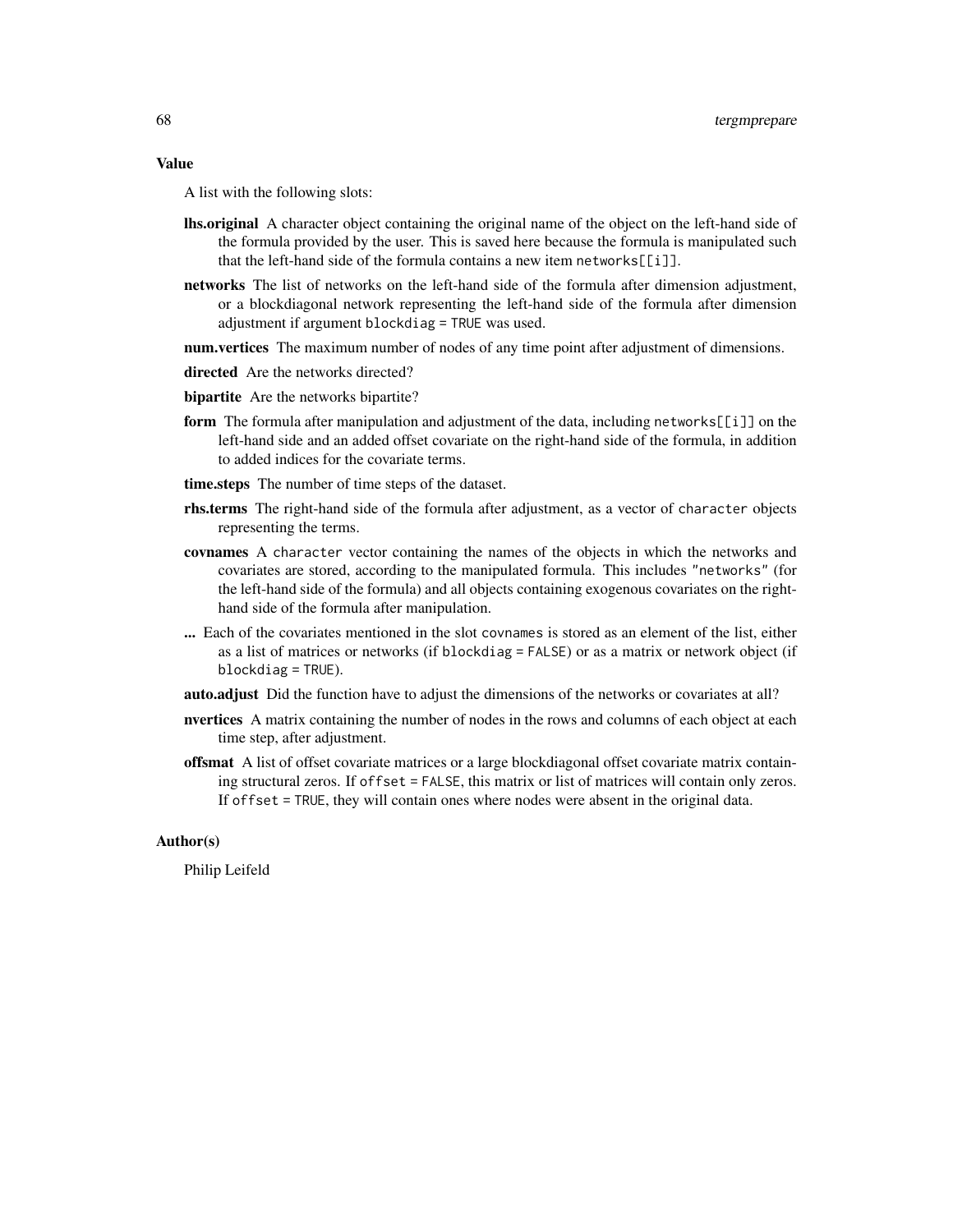# <span id="page-68-0"></span>**Index**

∗ datasets alliances, [5](#page-4-0) chemnet, [16](#page-15-0) knecht, [50](#page-49-0) ∗ interpretation edgeprob, [24](#page-23-0) interpret, [44](#page-43-0) marginalplot, [54](#page-53-0) ∗ tergm-classes btergm-class, [11](#page-10-0) createBtergm, [20](#page-19-0) createMtergm, [21](#page-20-0) createTbergm, [23](#page-22-0) mtergm-class, [58](#page-57-0) tbergm-class, [63](#page-62-0) adjust, [3,](#page-2-0) *[44](#page-43-0)* advice *(*knecht*)*, [50](#page-49-0) alcohol *(*knecht*)*, [50](#page-49-0) alliances, [5](#page-4-0) allyNet *(*alliances*)*, [5](#page-4-0) b1deg *(*gof-statistics*)*, [38](#page-37-0) b1star *(*gof-statistics*)*, [38](#page-37-0) b2deg *(*gof-statistics*)*, [38](#page-37-0) b2star *(*gof-statistics*)*, [38](#page-37-0) bergm, *[24](#page-23-0)*, *[63,](#page-62-0) [64](#page-63-0)* boot, *[8](#page-7-0)* boot.ci, *[12](#page-11-0)* btergm, *[2](#page-1-0)*, [7,](#page-6-0) *[13](#page-12-0)*, *[20,](#page-19-0) [21](#page-20-0)*, *[29](#page-28-0)*, *[57](#page-56-0)*, *[60](#page-59-0)*, *[63](#page-62-0)*, *[66,](#page-65-0) [67](#page-66-0)* btergm-class, [11](#page-10-0) btergm-package, [2](#page-1-0) btergm.se *(*btergm-class*)*, [11](#page-10-0)

checkdegeneracy, [14](#page-13-0) checkdegeneracy,btergm-method *(*checkdegeneracy*)*, [14](#page-13-0) checkdegeneracy,mtergm-method *(*checkdegeneracy*)*, [14](#page-13-0)

checkdegeneracy-methods *(*checkdegeneracy*)*, [14](#page-13-0) chemnet, *[3](#page-2-0)*, [16](#page-15-0) coef,btergm-method *(*btergm-class*)*, [11](#page-10-0) coef,mtergm-method *(*mtergm-class*)*, [58](#page-57-0) comemb *(*gof-statistics*)*, [38](#page-37-0) committee *(*chemnet*)*, [16](#page-15-0) confint,btergm-method *(*btergm-class*)*, [11](#page-10-0) contigMat *(*alliances*)*, [5](#page-4-0) control.ergm, *[8](#page-7-0)* createBtergm, *[14](#page-13-0)*, [20,](#page-19-0) *[23,](#page-22-0) [24](#page-23-0)*, *[60](#page-59-0)*, *[64](#page-63-0)* createGOF *(*gof*)*, [26](#page-25-0) createMtergm, *[14](#page-13-0)*, *[21](#page-20-0)*, [21,](#page-20-0) *[24](#page-23-0)*, *[60](#page-59-0)*, *[64](#page-63-0)* createTbergm, *[14](#page-13-0)*, *[21](#page-20-0)*, *[23](#page-22-0)*, [23,](#page-22-0) *[60](#page-59-0)*, *[64](#page-63-0)*

deg *(*gof-statistics*)*, [38](#page-37-0) delinquency *(*knecht*)*, [50](#page-49-0) delrecip *(*tergm-terms*)*, [65](#page-64-0) demographics *(*knecht*)*, [50](#page-49-0) dsp *(*gof-statistics*)*, [38](#page-37-0)

edgebetweenness.modularity *(*gof-statistics*)*, [38](#page-37-0) edgebetweenness.pr *(*gof-statistics*)*, [38](#page-37-0) edgebetweenness.roc *(*gof-statistics*)*, [38](#page-37-0) edgeprob, [24,](#page-23-0) *[47](#page-46-0)*, *[56](#page-55-0)* ergm, *[22](#page-21-0)*, *[57](#page-56-0)*, *[59](#page-58-0)* ergm-terms, *[66](#page-65-0)* ergmMPLE, *[8](#page-7-0)* esp *(*gof-statistics*)*, [38](#page-37-0)

fastglm, *[8](#page-7-0)* fastgreedy.modularity *(*gof-statistics*)*, [38](#page-37-0) fastgreedy.pr *(*gof-statistics*)*, [38](#page-37-0) fastgreedy.roc *(*gof-statistics*)*, [38](#page-37-0) friendship *(*knecht*)*, [50](#page-49-0)

geodesic *(*gof-statistics*)*, [38](#page-37-0) getformula, [25](#page-24-0)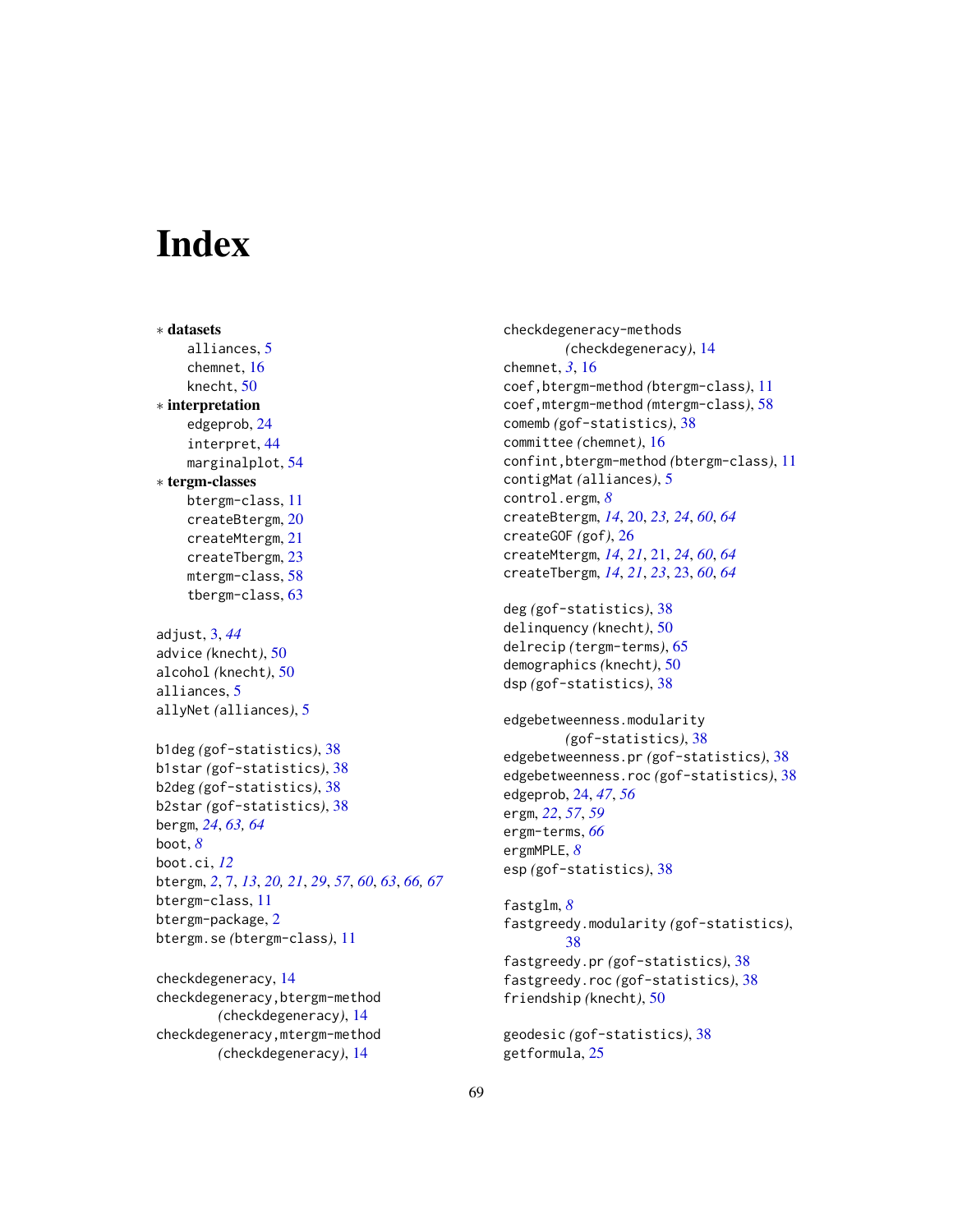getformula,btergm-method *(*getformula*)*, [25](#page-24-0) getformula,ergm-method *(*getformula*)*, [25](#page-24-0) getformula,mtergm-method *(*getformula*)*, [25](#page-24-0) getformula,tbergm-method *(*getformula*)*, [25](#page-24-0) getformula-methods *(*getformula*)*, [25](#page-24-0) gof, *[3](#page-2-0)*, [26](#page-25-0) gof,btergm-method *(*gof*)*, [26](#page-25-0) gof,ergm-method *(*gof*)*, [26](#page-25-0) gof,matrix-method *(*gof*)*, [26](#page-25-0) gof,mtergm-method *(*gof*)*, [26](#page-25-0) gof,network-method *(*gof*)*, [26](#page-25-0) gof,sienaFit-method *(*gof*)*, [26](#page-25-0) gof,tbergm-method *(*gof*)*, [26](#page-25-0) gof-methods, *[40](#page-39-0)* gof-methods *(*gof*)*, [26](#page-25-0) gof-plot, [32](#page-31-0) gof-statistics, *[29](#page-28-0)*, [38](#page-37-0) gofmethods *(*gof*)*, [26](#page-25-0) gofplot *(*gof-plot*)*, [32](#page-31-0) gofstatistics *(*gof-statistics*)*, [38](#page-37-0)

```
handleMissings, 4, 43
```
ideg *(*gof-statistics*)*, [38](#page-37-0) infrep *(*chemnet*)*, [16](#page-15-0) interpret, *[3](#page-2-0)*, *[24,](#page-23-0) [25](#page-24-0)*, [44,](#page-43-0) *[56](#page-55-0)* interpret,btergm-method *(*interpret*)*, [44](#page-43-0) interpret,ergm-method *(*interpret*)*, [44](#page-43-0) interpret,mtergm-method *(*interpret*)*, [44](#page-43-0) interpret-methods *(*interpret*)*, [44](#page-43-0) intpos *(*chemnet*)*, [16](#page-15-0) istar *(*gof-statistics*)*, [38](#page-37-0)

kcycle *(*gof-statistics*)*, [38](#page-37-0) knecht, *[3](#page-2-0)*, [50](#page-49-0) kstar *(*gof-statistics*)*, [38](#page-37-0)

lNet *(*alliances*)*, [5](#page-4-0) louvain.modularity *(*gof-statistics*)*, [38](#page-37-0) louvain.pr *(*gof-statistics*)*, [38](#page-37-0) louvain.roc *(*gof-statistics*)*, [38](#page-37-0) LSP *(*alliances*)*, [5](#page-4-0)

marginalplot, *[25](#page-24-0)*, *[47](#page-46-0)*, [54](#page-53-0) Matrix, *[39](#page-38-0)* maxmod.modularity *(*gof-statistics*)*, [38](#page-37-0) maxmod.pr *(*gof-statistics*)*, [38](#page-37-0) maxmod.roc *(*gof-statistics*)*, [38](#page-37-0) memory *(*tergm-terms*)*, [65](#page-64-0) mtergm, *[2](#page-1-0)*, *[9](#page-8-0)*, *[21](#page-20-0)*, *[23](#page-22-0)*, [56,](#page-55-0) *[59,](#page-58-0) [60](#page-59-0)*, *[63](#page-62-0)*, *[66](#page-65-0)* mtergm-class, [58](#page-57-0) nobs,btergm-method *(*btergm-class*)*, [11](#page-10-0) nobs,mtergm-method *(*mtergm-class*)*, [58](#page-57-0) nobs,tbergm-method *(*tbergm-class*)*, [63](#page-62-0) nsp *(*gof-statistics*)*, [38](#page-37-0) odeg *(*gof-statistics*)*, [38](#page-37-0) ostar *(*gof-statistics*)*, [38](#page-37-0) plot,boxplot-method *(*gof-plot*)*, [32](#page-31-0) plot,gof-method *(*gof-plot*)*, [32](#page-31-0) plot,pr-method *(*gof-plot*)*, [32](#page-31-0) plot,roc-method *(*gof-plot*)*, [32](#page-31-0) plot,rocpr-method *(*gof-plot*)*, [32](#page-31-0) plot,univariate-method *(*gof-plot*)*, [32](#page-31-0) plot-gof *(*gof-plot*)*, [32](#page-31-0) plot.boxplot *(*gof-plot*)*, [32](#page-31-0) plot.degeneracy *(*checkdegeneracy*)*, [14](#page-13-0) plot.gof *(*gof-plot*)*, [32](#page-31-0) plot.pr *(*gof-plot*)*, [32](#page-31-0) plot.roc *(*gof-plot*)*, [32](#page-31-0) plot.rocpr *(*gof-plot*)*, [32](#page-31-0) plot.univariate *(*gof-plot*)*, [32](#page-31-0) plotgof *(*gof-plot*)*, [32](#page-31-0) pol *(*chemnet*)*, [16](#page-15-0) primary *(*knecht*)*, [50](#page-49-0) print,boxplot-method *(*gof-plot*)*, [32](#page-31-0) print,gof-method *(*gof-plot*)*, [32](#page-31-0) print,pr-method *(*gof-plot*)*, [32](#page-31-0) print,roc-method *(*gof-plot*)*, [32](#page-31-0) print,rocpr-method *(*gof-plot*)*, [32](#page-31-0) print,univariate-method *(*gof-plot*)*, [32](#page-31-0) print.boxplot *(*gof-plot*)*, [32](#page-31-0) print.degeneracy *(*checkdegeneracy*)*, [14](#page-13-0) print.gof *(*gof-plot*)*, [32](#page-31-0) print.pr *(*gof-plot*)*, [32](#page-31-0) print.roc *(*gof-plot*)*, [32](#page-31-0) print.rocpr *(*gof-plot*)*, [32](#page-31-0) print.univariate *(*gof-plot*)*, [32](#page-31-0)

rocpr, *[40](#page-39-0)* rocpr *(*gof-statistics*)*, [38](#page-37-0)

scifrom *(*chemnet*)*, [16](#page-15-0)